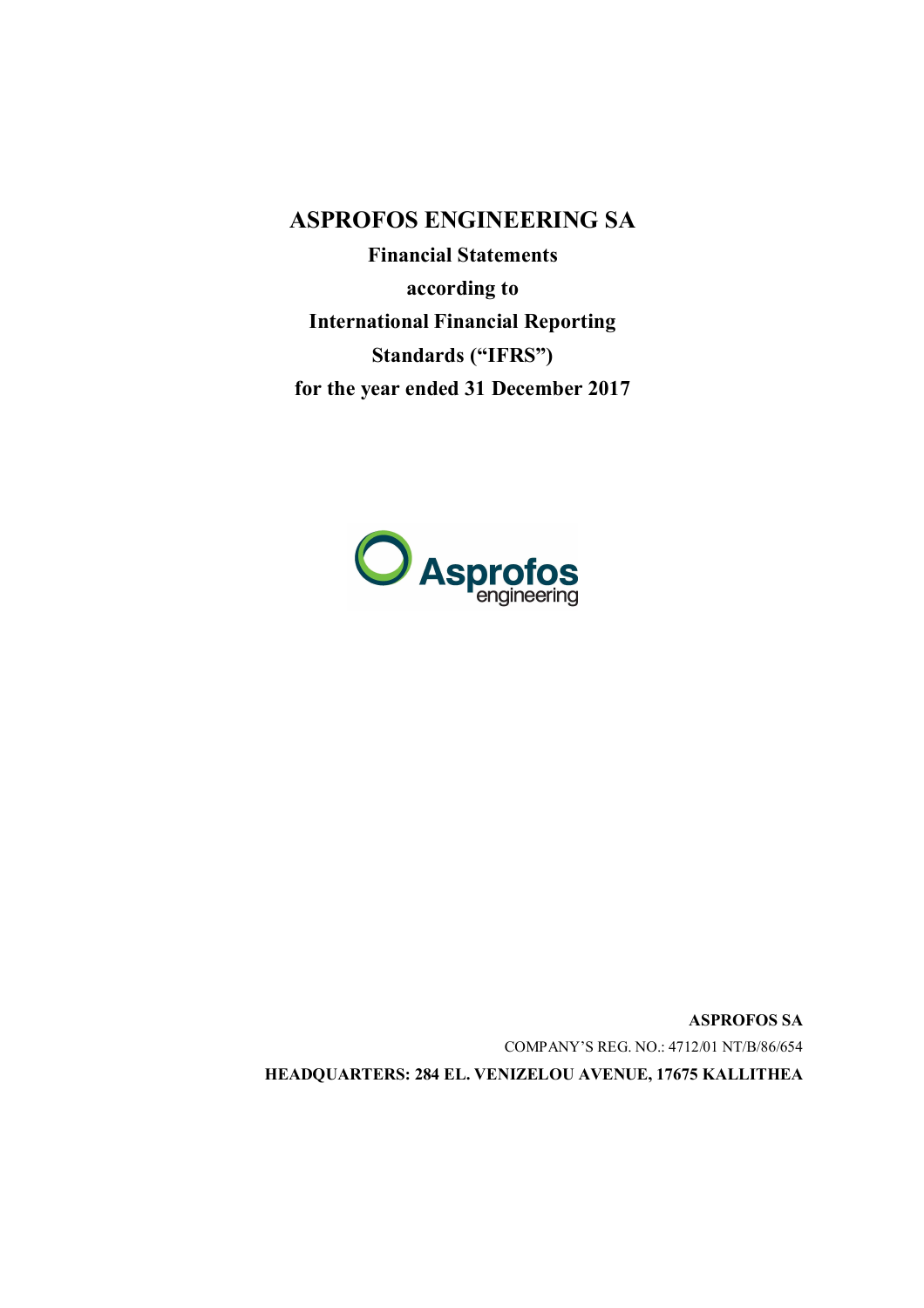# **Contents**

|              |                                                                                                                                                                                                                                                                                                                                                                                                                                                                                                                                                                               | Page                                                                                               |
|--------------|-------------------------------------------------------------------------------------------------------------------------------------------------------------------------------------------------------------------------------------------------------------------------------------------------------------------------------------------------------------------------------------------------------------------------------------------------------------------------------------------------------------------------------------------------------------------------------|----------------------------------------------------------------------------------------------------|
|              | <b>Business data</b>                                                                                                                                                                                                                                                                                                                                                                                                                                                                                                                                                          | 4                                                                                                  |
|              | <b>Statement of Financial Position</b>                                                                                                                                                                                                                                                                                                                                                                                                                                                                                                                                        | 8                                                                                                  |
|              | <b>Statement of Comprehensive Income</b>                                                                                                                                                                                                                                                                                                                                                                                                                                                                                                                                      | 9                                                                                                  |
|              | <b>Statement of Changes in Equity</b>                                                                                                                                                                                                                                                                                                                                                                                                                                                                                                                                         | 10                                                                                                 |
|              | <b>Statement of Cash Flows</b>                                                                                                                                                                                                                                                                                                                                                                                                                                                                                                                                                | 11                                                                                                 |
|              | <b>Notes to the financial statements</b>                                                                                                                                                                                                                                                                                                                                                                                                                                                                                                                                      | 12                                                                                                 |
| $\mathbf{1}$ | <b>General information</b>                                                                                                                                                                                                                                                                                                                                                                                                                                                                                                                                                    | 12                                                                                                 |
| 2            | <b>Summary of Significant Accounting Policies</b><br>2.1 Framework for the preparation of the Financial Statements<br>2.1.1 Going concern<br>2.1.2 Changes in standards and interpretations<br>2.2 Tangible assets<br>2.3 Intangible assets<br>2.5 Impairment of non-financial assets<br>2.6 Financial assets<br>2.7 Customers and other receivables<br>2.8 Cash and cash equivalents<br>2.9 Share Capital<br>2.10 Employee benefits<br>2.11 Provisions<br>2.12 Suppliers and other obligations<br>2.13 Current and deferred taxes<br>2.14 Revenue recognition<br>2.15 Leases | 12<br>12<br>13<br>13<br>18<br>18<br>18<br>19<br>19<br>19<br>20<br>20<br>21<br>21<br>21<br>22<br>22 |
| 3            | <b>Financial Risk Management</b>                                                                                                                                                                                                                                                                                                                                                                                                                                                                                                                                              | 23                                                                                                 |
| 4            | Significant accounting estimates and assumptions                                                                                                                                                                                                                                                                                                                                                                                                                                                                                                                              | 25                                                                                                 |
| 5            | <b>Tangible fixed assets</b>                                                                                                                                                                                                                                                                                                                                                                                                                                                                                                                                                  | 27                                                                                                 |
| 6<br>7       | <b>Intangible assets</b><br><b>Deferred tax assets</b>                                                                                                                                                                                                                                                                                                                                                                                                                                                                                                                        | 28<br>29                                                                                           |
| 8            | <b>Customers and other receivables</b>                                                                                                                                                                                                                                                                                                                                                                                                                                                                                                                                        | 30                                                                                                 |
| 9            | Cash and cash equivalents                                                                                                                                                                                                                                                                                                                                                                                                                                                                                                                                                     | 31                                                                                                 |
|              | 10 Share Capital                                                                                                                                                                                                                                                                                                                                                                                                                                                                                                                                                              | 31                                                                                                 |
| 11           | <b>Reserves</b>                                                                                                                                                                                                                                                                                                                                                                                                                                                                                                                                                               | 32                                                                                                 |
| 12           | Liabilities for personnel benefits due to termination of the service                                                                                                                                                                                                                                                                                                                                                                                                                                                                                                          | 33                                                                                                 |
| 13           | <b>Other long-term liabilities</b>                                                                                                                                                                                                                                                                                                                                                                                                                                                                                                                                            | 34                                                                                                 |
| 14           | <b>Suppliers and other obligations</b>                                                                                                                                                                                                                                                                                                                                                                                                                                                                                                                                        | 35                                                                                                 |
| 15           | <b>Employee Benefits</b>                                                                                                                                                                                                                                                                                                                                                                                                                                                                                                                                                      | 35                                                                                                 |
| 16           | <b>Turnover (Sales)</b>                                                                                                                                                                                                                                                                                                                                                                                                                                                                                                                                                       | 36                                                                                                 |
| 17           | <b>Expenses by category</b>                                                                                                                                                                                                                                                                                                                                                                                                                                                                                                                                                   | 36                                                                                                 |
| 18           | Other income/(expenses)                                                                                                                                                                                                                                                                                                                                                                                                                                                                                                                                                       | 37                                                                                                 |
|              |                                                                                                                                                                                                                                                                                                                                                                                                                                                                                                                                                                               |                                                                                                    |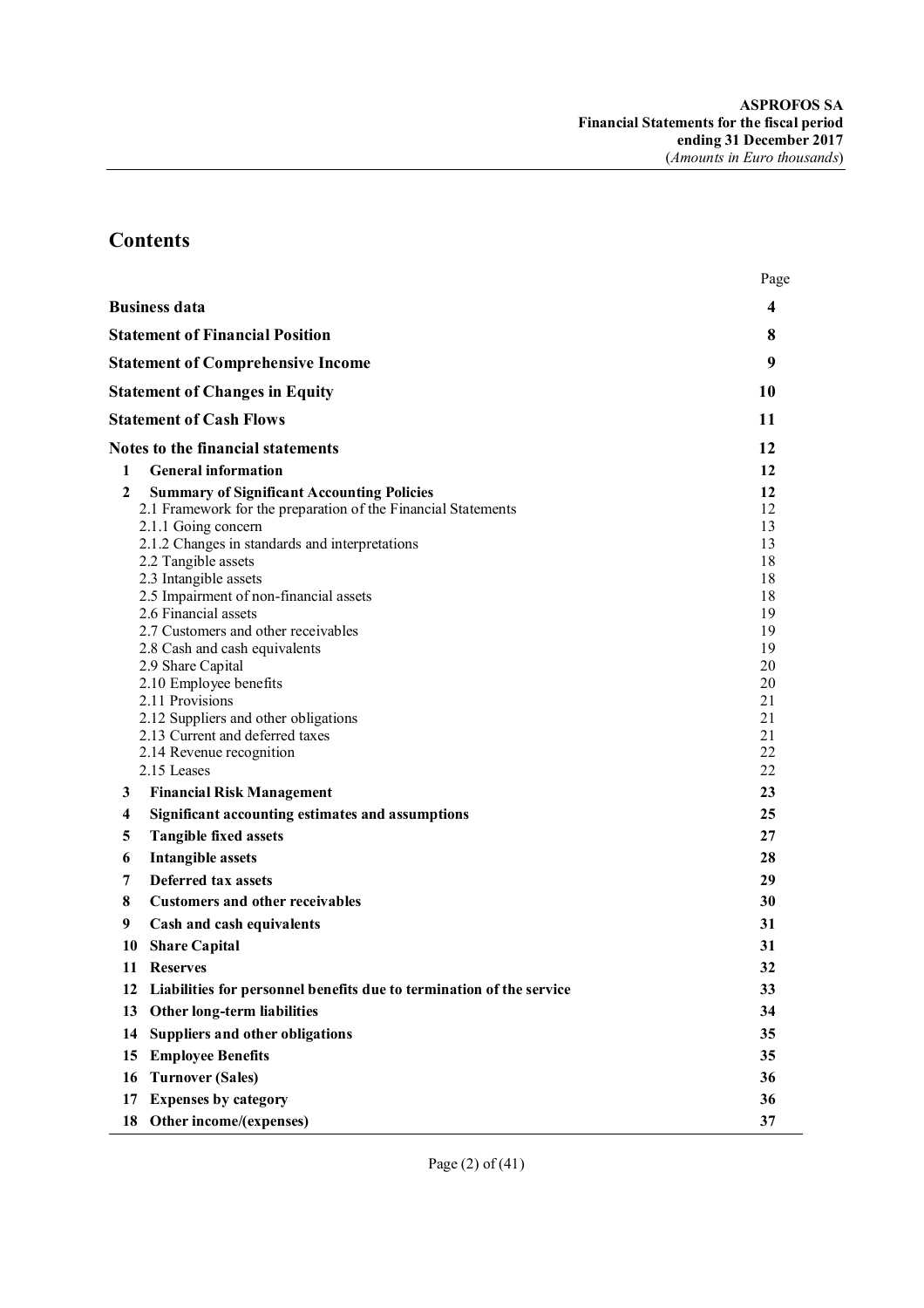| 19 Income tax                                    | 37 |
|--------------------------------------------------|----|
| 20 Net cash outflows for operating activities    | 38 |
| 21 Contingent liabilities and legal cases        | 38 |
| 22 Commitments and other contractual obligations | 39 |
| 23 Transactions with related parties             | 39 |
| 24 Subsequent events                             | 41 |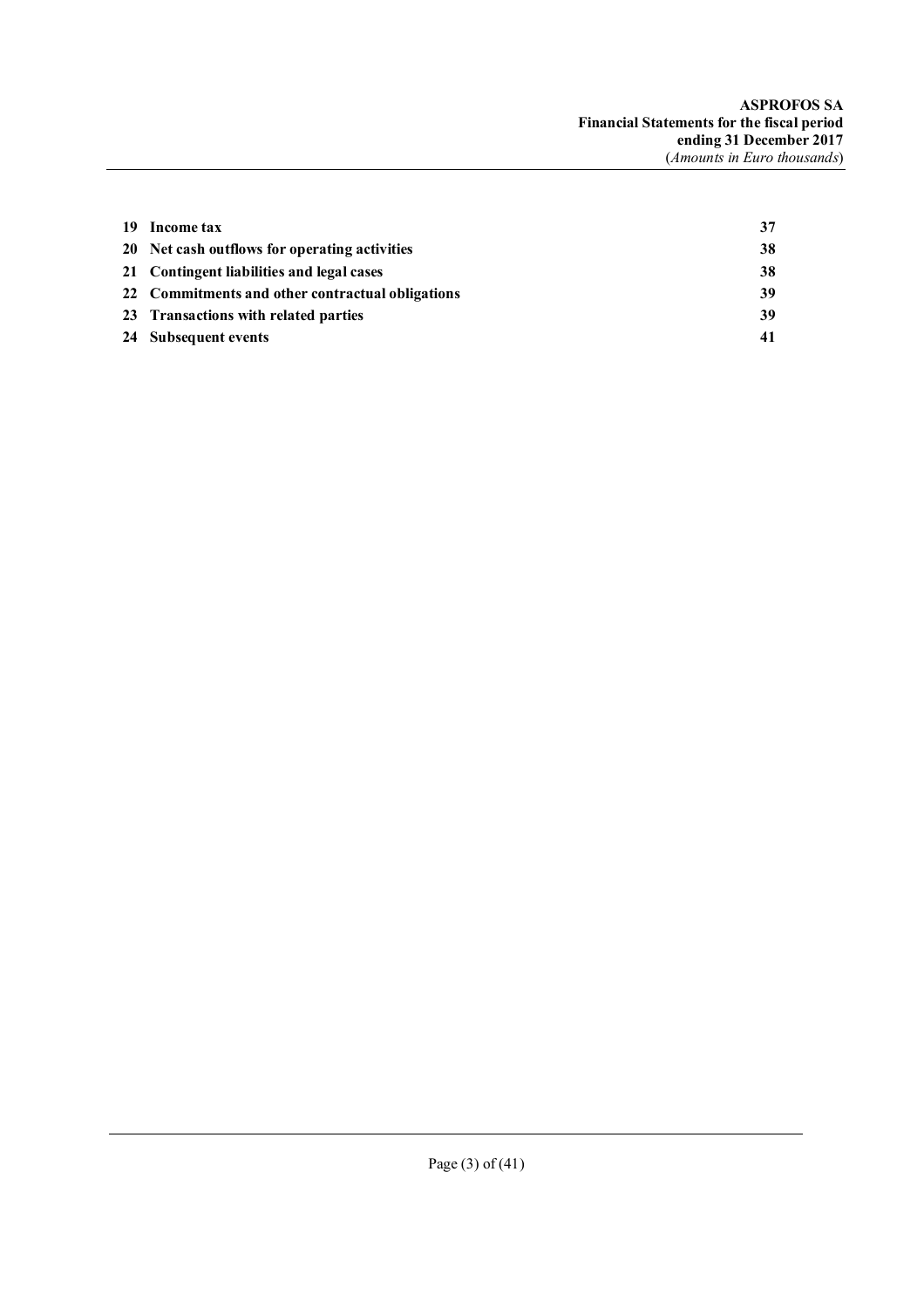## **Business data**

| <b>Board of Directors</b> | $\cdot$ | Gerasimos Katopodis, BOD Chairperson (until 12/5/2018)                                       |
|---------------------------|---------|----------------------------------------------------------------------------------------------|
|                           |         | Vasileios Kounelis, BOD Chairperson (from 14/5/2018)                                         |
|                           |         | Petros Papasotiriou, Managing Director                                                       |
|                           |         | Christoforos Antotsios, Vice-Chairman (from 14/5/2018),                                      |
|                           |         | Member (from 14/05/2018)                                                                     |
|                           |         | Dimitrios Sarrigiannis, member (until 12/5/2018)<br>Lambros Klimos, member (until 12/5/2018) |
|                           |         | Ioannis Kalathas, member (from 14/5/2018)                                                    |
|                           |         | Stefanos Papadimitriou (from 14/5/2018)                                                      |
|                           |         | Spyridon Lattas, member (from 14/5/2018)                                                     |
|                           |         | Solon Filopoulos, member (Employee Representative)                                           |

**Address of Company's Headquarters:** 284 El. Venizelou Avenue - 17675 Athens

| <b>COMPANY'S REG. NO.:</b> | 4712/01NT/B/86/654                |
|----------------------------|-----------------------------------|
| Audit firm:                | ERNST & YOUNG (HELLAS)            |
|                            | CERTIFIED AUDITORS-ACCOUNTANTS SA |
|                            | 8B CHIMARRAS, 15125 MAROUSSI      |
|                            | SOEL Reg. No. OF COMPANY 107      |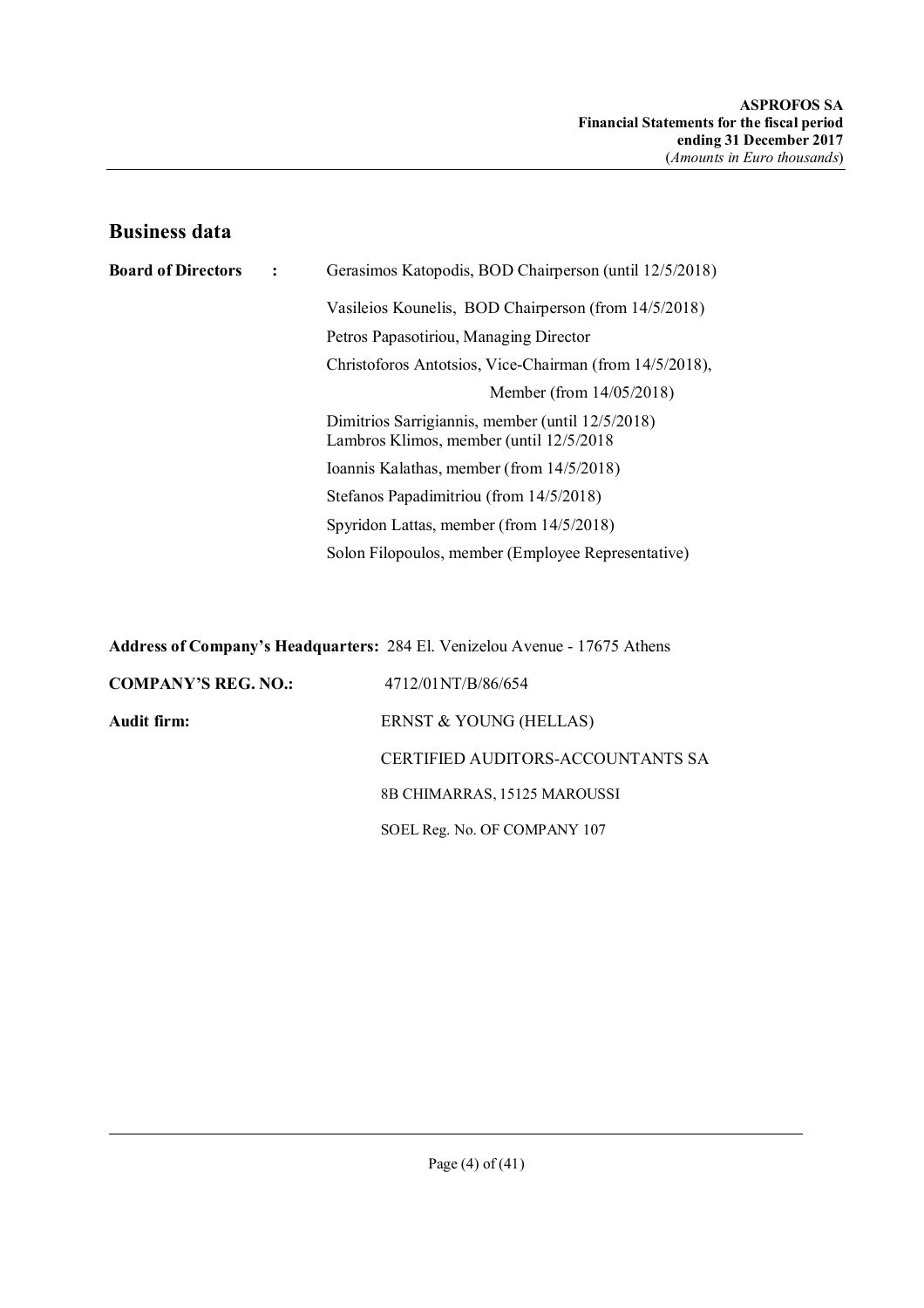

ERNST & YOUNG (HELLAS) Certified Auditors-Accountants SA 8Β Chimarras, Maroussi 151 25 Athens

Tel.: 210 2886 000 Fax: 210 2886 905 ey.com

## **Report by an Independent Certified Auditor-Accountant**

To the Shareholders of the company "Asprofos Engineering SA"

### **Audit Report on the Financial Statements**

#### **Opinion**

We have audited the accompanying financial statements of "Asprofos Engineering SA" (the Company), which comprise of the statement of financial position as at 31December 2017, the statements of comprehensive income, changes in equity and cash flows for the fiscal period that ended on that date, and a summary of significant accounting policies and methods and other explanatory information.

In our opinion, the accompanying financial statements present fairly, in all fundamental respects, the financial position of the Company "Asprofos Engineering SA" as at 31 December 2017, its financial performance and its cash flows for the year that ended then in accordance with International Financial Reporting Standards (IFRS) as adopted by the European Union and in accordance with the applicable legal and regulative framework where appropriate.

### **Base of opinion**

We conducted our audit in accordance with the International Auditing Standards (IAS) included in the Greek Legislation. Our responsibilities, pursuant to these standards, are described further in the section of our report "Auditor's responsibilities relating to the financial statements audit". We are independent of the Company, in accordance with the Code of Conduct for Professional Auditors of the Board of International Standards of Conduct for Auditors, as it has been incorporated in the Greek Legislation and the requirements of conduct relating to the financial statements audit in Greece, and we have fulfilled our ethical obligations pursuant to the requirements of the applicable legislation and the aforementioned Code of Conduct. We believe that the audit evidence we have obtained are sufficient and suitable to provide a basis for our opinion.

#### **Other information**

The Management is responsible for the other information. Other information includes the Management Report of the Board of Directors, which is referred to the "Report on Other Legal and Regulatory Requirements", and any other information, which is either required by special provisions of law or the Company has incorporated optionally, but does not include the financial statements and the audit report on them.

Our opinion on the financial statements does not cover other information and we do not express, with this opinion, any form of conclusion regarding assurance on them.

As far as our audit on the financial statements is concerned, our responsibility is to read the other information and, in this way, to examine whether the other information is substantially inconsistent with the financial statements or the knowledge we have acquired during the audit or otherwise it appears to be substantially incorrect. If, on the basis of the works we have carried out, we come to the conclusion that there is a substantial error in the other information, we are obliged to report this fact. We have nothing to say about this issue.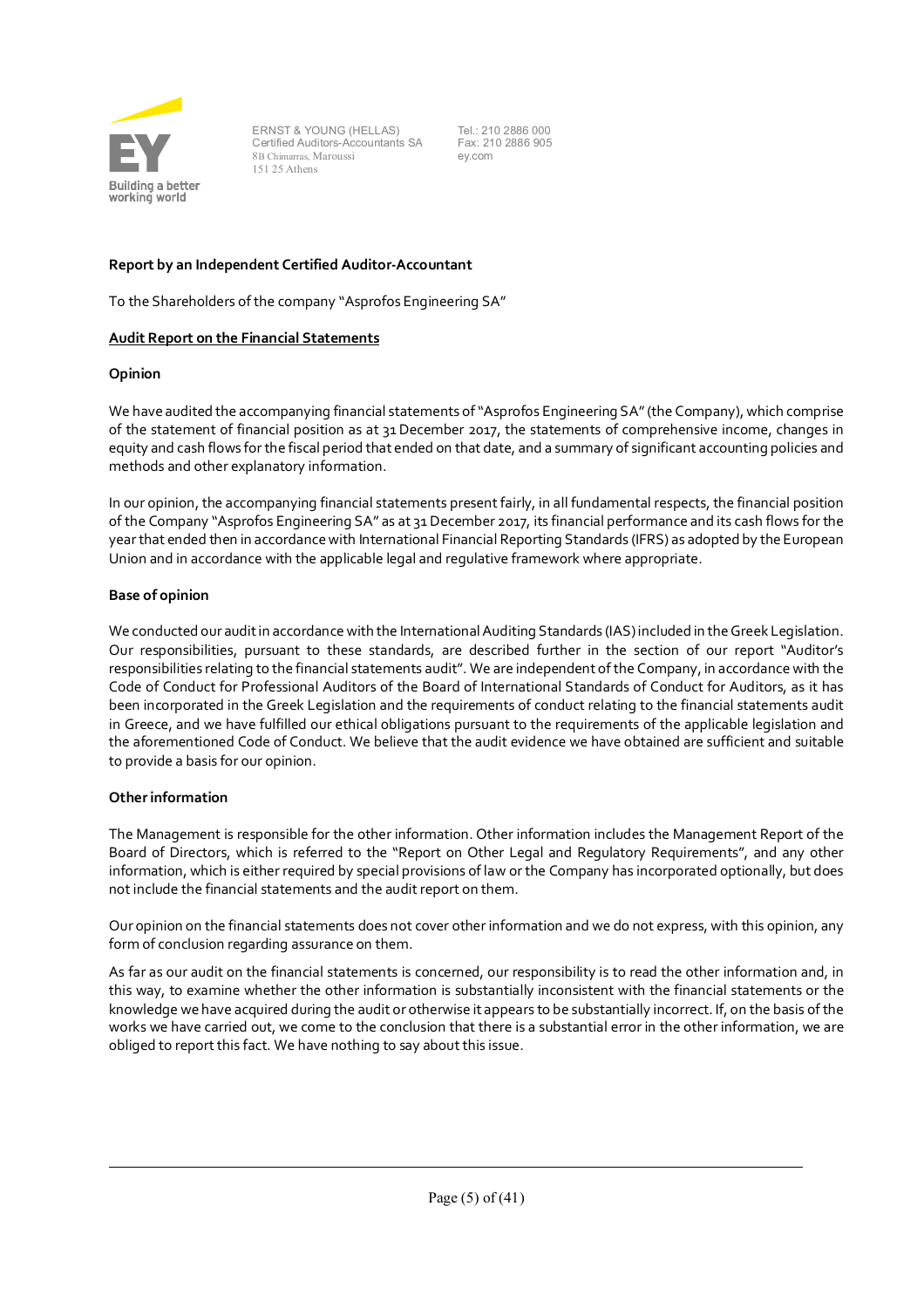

## **Responsibilities of the Management on the financial statements**

Management is responsible for the preparation and fair presentation of the financial statements in accordance with IFRS as adopted by the European Union, and for those safeguards concerning the internal audits that management considers necessary for the preparation of the financial statements exempt from fundamental error due either to deceit or error.

During the financial statements preparation, the Management is responsible for the evaluation of the Company's ability to continue its activity, disclosing - where applicable - the issues relating to the continuing activity and use of the accounting basis of the continuing activity, unless the Management intends either to liquidate the Company or to discontinue their activity or does not have other realistic alternative than to proceed to these actions.

## **Auditor's responsibilities relating to the financial statements audit**

Our goals are to obtain a reasonable assurance about whether or not the financial statements, as a whole, are free of a substantial error, which is due to fraud or error, as well as to issue an auditor's report, which includes our opinion. The reasonable assurance constitutes a high level assurance, but it is not a guarantee that the audit carried out in accordance with the IAS, as they have been incorporated into the Greek Legislation, will always detect a substantial error, where it exists. Mistakes may result from fraud or error and are considered substantial when, individually or together, it could reasonably be expected that they would affect the economic decisions of the users, which are taken based on the financial statements.

As task of the audit, in accordance with the IAS as incorporated into the Greek Legislation, we exercise a professional judgement and we obtain a professional skepticism throughout the audit. Furthermore:

- We identify and evaluate the risks of a substantial mistake in the financial statements, which is due to either fraud or error, by designing and performing audit procedures that correspond to these risks, and we obtain audit evidence that is sufficient and suitable to provide a basis for our opinion. The risk of non-identification of a substantial mistake, which is due to fraud, is higher than the risk, which is due to error, since the fraud can include collusion, forgery, deliberate omissions, false assurances or circumvention of the safeguards concerning the internal audits.
- We understand the safeguards concerning the internal audits that are relevant to the audit, for the purpose of the design of audit procedures, but not for the purpose of an opinion on the effectiveness of the safeguards concerning the internal audits of the Company.
- We evaluate the appropriateness of the accounting principles and practices used and the reasonableness of accounting estimates and the relevant disclosures made by Management.
- We take decisions on the appropriateness of the use by Management of the accounting basis of the continuing activity and on the basis of the audit evidence acquired for whether or not there is a substantial uncertainty regarding facts or conditions, which can indicate a substantial uncertainty regarding the Company's ability to continue its activity. If we come to the conclusion that there is a substantial uncertainty, we are obliged to draw attention in the auditor's report to the relevant disclosures of the financial statements or, if these disclosures are insufficient, to differentiate our opinion. Our conclusions are based on audit evidence acquired until the date of the auditor's report. However, future events or circumstances may have as a result for the Company to discontinue its operation as a continuing activity.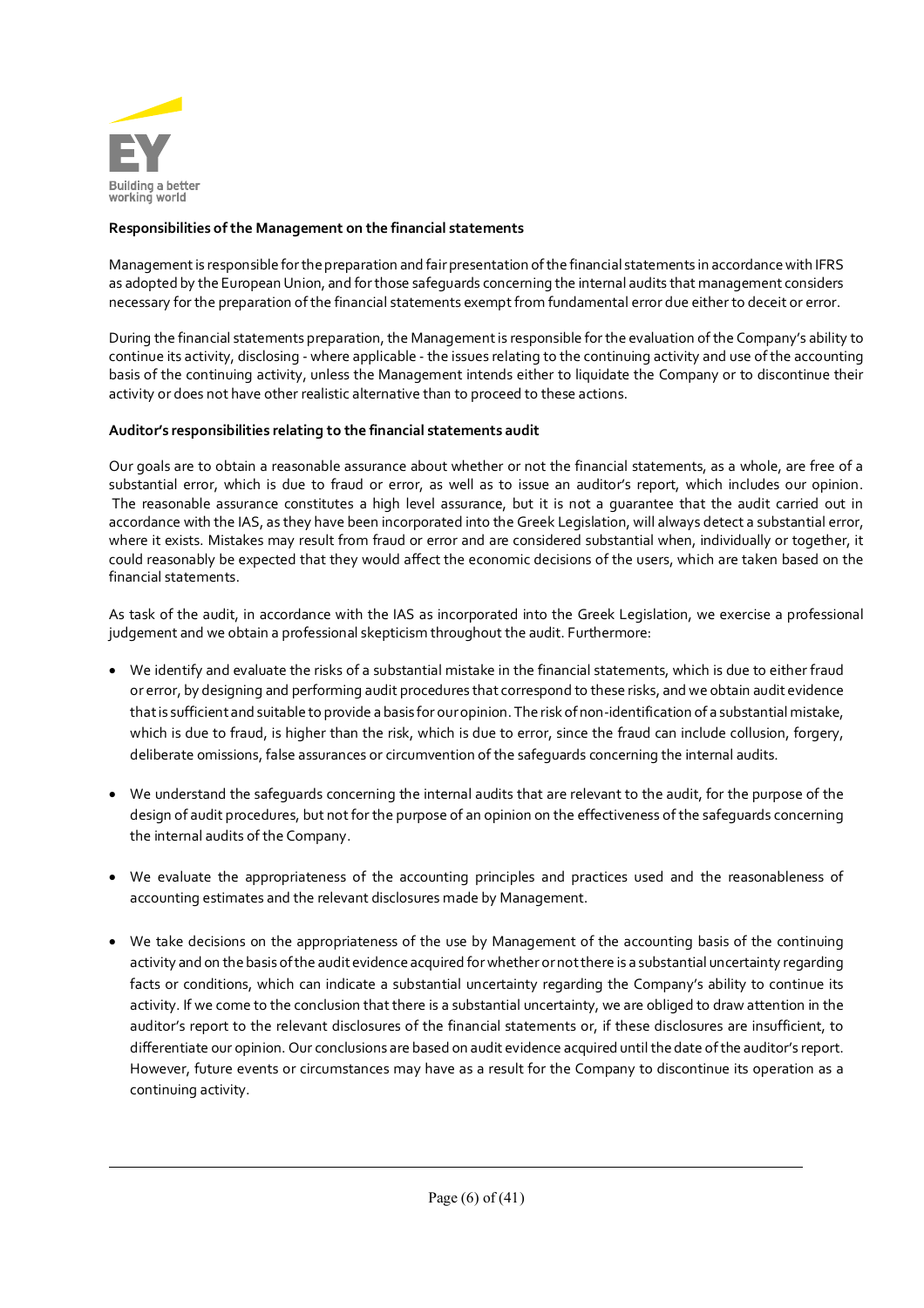

 We evaluate the overall presentation, the structure and the content of the financial statements, including the disclosures, as well as whether or not the financial statements depict the underlying transactions and the facts in a way that the reasonable presentation is achieved.

Among other issues, we disclose to Management the proposed range and the timeline of the audit, as well as important findings of the audit, including any significant omissions we may detect during our audit regarding the safeguards concerning the internal audit.

## **Report on Other Legal and Regulatory Requirements**

Taking into consideration that the management is responsible for the preparation of the Management Report of the Board of Directors, in accordance with the provisions of paragraph 5 of article 2 (part B) of Law 4336/2015, we note that:

- a) In our opinion, the Management Report of the Board of Directors has been prepared in accordance with the applicable legal requirements of article 43a of the C.L. 2190/1920 and its content corresponds to the attached financial statements of the fiscal year ended 31/12/2017.
- b) Based on the knowledge we acquired during our audit, for the company "Asprofos Engineering SA" and its environment, we have not identified material inaccuracies in the Management Report of the Board of Directors.

It is highlighted that the equity of the Company have become negative and, as a result, the conditions of articles 47 and 48 of C.L. 2190/1920 are fulfilled.

Athens, 30 May 2018

MARIA CHATZIANTONIOU SOEL Reg. No. 25301

ERNST & YOUNG (HELLAS) CERTIFIED ACCOUNTANTS SA 8Β CHIMARRAS, 15125 MAROUSSI SOEL Reg. No. OF COMPANY 107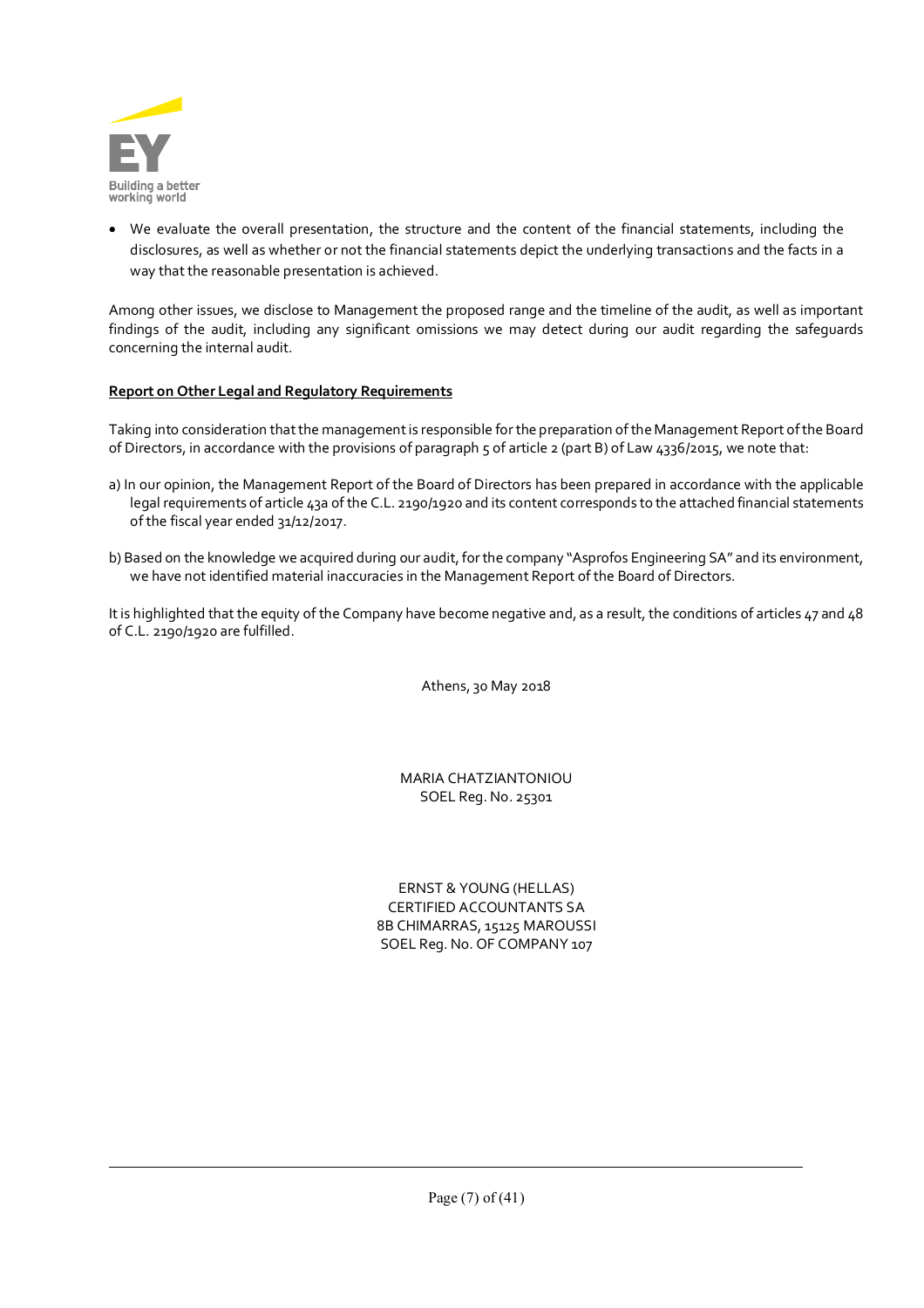# **Statement of Financial Position**

|                                                                              | <b>Note</b>    | 31 December 2017                     | 31 December 2016           |
|------------------------------------------------------------------------------|----------------|--------------------------------------|----------------------------|
| <b>ASSETS</b>                                                                |                |                                      |                            |
| <b>Fixed assets</b>                                                          |                |                                      |                            |
| Tangible assets                                                              | 5              | 2,054                                | 2,425                      |
| Intangible assets                                                            | 6              | 49                                   | 110                        |
| Other long-term receivables                                                  |                | $\overline{2}$                       | $\overline{2}$             |
| Deferred tax assets                                                          | $\overline{7}$ | 763                                  | 314                        |
|                                                                              |                | 2,868                                | 2,851                      |
| <b>Current assets</b>                                                        |                |                                      |                            |
| Customers and other receivables                                              | 8              | 1,918                                | 3,280                      |
| Cash and cash equivalents                                                    | 9              | 386                                  | 714                        |
|                                                                              |                | 2,304                                | 3,994                      |
|                                                                              |                |                                      |                            |
| <b>Total Assets</b>                                                          |                | 5,172                                | 6,845                      |
| <b>EQUITY</b>                                                                |                |                                      |                            |
| Share Capital                                                                | 10             | 12,030                               | 12,030                     |
| Reserves                                                                     | 11             | 856                                  | 867                        |
| Results carried forward                                                      |                | (14,001)                             | (11, 273)                  |
| <b>Total equity</b>                                                          |                | (1,115)                              | 1,624                      |
|                                                                              |                |                                      |                            |
| <b>LIABILITIES</b>                                                           |                |                                      |                            |
| <b>Long-term liabilities</b>                                                 |                |                                      |                            |
| Liabilities for personnel benefits due to                                    |                |                                      |                            |
| termination of the service                                                   | 12             | 3,309                                | 3,052                      |
| Other long-term liabilities                                                  | 13             | 2                                    | 2                          |
|                                                                              |                | 3,311                                | 3,054                      |
|                                                                              |                |                                      |                            |
| <b>Short-term obligations</b>                                                |                |                                      |                            |
| Suppliers and other obligations                                              | 14             | 2,976                                | 2,167                      |
|                                                                              |                | 2.976                                | 2,167                      |
| <b>Total liabilities</b>                                                     |                | 6,287                                | 5,221                      |
| <b>Total equity and</b>                                                      |                | 5,172                                | 6,845                      |
| liabilities                                                                  |                |                                      |                            |
| The notes on pages 13-41 are an integral part of these Financial Statements. |                |                                      |                            |
| Managing Director<br><b>BoD</b> Chairperson                                  |                | Chief Financial                      | Head of Financial Services |
|                                                                              |                | & Administrative Services<br>Officer |                            |
|                                                                              |                |                                      |                            |

Notes to the financial statements

Vasileios Kounelis Petros Papasotiriou Andreas Varvakis Anastasia Gioka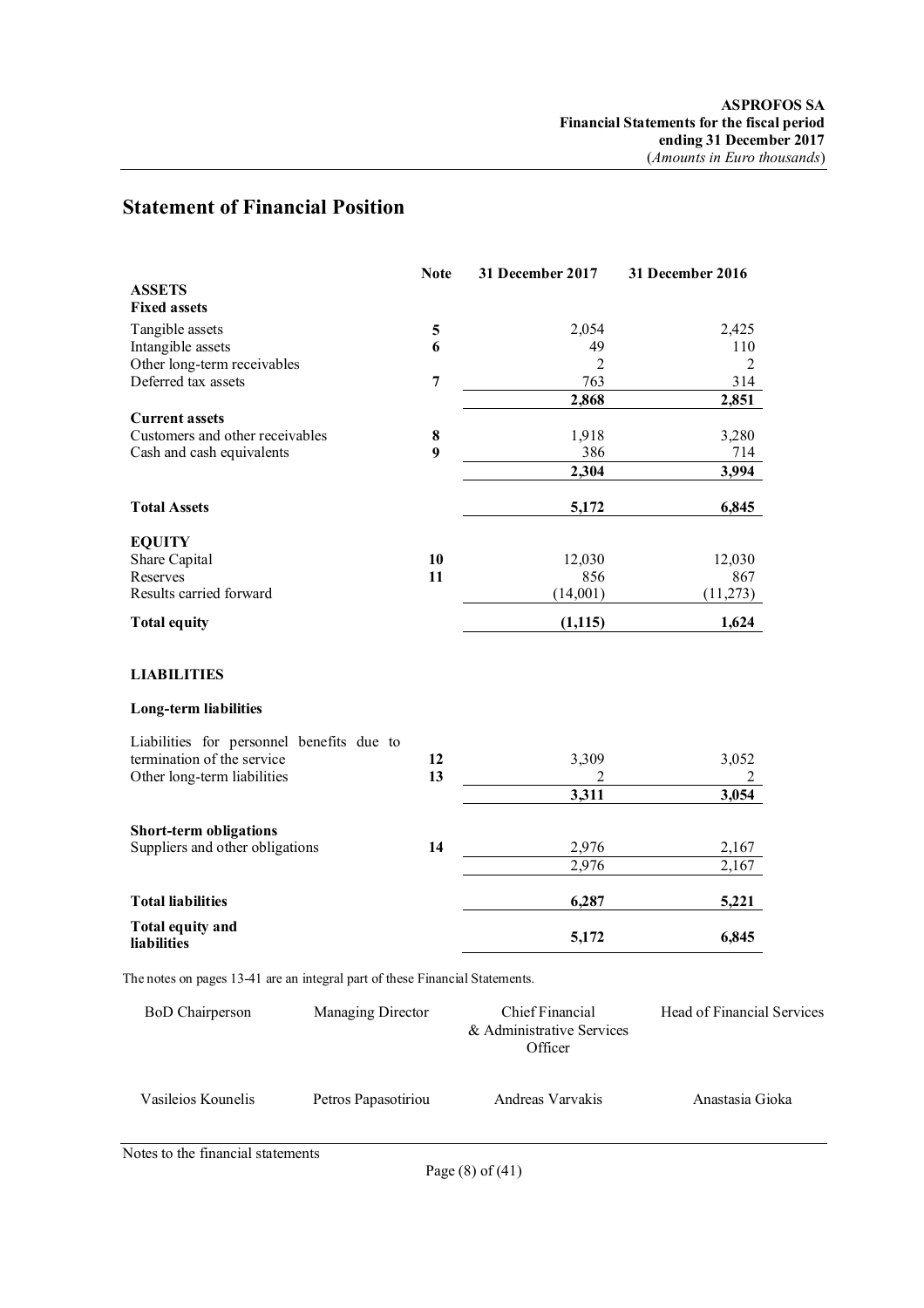**Year ended**

|                                                                             | <b>Note</b> | 31 December 2017 | 31 December 2016 |
|-----------------------------------------------------------------------------|-------------|------------------|------------------|
| <b>Turnover (sales)</b>                                                     | 17          | 9,679            | 11,189           |
| Cost of goods sold                                                          | 18          | (10, 125)        | (9,175)          |
| Gross profit/(loss)                                                         |             | (446)            | 2,014            |
| Administrative and disposal expenses                                        | 18          | (2,718)          | (2,406)          |
| Other income/(expenses)                                                     | 19          | 29               | 21               |
| <b>Operating result</b>                                                     |             | (3, 135)         | (371)            |
| Financial income                                                            |             |                  | 1                |
| Financial expenses                                                          |             | (38)             | (40)             |
| Net financial expenses                                                      |             | (38)             | (39)             |
| Loss before taxes                                                           |             | (3,173)          | (410)            |
| Income tax                                                                  | 21          | 445              | 240              |
| <b>Net losses</b>                                                           |             | (2,728)          | (170)            |
| Other total losses:                                                         |             |                  |                  |
| Items that will not be classified in the<br>income statement in the future: |             |                  |                  |
| Actuarial losses on defined-benefit pension<br>plans                        |             |                  |                  |
| Deferred tax liability for actuarial losses                                 | 12          | (15)             | (256)            |
|                                                                             |             | $\overline{4}$   | 74               |
| Aggregated total losses of the fiscal year                                  |             | (2,739)          | (352)            |

# **Statement of Comprehensive Income**

The notes on pages 13-41 are an integral part of these Financial Statements.

Notes to the financial statements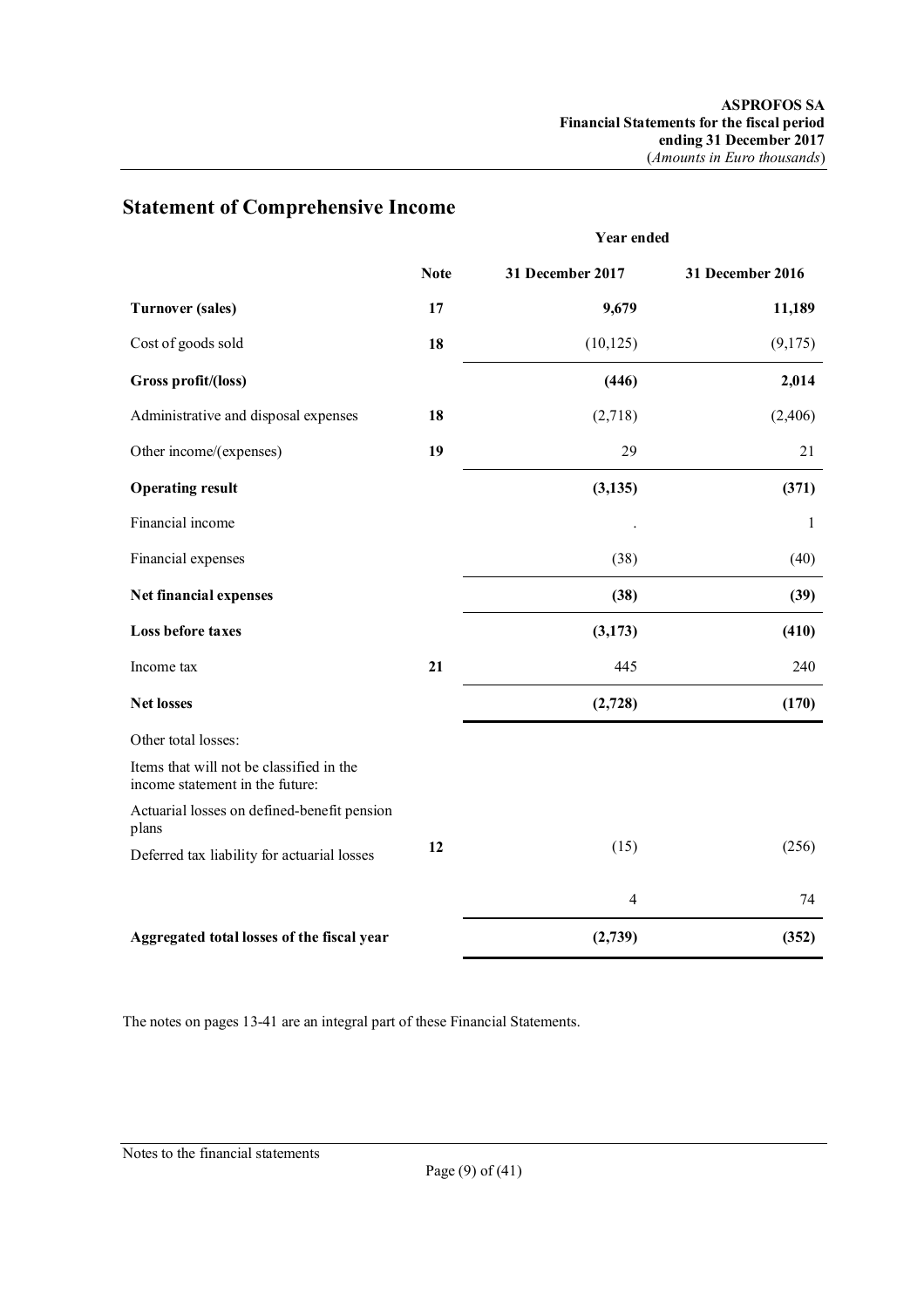# **Statement of Changes in Equity**

|                                                          | <b>Note</b> | <b>Share</b><br>capital | <b>Reserves</b>          | <b>Results</b><br>Carried<br>forward | <b>Total</b><br>Owner<br><b>Equity</b> |
|----------------------------------------------------------|-------------|-------------------------|--------------------------|--------------------------------------|----------------------------------------|
| <b>Balance as at 1 January 2016</b>                      |             | 5,027                   | 980                      | (10, 957)                            | (4,950)                                |
| Net actuarial losses on defined-benefit<br>pension plans | 11          |                         | (182)                    |                                      | (182)                                  |
| Net losses of the fiscal year                            |             |                         | $\overline{\phantom{a}}$ | (170)                                | (170)                                  |
| Aggregated total losses of the fiscal<br>year            |             |                         | (182)                    | (170)                                | (352)                                  |
| Reclassifications                                        |             |                         | 69                       | (69)                                 |                                        |
| Share capital increase                                   |             | 7,003                   |                          |                                      | 7,003                                  |
| Share capital increase expenditure                       |             |                         |                          | (77)                                 | (77)                                   |
| <b>Balance as at 31 December 2016</b>                    |             | 12,030                  | 867                      | (11, 273)                            | 1,624                                  |
| <b>Balance 1 January 2017</b>                            |             | 12,030                  | 867                      | (11,273)                             | 1,624                                  |
| Net actuarial losses on defined-benefit<br>pension plans |             |                         | (11)                     |                                      | (11)                                   |
| Net losses of the fiscal year                            |             |                         |                          | (2,728)                              | (2,728)                                |
| Aggregated total losses of the fiscal<br>year            |             |                         | (11)                     | (2,728)                              | (2,739)                                |
| <b>Balance 31 December 2017</b>                          |             | 12,030                  | 856                      | (14,001)                             | (1, 115)                               |

The notes on pages 13-41 are an integral part of these Financial Statements.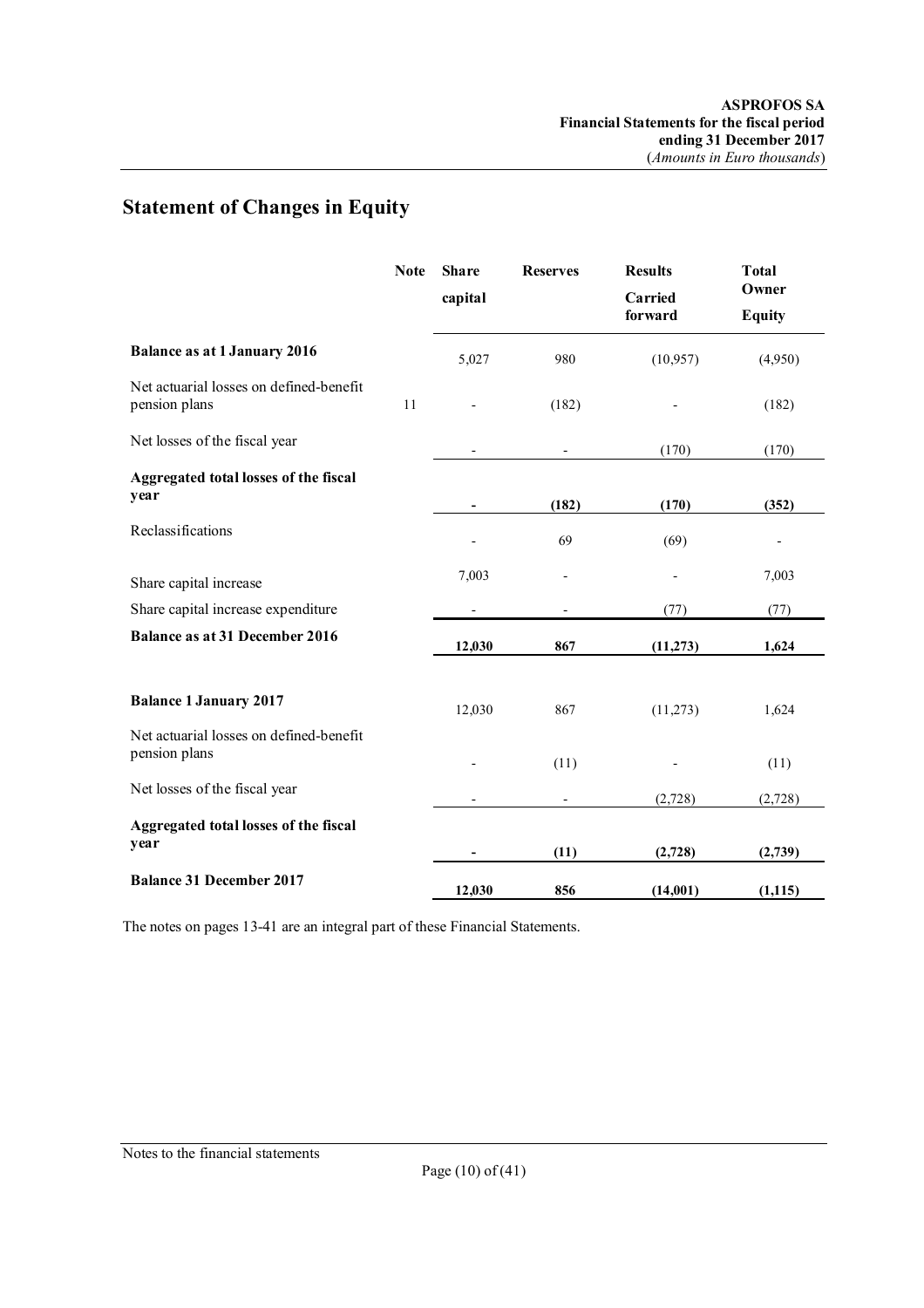# **Statement of Cash Flows**

|                                                                 |             |                  | <b>Year ended</b> |  |  |
|-----------------------------------------------------------------|-------------|------------------|-------------------|--|--|
|                                                                 | <b>Note</b> | 31 December 2017 | 31 December 2016  |  |  |
| Cash flows from operating activities                            |             |                  |                   |  |  |
| Net cash outflows from operating activities                     | 22          | (278)            | (6,568)           |  |  |
| Interest paid<br>Taxes paid                                     |             | (38)             | (40)<br>(213)     |  |  |
| Net cash outflows from operating activities                     |             | (316)            | (6,821)           |  |  |
| <b>Cash flows for investments</b>                               |             |                  |                   |  |  |
| Purchases of tangible and intangible assets                     | 5.6         | (12)             | (54)              |  |  |
| Sale of tangible assets                                         | 5           |                  | 2                 |  |  |
| Interest income                                                 | 20          |                  | 1                 |  |  |
| Net cash outflows for investments                               |             | (12)             | (51)              |  |  |
| <b>Cash flows from financial activities</b>                     |             |                  |                   |  |  |
| Share capital increase                                          |             |                  | 7,003             |  |  |
| Net cash flows from financial activities                        |             |                  | 7,003             |  |  |
| Net increase/(decrease) in cash and cash equivalents            |             | (328)            | 131               |  |  |
| Cash and cash equivalents at the beginning of the fiscal period | 9           | 714              | 583               |  |  |
| Cash and cash equivalents at the end of the fiscal period       | 9           | 386              | 714               |  |  |

The notes on pages 13-41 are an integral part of these Financial Statements.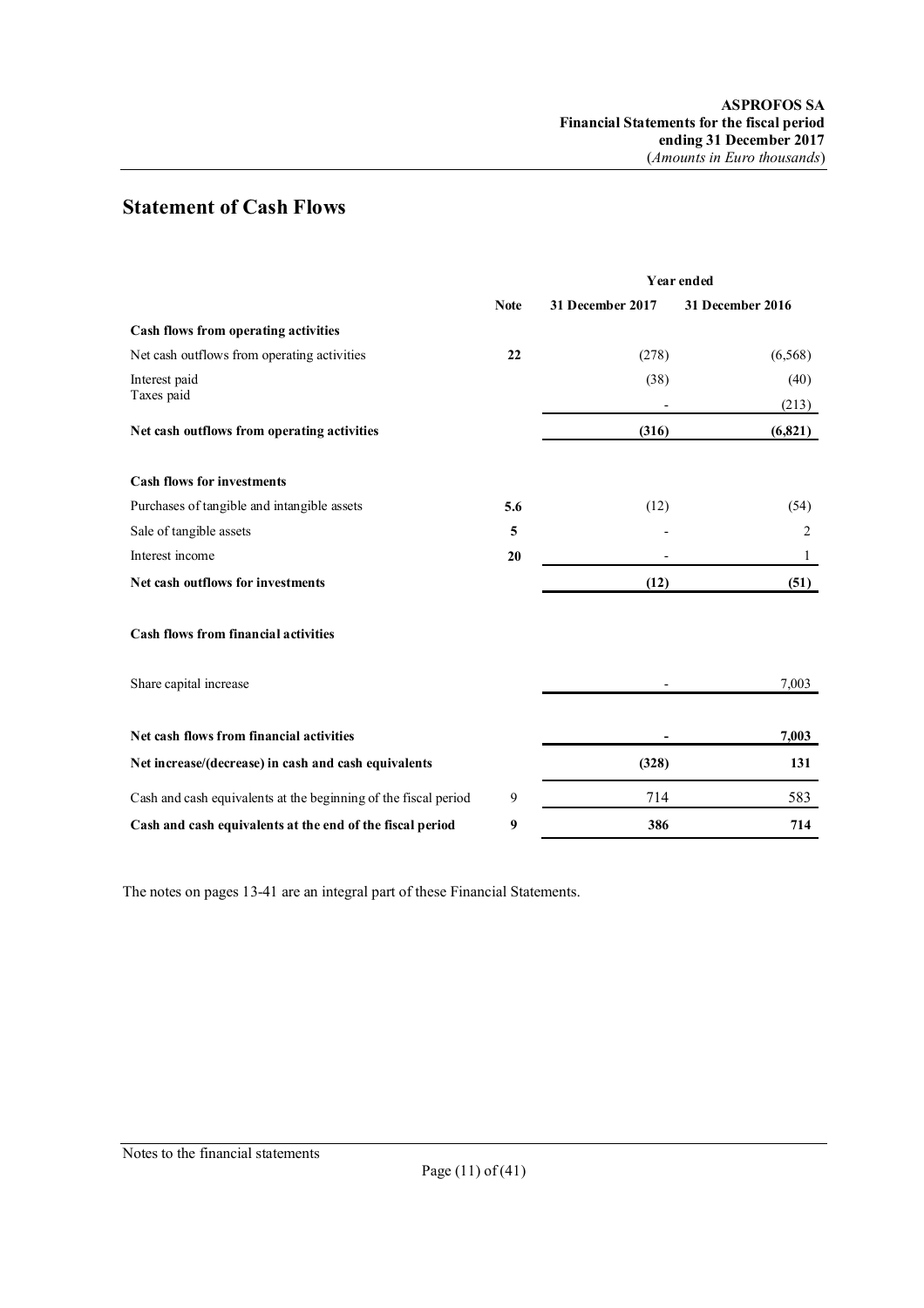## **Notes to the financial statements**

## **1 General information**

The company ASPROFOS ENGINEERING SA (hereinafter referred to as the "Company" or "ASPOFOS") is a 100% subsidiary of the company HELLENIC PETROLEUM SA (ELPE SA). The Company provides specialized services in the field of industrial investments focusing in the investments of refineries, natural gas and infrastructure projects, ranging from feasibility studies, basic design and detailed design to construction supervision and start-up services.

The Company is headquartered in Greece at 284 El. Venizelou Avenue, Kallithea, P.C. 17675. The Company's website address is *www.asprofos.gr.*

Early in 2015, the Company established a branch in Albania, based in Tirana. The branch engaged in the provision of services for the preparation of installation permits concerning the installation of the transatlantic pipeline (TAP) in the Albanian territory, i.e. a project that was terminated during the fiscal year 2016.

The accounting principles applied for the calculation and identification of the accounting figures are the same as those applied in the consolidated financial statements of the Hellenic Petroleum Group (the "Group") as at 31 December 2017. The functional currency and the Company's reporting currency is the Euro and the financial data presented in these Financial Statements are expressed in Euro thousands, unless otherwise indicated.

These Financial Statements for the fiscal year ended 31 December 2017 were approved for publication by the Company's Board of Directors on 30 May 2018. The Company's shareholders are able to modify the Financial Statements following their Publication.

## **2 Summary of Significant Accounting Policies**

The accounting policies adopted in the preparation of the Financial Statements are presented below. These policies have been consistently applied to all periods presented, unless otherwise stated.

#### **2.1 Framework for the preparation of the Financial Statements**

The present financial statements of the Company for the year ended on 31 December 2017 have been prepared by Management in accordance with the International Financial Reporting Standards (IFRS), which have been issued by the International Accounting Standards Board (IASB) and have been approved by the European Union.

These Financial Statements have been prepared under the historical cost principle, except for other financial assets and liabilities that are measured at fair value. The preparation of the Financial Statements in accordance with the IFRS, requires that the Company's Management exercises its judgment as well as estimates in applying the accounting principles for the calculation of various accounting figures. The areas involving a higher degree of judgment or complexity, or areas where assumptions and estimates are significant to the Financial Statements are stated in note 4 "Critical accounting estimates and assumptions". These estimates are based on the perception of the events and actions by the Company's management and actual events may differ from these estimates.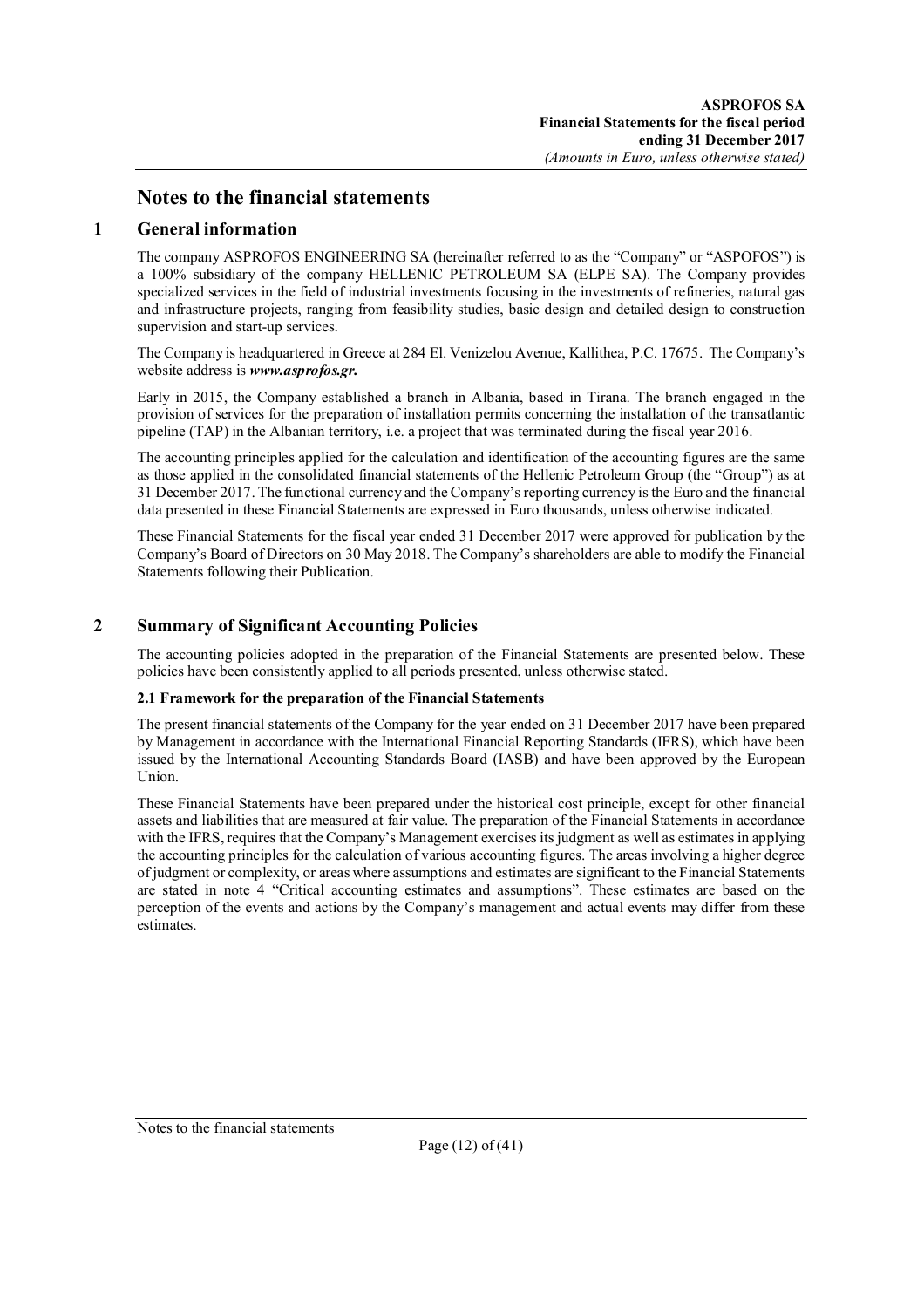#### **2.1.1 Going concern**

The Financial Statements as at 31 December 2017 are prepared in accordance with the IFRS and fairly present the Company's financial position, results and cash flows, based on the principle of going concern. Taking the principle of the going concern into consideration, the Management assessed the following:

*Macroeconomic environment:* Developments over the last few years have made the macroeconomic and financial environment in the country volatile. The return to economic stability largely depends on the actions and decisions of institutional bodies within the country and abroad. Given the nature of the activities and the Company's financial situation, negative developments are not expected to significantly affect its smooth operation. The low international crude oil prices of the last years have reduced the investment programs in the Company's countries of operation. Nevertheless, Management continually assess the situation in order to ensure that all necessary and possible measures and actions are taken in time to minimize any impact on the Company's activities.

*Development of activities*: The revenue forecasts for 2018 largely depend on HELLENIC PETROLEUM SA Group projects and to a lesser degree on the customers. Promotions that were launched three years ago in the Eastern European and the Middle East markets continue unabated.

At 31 December 2017, the total equity of the Company amounts to  $\epsilon$  1,115 thousand. The provisions of articles 47 and 48 of Law 2190/1920 apply and, as required by law, the issue is mentioned in the Management Report of the Board of Directors in order to be included to the agenda of the next General Meeting of Shareholders for discussion and relevant decision-making. The Parent Company continues to financially support the Company, so that it is able to seamlessly continue its activity, should this be necessary.

#### **2.1.2 Changes in standards and interpretations**

#### *(A) New standards, amendments to standards and interpretations which have been adopted by the Company.*

The accounting principles adopted are in line with those adopted in the previous fiscal year with exception the new standards and amendments applied for the first time in 2017 (annual periods beginning on or after 1 January 2017) and which, however, have no significant effect on the attached financial statements of the Company or do not apply for the Company. There standards are analyzed as follows:

#### **IAS 12 Income Taxes (Amendments): Recognition of Deferred Tax Assets for Unrealized Losses**

The purpose of these amendments is to clarify the accounting treatment for deferred tax assets for unrealized losses on debt instruments measured at fair value. For example, the amendments clarify the accounting treatment for deferred tax assets when the entity is not permitted to deduct the unrealized losses for tax purposes or when it is ready and able to hold the debt securities until the reversal of unrealized losses.

#### **IAS 7: Statements of Cash Flows (Amendments): Disclosure Initiative**

The purpose of these amendments is to enable the users of financial statements to evaluate changes in liabilities arising from financing activities. The amendments require from the entities to provide disclosures that enable the investor to evaluate changes in liabilities arising from financial activities, including both cash and non-cash changes.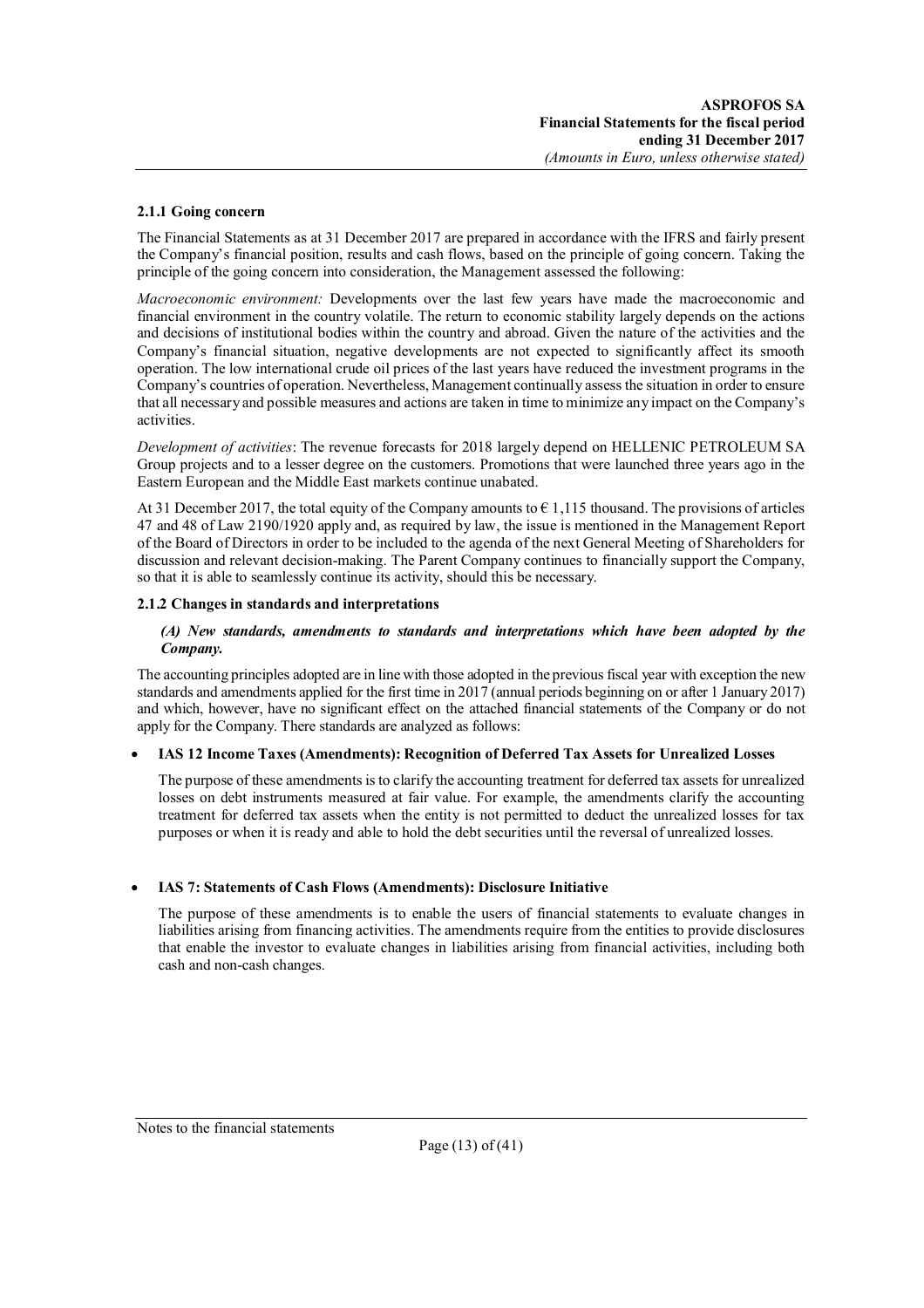- The **IASB** has issued Annual Improvements to IFRS Standards 2014-2016 Cycle**,** which is a collection of amendments to IFRSs. The improvement does not have significant effect on the financial statements of the Company.
	- *IFRS 12 Disclosure of Interests in Other Entities:* the amendments clarify that the disclosure requirements in IFRS 12, other than the disclosures of summarized financial information about subsidiaries, joint ventures and associates, apply to an entity's participation in a subsidiary, a joint venture or an associate that is classified as held for sale, as held for distribution or as discontinued operations in accordance with IFRS 5.

### *B) Standards issued but not yet effective in the present accounting period and not early adopted by the Company*

#### **IFRS 9 Financial Instruments: Classification and Measurement**

The standard is effective for annual periods beginning on or after 1 January 2018. Earlier application is permitted. The final version of IFRS 9 reflects all phases of the financial instruments project and replaces IAS 39 *Financial Instruments: Recognition and Measurement* and all previous versions of IFRS 9. The standard introduces new requirements for classification and measurement, impairment and hedge accounting. The Company will implement the new standard during the required date without readjustment of the comparative information. The standard is not expected to have significant effect on the financial statements of the Company during its implementation.

#### **IFRS 15 Revenue from Contracts with Customers**

The standard is effective for annual periods beginning on or after 1 January 2018. IFRS 15 establishes a five-step model that will apply to revenue earned from a contract with a customer (with limited exceptions), regardless of the type of revenue transaction or the industry. The standard's requirements will also apply to the recognition and measurement of gains and losses on the sale of some non-financial assets that are not an output of the entity's ordinary activities (e.g. sales of property, plant and equipment or intangibles). Extensive disclosures will be required, including disaggregation of total revenue, information about performance obligations, changes in contract asset and liability account balances between periods and key judgments and estimates. The Company plans to adopt the new standard during the required date without readjustment of the earnings carried forward cumulatively. The Company performed an initial assessment regarding the impact of IFRS 15 and is in the process of performing a detailed analysis of the differences per type of revenue, between the new standard and the existing accounting policies.

#### **IFRS 15: Revenue from Contracts with Customers (Clarifications)**

The clarifications are effective for annual periods beginning on or after 1 January 2018. Earlier application is permitted. The objective is to clarify the IASB's intentions when developing the requirements in IFRS 15 Revenue from Contracts with Customers, particularly: (a) the accounting of identifying performance obligations amending the wording of the "separately identifiable" principle, (b) of principal versus agent considerations including the assessment of whether an entity is a principal or an agent as well as applications of control principle and (c) of licensing and providing additional guidance for accounting of intellectual property and royalties. The clarifications also provide additional practical expedients for companies that either apply IFRS 15 fully retrospectively or that elect to apply the modified retrospective approach.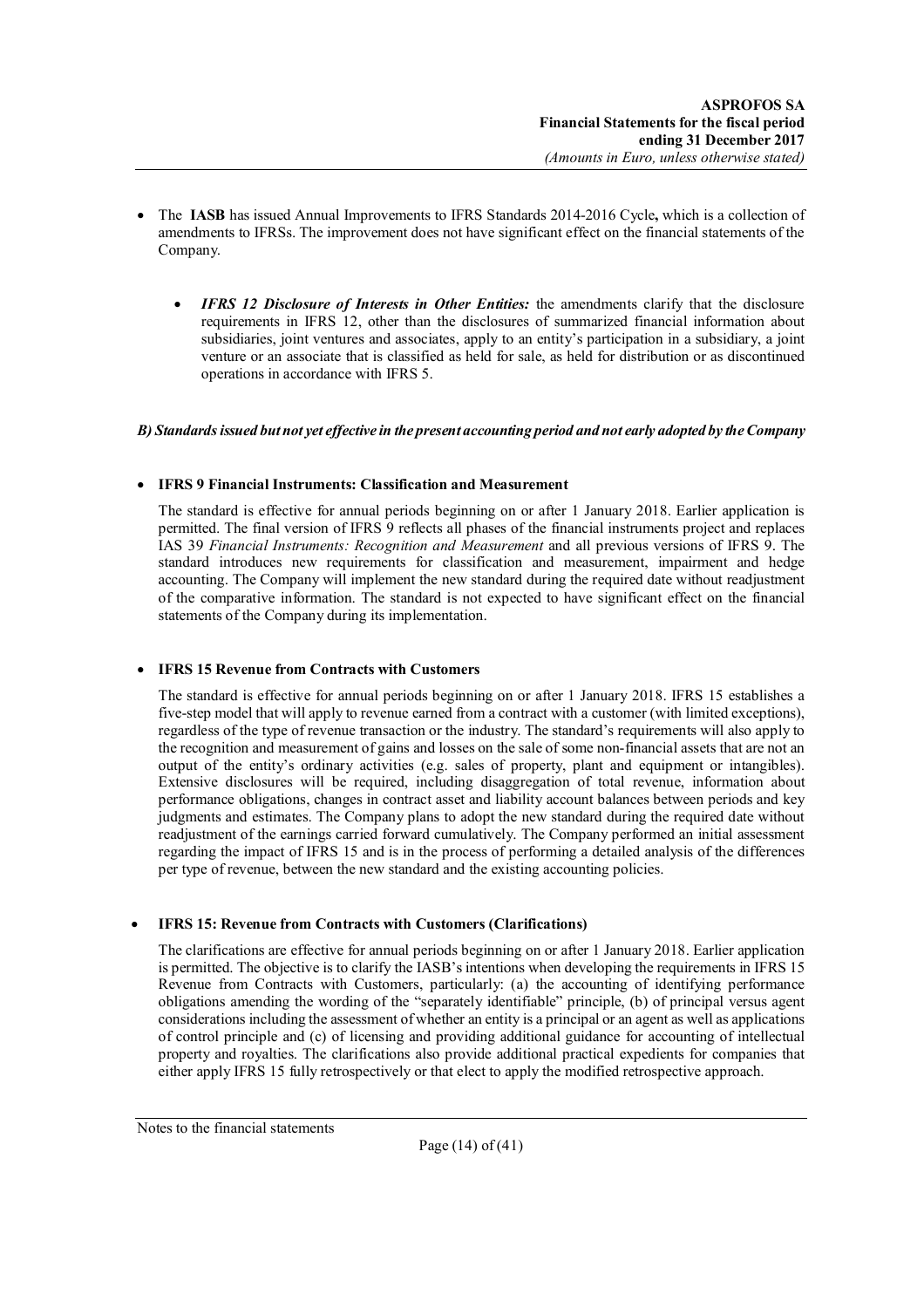#### **IFRS 16: Leases**

The standard is effective for annual periods beginning on or after 1 January 2019. IFRS 16 establishes principles for the recognition, measurement, presentation and disclosure of leases for both parties to a contract, namely the customer ("lessee") and the supplier ("lessor"). The new standard requires lessees to recognize most leases on their financial statements. Lessees will have a single accounting model for all leases, with certain exemptions. Lessor accounting is substantially unchanged. Thus, the new standard is not expected to have significant impact on the financial statements of the Company during its implementation.

### **Conceptual Framework for International Financial Reporting Standards**

The IASB issued the revised Conceptual Framework for Financial Reporting on 29 March 2018. The Conceptual Framework sets out a comprehensive set of concepts for financial reporting. These concepts contribute to standard setting, guidance for preparers in developing consistent accounting policies and assistance to others in their efforts to understand and interpret the standards. The International Accounting Standards Board also issued a separate accompanying document, Amendments to References to the Conceptual Framework, which sets out the amendments to affected standards in order to update references to the revised Conceptual Framework. It's objective is to support transition to the revised Conceptual Framework in IFRS Standards for companies that develop accounting policies using the Conceptual Framework when no IFRS Standard applies to a particular transaction. For preparers, who develop accounting policies based on the Conceptual Framework, it is effective for annual periods beginning on or after 1 January 2020.

#### **IFRS 10 Consolidated Financial Statements and IAS 28 Investments in Associates and Joint Ventures - Amendment: Sales or contributions of assets between an investor and its associate or joint venture**

The amendments address an acknowledged inconsistency between the requirements in IFRS 10 and those in IAS 28, in dealing with the sale or contribution of assets between an investor and its associate or joint venture. The main consequence of the amendments is that a full gain or loss is recognized when a transaction involves a business (whether it is housed in a subsidiary or not). A partial gain or loss is recognized when a transaction involves assets that do not constitute a business, even if these assets are housed in a subsidiary. In December 2015, the IASB postponed the effective date of this amendment indefinitely, pending the outcome of its research project on the equity method of accounting. The amendments have not yet been adopted by the European Union.

## **IFRS 2: Classification and Measurement of Share-based Payment Transactions(Amendments)**

The amendments are effective for annual periods beginning on or after 1 January 2018. Earlier application is permitted. The amendments provide requirements on the accounting (a) for the effects of vesting and nonvesting conditions on the measurement of cash-settled share-based payments, (b) for share-based payment transactions with a net settlement feature for withholding tax obligations and (c) for modifications to the terms and conditions of a share-based payment that changes the classification of the transaction from cashsettled to equity-settled. Management has assessed that the amendment will not have a significant impact in the Group's financial statements.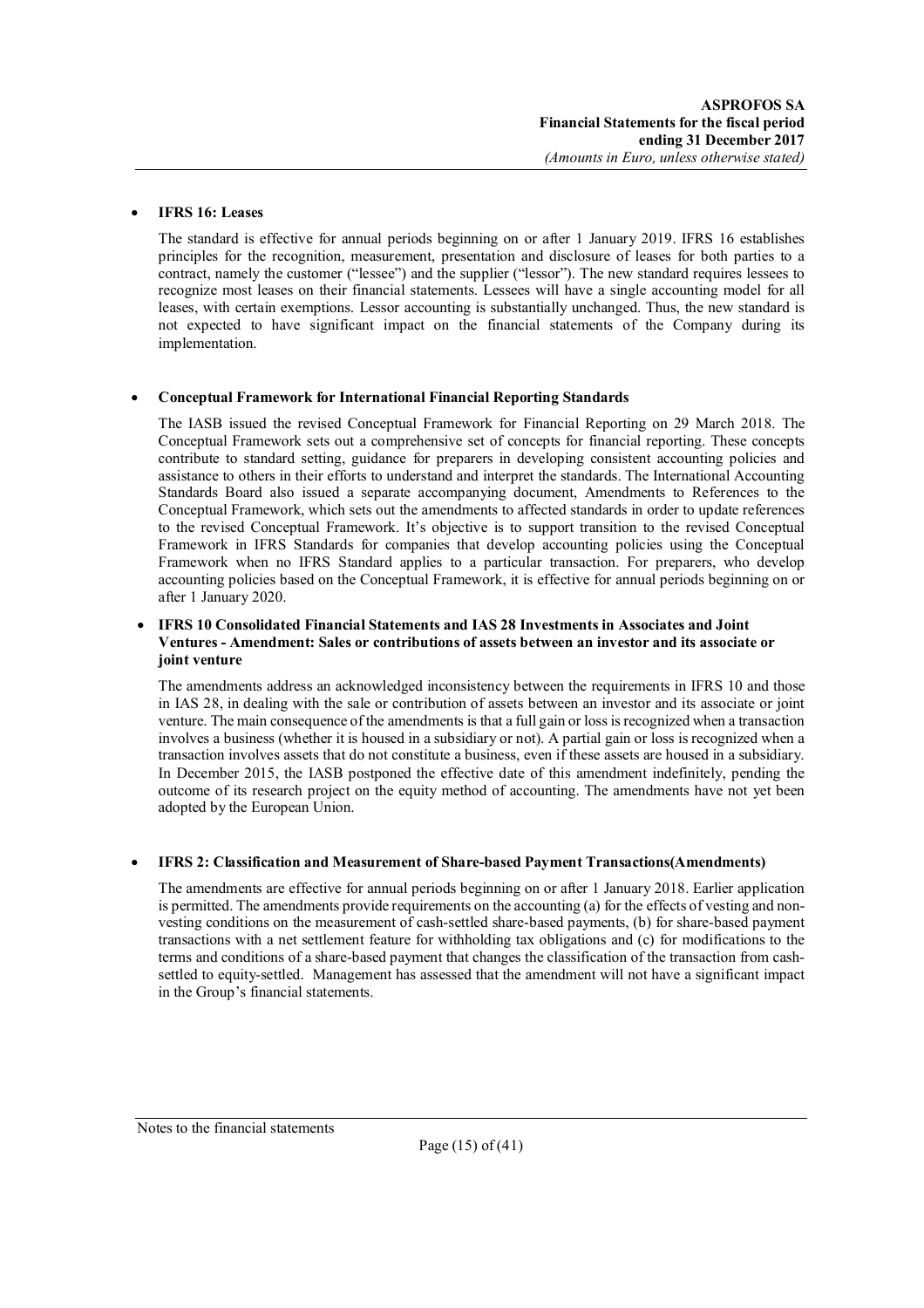### **IAS 40: Transfers of Investment Property (Amendments)**

The amendments are effective for annual periods beginning on or after 1 January 2018. Earlier application is permitted. The amendments clarify when an entity should transfer property, including property under construction or development into or out of investment property. The amendments state that a change in use of a property occurs when the property meets, or ceases to meet, the definition of investment property and there is evidence of that change in use. A mere change in management's intentions for the use of a property does not provide evidence of a change in its use. Management has assessed that the amendment will not have a significant impact in the Group's financial statements.

#### **IFRS 9: Prepayment Features with Negative Compensation (Amendment)**

The amendment is effective for annual periods beginning on or after 1 January 2019. Earlier application is permitted. The amendment clarifies that the financial assets with prepayment features that permit or require a party to a contract either to pay or receive reasonable compensation for the early termination of the contract (so that, from the perspective of the holder of the asset, there may be "negative compensation") are allowed to be measured at amortized cost or at fair value through other comprehensive income. Management has assessed that the amendment will not have a significant impact in the Group's financial statements.

### **IAS 28: Long-term Interests in Associates and Joint Ventures (Amendments)**

The amendments are effective for annual periods beginning on or after 1 January 2019. Earlier application is permitted. The amendments relate to whether the measurement, in particular impairment requirements, of long-term interests in associates and joint ventures that, in substance, form part of the "net investment" in the associate or joint venture should be governed by IFRS 9, IAS 28 or a combination of both. The amendments clarify that an entity applies IFRS 9, before it applies IAS 28, to such long-term interests for which the equity method is not applied. In applying IFRS 9, the entity does not take account of any adjustments to the carrying amount of long-term interests that arise from applying IAS 28. The amendments have not yet been adopted by the European Union.

## **IFRIC Interpretation 22: Foreign Currency Transactions and Advance Consideration**

The interpretation is effective for annual periods beginning on or after 1 January 2018. Earlier application is permitted. The interpretation clarifies the accounting for transactions that include the receipt or payment of advance consideration in a foreign currency. The interpretation covers foreign currency transactions when an entity recognizes a non-monetary asset or non-monetary liability arising from the payment or receipt of advance consideration before the entity recognizes the related asset, expense or income. The interpretation states that the date of the transaction, for the purpose of determining the exchange rate, is the date of initial recognition of the non-monetary prepayment asset or deferred income liability. If there are multiple payments or receipts in advance, then the entity must determine a date for the transactions for each payment or receipt of advance consideration. Management has assessed that the interpretation will not have a significant impact in the Group's financial statements.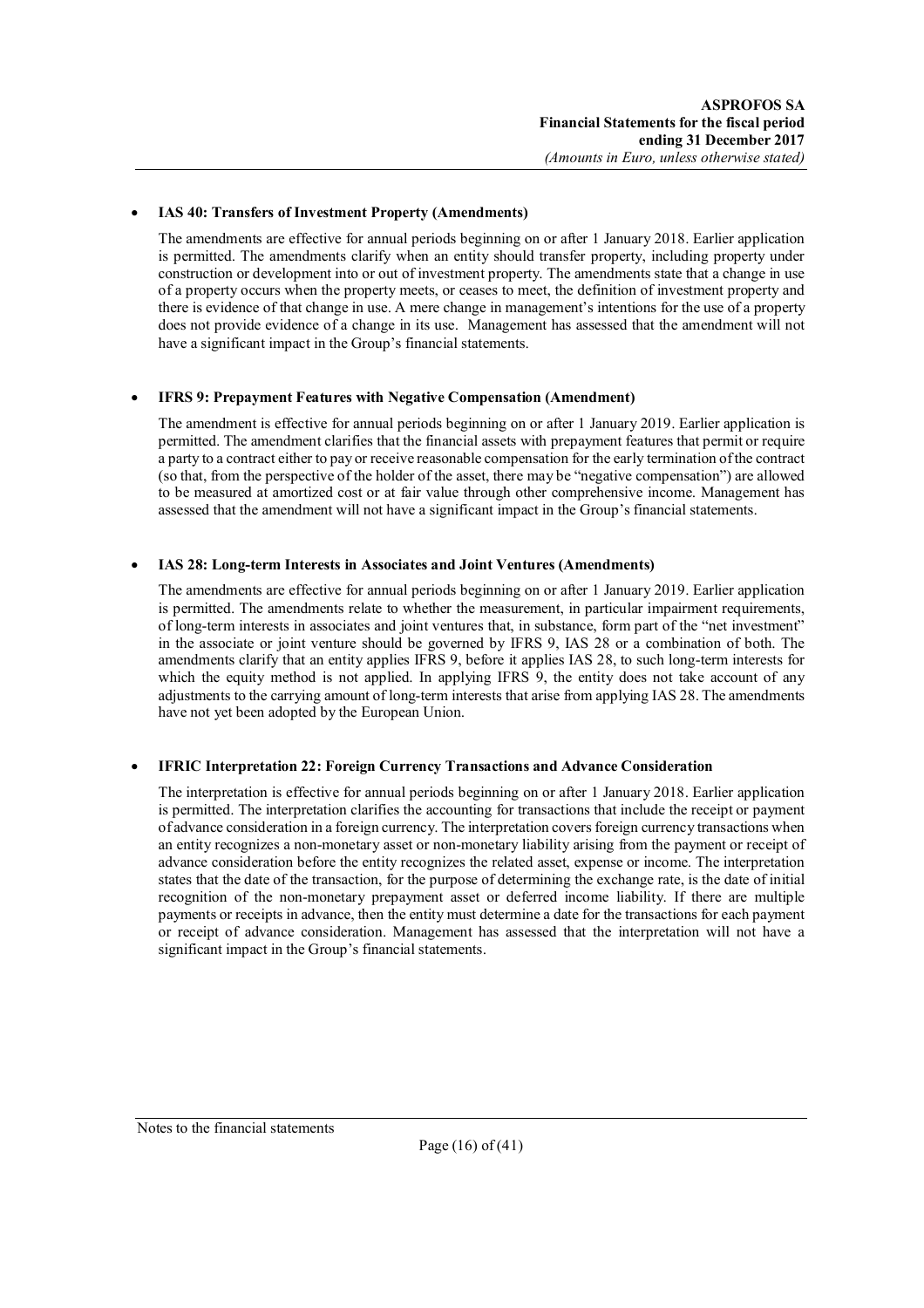### **IFRIC Interpretation 23: Uncertainty over Income Tax Treatments**

The interpretation is effective for annual periods beginning on or after 1 January 2019. Earlier application is permitted. The interpretation provides guidance on addressing the uncertainty involved in tax treatments, during the accounting for income taxes. The interpretation provides supplementary clarifications on considering uncertain tax treatments separately or together, examination by tax authorities, the appropriate method to reflect uncertainty about the acceptance of treatments by tax authorities, and accounting for the consequences of changes in facts and circumstances. The interpretation has not yet been adopted by the European Union.

 The **IASB has issued Annual Improvements to IFRS Standards 2014-2016 Cycle**, which is a collection of amendments to IFRSs. The amendments are effective for annual periods beginning on or after 1 January 2018 for IFRS 1 First-time Adoption of International Financial Reporting Standards and for IAS 28 Investments in Associates and Joint Ventures, for which an earlier application is permitted. These improvements have not yet been adopted by the European Union.

 *IFRS 1 First-time Adoption of International Financial Reporting Standards: this improvement deletes the short-term exceptions for disclosures of financial instruments, employee benefits and investment companies, during the First-time Adoption of International Financial Reporting Standards.*

 *IAS 28 Investments in Associates and Joint Ventures: the amendments clarify that the election to measure at fair value through profit or loss an investment in an associate or a joint venture that is held by an entity, which is a venture capital organization or other qualifying entity, is available for each investment in an associate or joint venture on an investment-by-investment basis, upon initial recognition.*

 The **IASB has issued Annual Improvements to IFRS Standards 2015-2017 Cycle**, which is a collection of amendments to IFRSs. The amendments are effective for annual periods beginning on or after 1 January 2019. Earlier application is permitted. These improvements have not yet been adopted by the European Union.

 *IFRS 3 Business Combinations and IFRS 11 Joint Arrangements: The amendments to IFRS 3 clarify that, when an entity obtains control of a business that is a joint operation, it remeasures previously held interests in that business. The amendments to IFRS 11 clarify that, when an entity obtains joint control of a business that is a joint operation, the entity does not remeasure previously held interests in that business.* 

 *IAS 12 Income Taxes: the amendments clarify that the tax consequences of payments on financial instruments classified as equity should be recognized according to where the past transactions or events that generated distributable profits have been recognized.*

 *IAS 23 Borrowing Costs: the amendments clarify paragraph 14 of the standard that, when a qualifying asset is ready for its intended use or sale, and some of the specific borrowing related to that qualifying asset remains outstanding at that point, that borrowing is to be included in the funds that an entity borrows generally.*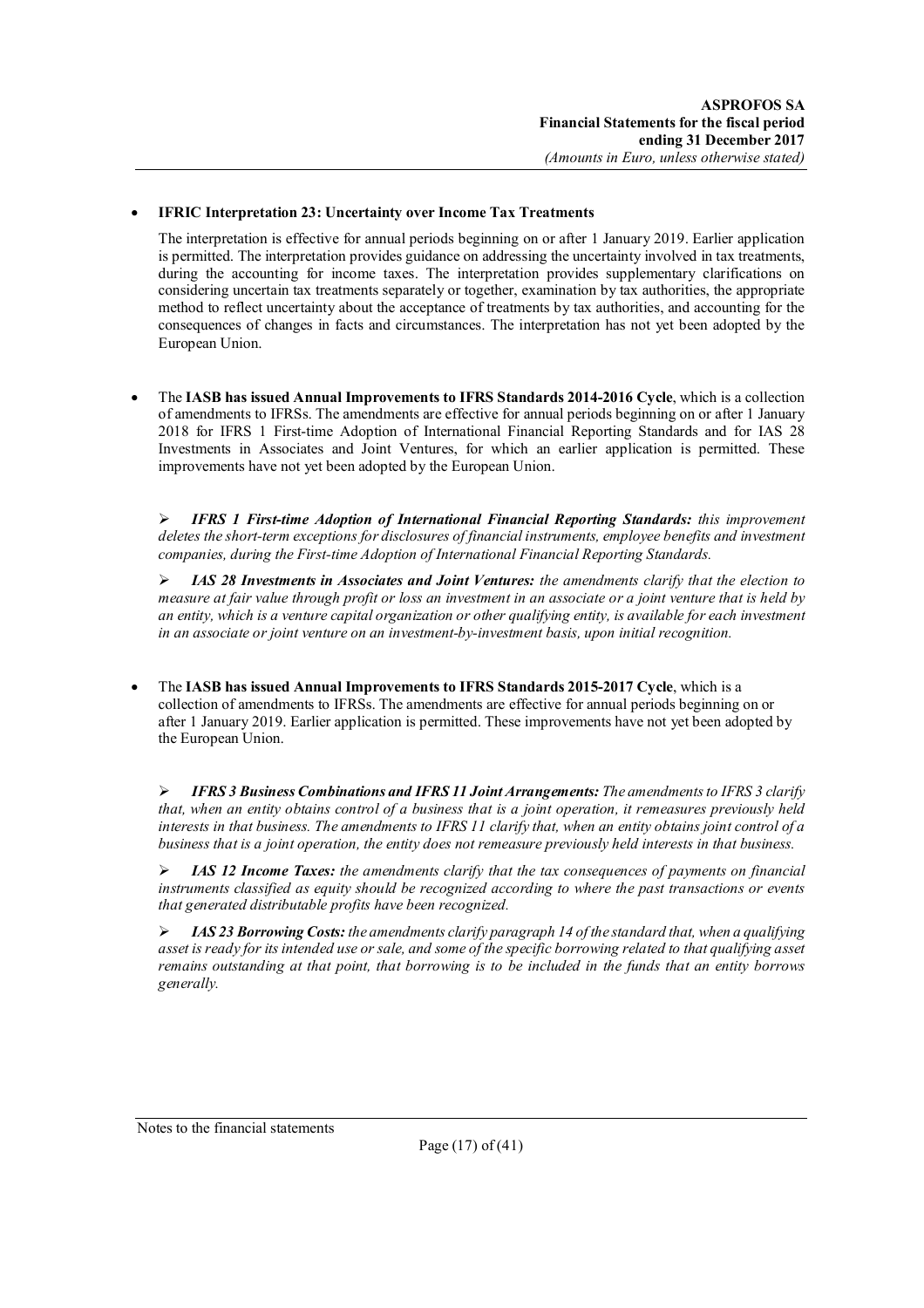*IAS 19***:** *Plan amendments, curtailments or settlements (Amendments): the amendments are effective for annual periods beginning on or after 1 January 2019. Earlier application is permitted. The amendments require entities to use updated actuarial assumptions to determine current service cost and net interest for the remainder of the annual reporting period after a plan amendment, curtailment or settlement of a defined benefit plan has occurred. The amendments also clarify how the accounting for a plan amendment, curtailment or settlement of a defined benefit plan affects the application of the asset ceiling requirements. The amendments have not yet been adopted by the European Union.*

## **2.2 Tangible assets**

Tangible assets primarily include buildings and other equipment. Tangible assets are recorded at acquisition cost less accumulated depreciation and impairment, except for fields which are valued at acquisition cost less impairment. Acquisition cost includes all directly attributable expenses related to the acquisition of assets. Subsequent expenditure is added to the tangible assets' book value or as a separate asset only when it is probable that future economic benefits associated with the item will flow to the Company and their cost can be measured reliably. The repair and maintenance cost is written off in the income statement when incurred.

Plots are not depreciated. Depreciation of other tangible assets is calculated using the straight line method over their estimated useful life, as follows:

| - Buildings       | 20 years |
|-------------------|----------|
| - Other equipment | $3 - 5$  |
|                   | years    |

The tangible assets' residual values and useful life are reviewed at each date of preparation of the financial statements.

When the tangible assets' book value exceeds its recoverable value, the difference (impairment) is immediately recorded as an expense.

Profits and losses from the sale of tangible assets are determined from the difference between the proceeds and the net book value. These profits or losses are written off against the results as part of other net income/(expenses) as well as other profits/(losses).

## **2.3 Intangible assets**

#### **Software**

The software cost includes the purchase and installation cost. The cost of the software usage licenses are capitalized on the basis of the acquisition cost and the development of the specific software until it is ready for use. These costs are amortized on a straight-line basis over their useful life (3 years).

#### **2.5 Impairment of non-financial assets**

On each date of preparation of the financial statements, the Company assesses whether or not there are indications of impairment. If there are indications of impairment or if an annual impairment test of the asset is required, then its recoverable value is also calculated. The assets that have an undefined useful life are not amortized and are subject to an impairment test on an annual basis or more frequently, if there are certain facts and indications, which suggest the potential impairment of the assets. Assets subject to amortization undergo an impairment test when there are indications that the carrying value may not be recovered. An impairment loss is identified when the carrying value of the asset exceeds its recoverable value. The recoverable value is the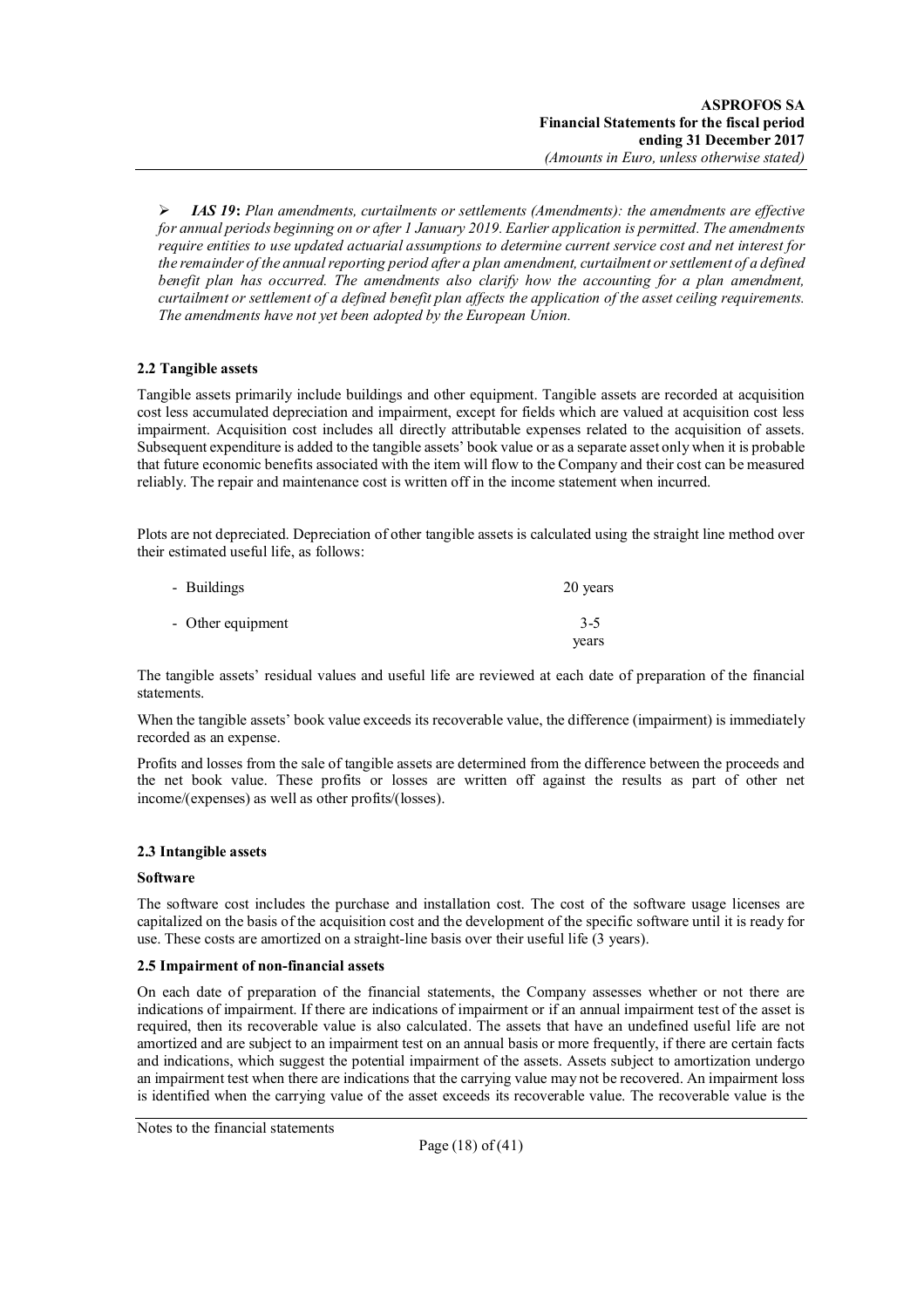higher of the fair value less required selling costs and use value (present cash flow value expected to be generated based on Management's assessment on future economic and operating conditions.) For the purposes of assessing impairment losses, assets are grouped into the lowest cash generating units. For the non-financial assets, apart from goodwill, it is estimated, on each date of preparation of the financial statements, if there are indications that the impairment losses have been recognized in the past, have been reduced or do no longer exist. If there are such indications, the Company calculates the recoverable value of the asset or CGUs. Impairment losses recognized in the past are reversed, only if the estimates used at the time of recognition of the loss have changed. The reversal of the impairment is allowed to the extent that the carrying value of the asset does exceed neither its recoverable value nor the carrying value of the asset minus the depreciation, if it has not been impaired in the previous years.

### **2.6 Financial assets**

The Company's financial assets are classified into the category "loans and receivables". This category includes nonderivative financial assets with fixed or determinable payments that are not traded active market and there is no selling intention. They are included under current assets, except for maturities greater than 12 months after the date of preparation of the financial statements, which are included in non-current assets. Receivables are included in the statement of financial position under the category "Customers and other receivables" and are presented at the amortized cost using the effective interest method (See also note 2.7).

At each date of financial statements preparation, the Company assesses whether there are objective indications that prove that the financial assets have been impaired.

If there is objective evidence of impairment, the amount of the impairment loss is calculated as the difference between the asset's carrying amount and the present value of estimated future cash flows (excluding future losses from unrecorded credit risk) discounted to the original effective interest rate of the financial asset. The current amount of the asset is reduced by the use of a provision for impairment and the amount of the loss is recognized in the income statement in the item "Administration and distribution expenses"

## **2.7 Customers and other receivables**

Receivables from customers are initially recorded at fair value and subsequently measured at amortized cost using the effective interest method, less impairment provisions. Impairment losses are recognized when there is a serious objective indication that the Company is not able to collect all amounts due according to the contractual terms.

The customer's serious problems, the possibility of bankruptcy, financial reorganization and the inability of scheduled payments are considered indicators that the receivable is uncertain. The amount of the impairment provision is the difference between the carrying amount of the receivables and the present value of estimated future cash flows, discounted at the effective interest rate. The impairment loss amount is recorded as an expense in the statement and is included in the "Administration and selling expenses" account. If, in a subsequent period, the impairment loss decreases and this reduction can be objectively related to events that occurred after the impairment loss recognition (for example, improving the borrower's creditworthiness), the reversal of the loss is recognized in the income statement.

The nominal value less the provision for doubtful trade receivables is assumed to approach their fair value.

#### **2.8 Cash and cash equivalents**

Cash and cash equivalents include cash, sight and time deposits, short-term investments with high liquidity and low risk investments and a maturity of up to 3 months and bank overdrafts.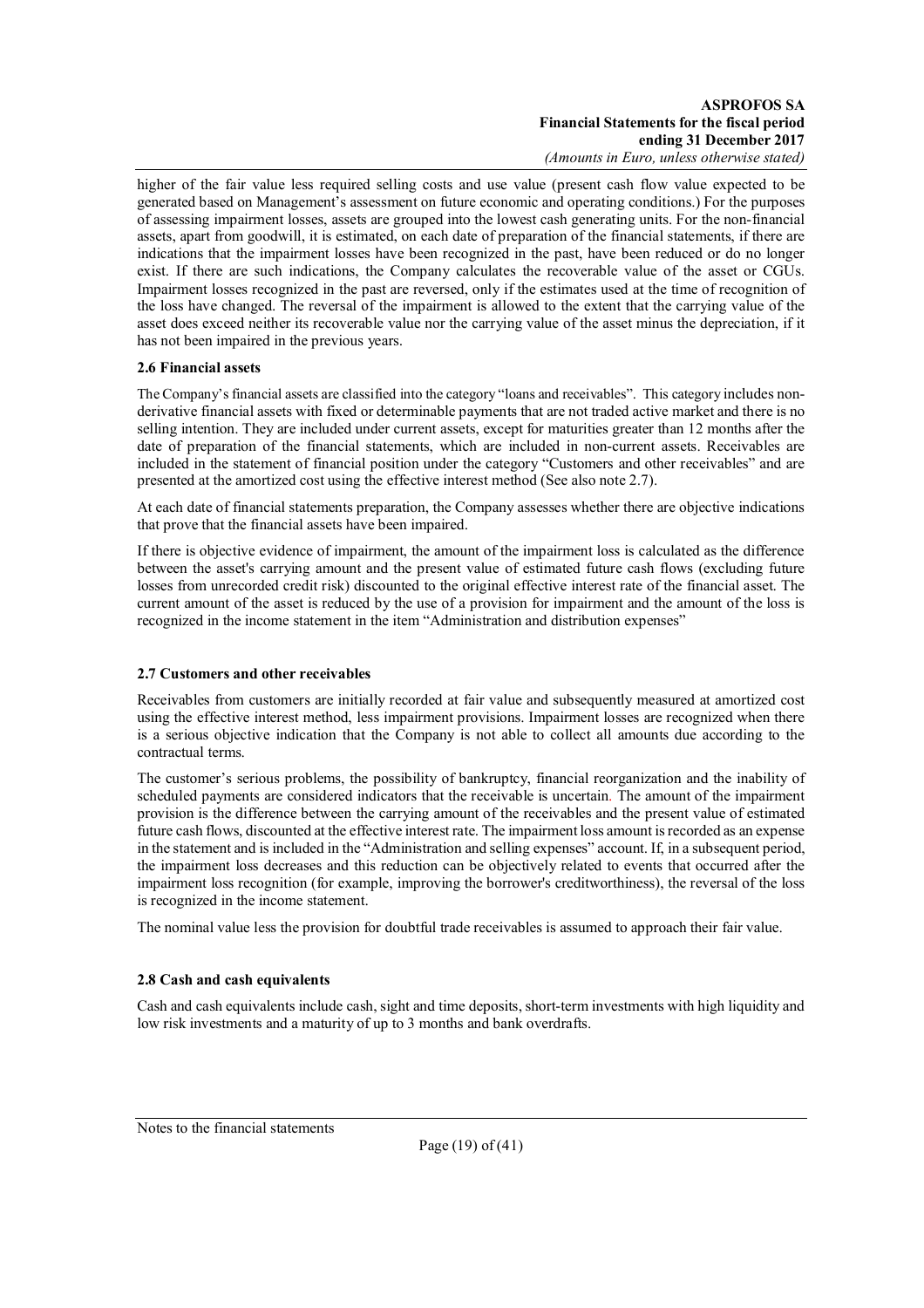#### **2.9 Share Capital**

The share capital includes the Company's common shares. Direct expenses for the issue of shares appear, after deducting the relevant income tax, as a reduction of the issued product.

#### **2.10 Employee benefits**

#### **(a) Obligations due to retirement**

The Company has both defined-contribution and defined-benefit plans.

The defined-contribution plan is a pension plan under which the Company makes fixed payments to a separate legal entity. The Company has no legal obligation to pay further contributions if the fund does not have sufficient assets to pay all employees the benefits relating to employee service in the current and prior periods.

In the case of defined-contribution plans, the company pays contributions to social insurance funds on a mandatory basis. The Company has no other obligation if they have paid its contributions. Contributions are recognized as personnel expenses when a debt is occurred. Prepaid contributions are recognized as an asset to the extent that a refund or offsetting of future payments is possible.

The defined-benefit plan is a pension plan that defines a specific amount of pension benefit that an employee will receive on retirement, usually dependent on one or more factors such as age, years of service and level of earnings.

The obligation that is recorded in the statement of financial position for defined-benefit plans is the present value of the defined-benefit obligation at the date of preparation of the financial statements less the fair value of plan's assets. The defined-benefit obligation is calculated annually by independent actuaries using the projected unit credit method. The present value of the defined-benefit obligation is calculated by discounting the future cash outflows. The rate used to discount estimated cash flows should be determined by reference to market yields at the balance sheet date on high-quality corporate bonds whose duration is equivalent with the pension plan.

Actuarial gains and losses arising from experiential adjustments and changes in actuarial assumptions are debited or credited to equity, to other total income in the period in which they arise.

Past service cost is immediately recognized in the income statement.

#### **(b) Employee termination benefits**

Employment termination benefits are paid when employees leave prior to retirement, or when the employee leaves voluntarily in exchange for those benefits. The Company records these benefits when it commits to these either upon termination of employment of current employees according to a detailed plan without the possibility of withdrawal or when it offers these benefits as an incentive for voluntary redundancy. Employment termination benefits due 12 months after the date of the financial statements preparation are discounted to their present value.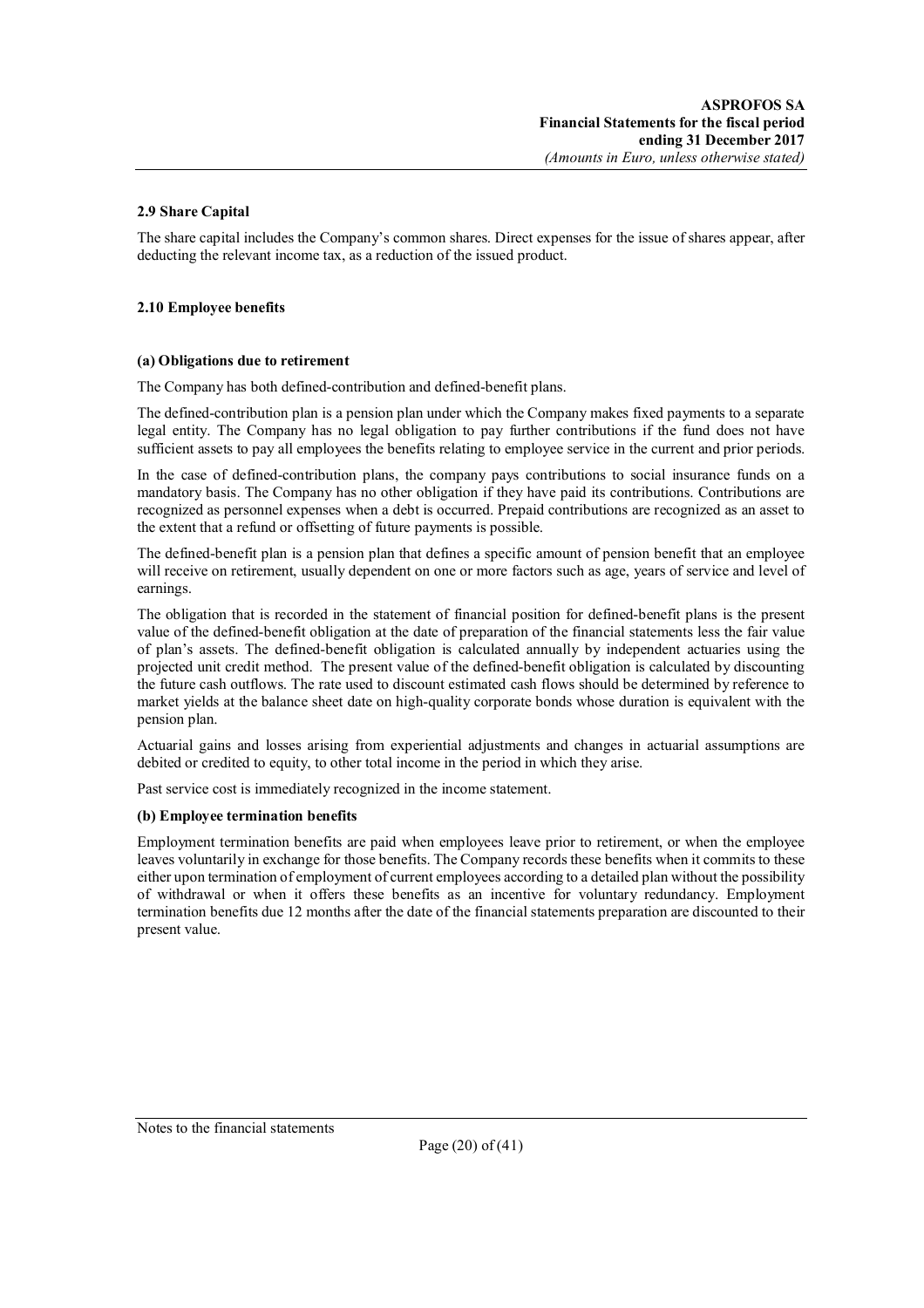#### **2.11 Provisions**

Provisions for potential risks and liabilities are made when the Company has legal contractual or other obligations arising out of past acts, or is likely to require future outflows to settle these obligations and these obligations can be estimated with relative precision. Restructuring provisions include fines due to lease termination and fees due to employee departure. Provisions may not be made for future operating losses.

Provisions are calculated based on the present value of the estimates made by Management for expenditure required to settle the present obligation at the date of the financial statements preparation. The discount rate used reflects the market conditions and the time value of money and the obligation-related increases.

#### **2.12 Suppliers and other obligations**

Suppliers and other payables are initially recognized at fair value and are subsequently measured at amortized cost using the effective interest method. Obligations are classified as short-term liabilities if payment is due within one year or earlier. If not, they are presented under long-term liabilities.

It is assumed that the carrying value of payable accounts approaches their fair values.

### **2.13 Current and deferred taxes**

The income tax of the period includes the current income tax and the deferred taxes. The tax is recognized in the "Statement of Comprehensive Income", unless it is related to the amounts that have been immediately recognized in "Equity". In this case, the tax is also recognized in "Equity".

The tax/income expense for the period is the tax payable, which is calculated on the taxable result of the period based on the applicable tax rate in Greece, adjusted to changes in the deferred tax asset or liability relating to temporary differences or unused tax losses.

The income tax on profits is calculated on the basis of the tax legislation adopted at the date of the financial statements preparation in the country, where the Company's operations occur, and is recognized as an expense in the period, during which the profits arise. At intervals, the Management evaluates the cases, in which the tax legislation in force must be interpreted. Where necessary, provisions are made on the amounts that are expected to be paid to the tax authorities.

Deferred income tax is determined using the liability method in respect of temporary differences between the book value and the tax bases of assets and liabilities shown in the Financial Statements. Deferred income tax is not accounted for if it arises from initial asset or liability recognition in a transaction, other than a business combination, which did not affect the accounting or the taxable profit or loss when it was incurred. Deferred tax is determined using tax rates and laws in effect at the date of the financial statements preparation and are expected to apply when the deferred tax asset is realized or the deferred tax liability is paid.

Deferred tax assets are recognized to the extent that there will be a future taxable profit for the use of the temporary difference that creates the deferred tax asset.

Deferred tax assets and liabilities are offset only if the offsetting of tax assets and liabilities is legally permitted and if the deferred tax assets and liabilities arise from the same tax authority on the entity taxed and/or on different entities and there is an intention for the settlement to be done via offsetting.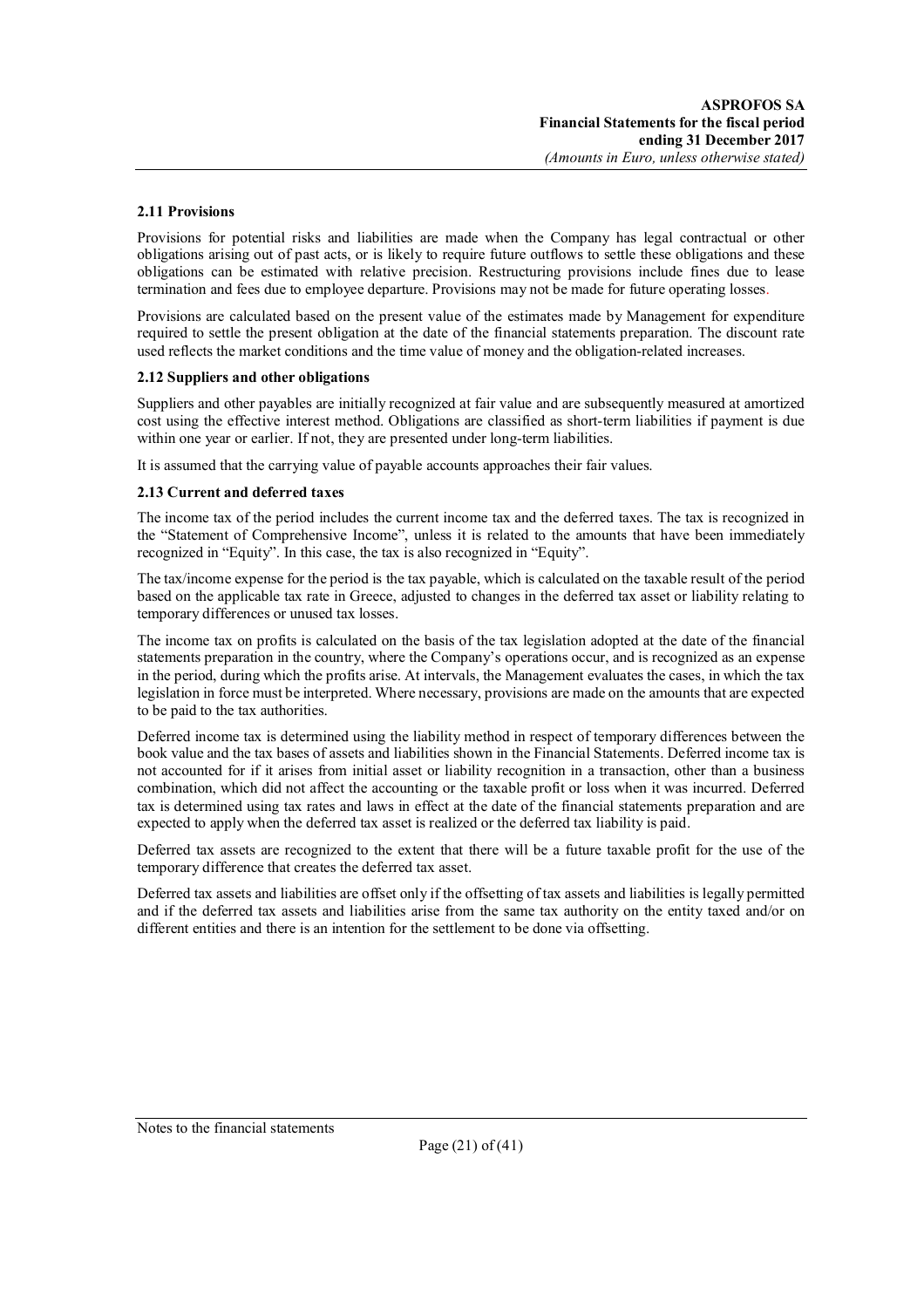#### **2.14 Revenue recognition**

Revenue comprises the fair value from the provision of services from engineering - technical services, and are net of Value Added Tax and discounts. Revenue is recognized as follows:

#### **(a) Revenue from the provision of services**

Revenues from the provision of services are recognized based on the costs that occurred during the period plus a profit margin. The Company has three main types of revenue from service provision

#### **(i) Predetermined Price Contracts**

Revenues based on predetermined price contracts are accounted for in the period that the services are provided based on the completion stage of the service in relation to the total revenue of the service provided.

#### **(ii) Valuation contracts**

Revenue based on contracts with a maximum price is taken into account when the services are provided on the basis of consumed man-hours.

#### **(iii) Provision of personnel services**

Revenue based on service contracts with a margin of profit.

#### **(b) Interest income**

Interest income is proportionately recognized on the basis of time and the use of the effective interest rate. When receivables are impaired, their carrying value is reduced to their recoverable amount which is the present value of expected future cash flows discounted by the original effective interest rate and the discount is allocated as interest income.

#### **2.15 Leases**

Leases of fixed assets, where the Company essentially retains all the risks and benefits of ownership, are classified as finance leases. Finance leases are capitalized at the inception of the lease at the lower amount between the fair value of the fixed asset or the present value of the minimum lease payments. Each lease payment is allocated between the liability and financial charges, so as to achieve a constant interest rate on the outstanding financial obligation. The corresponding obligations from leases, net of financial charges, are included in the long-term liabilities. The portion of the cost of the lease financing that corresponds to interest is recognized in the income statement during the lease so as to produce a constant interest rate on the balance of the obligation in each period. Fixed assets acquired under finance leases are depreciated over the shorter of the useful life of the asset or the lease term.

The Company has no finance leases.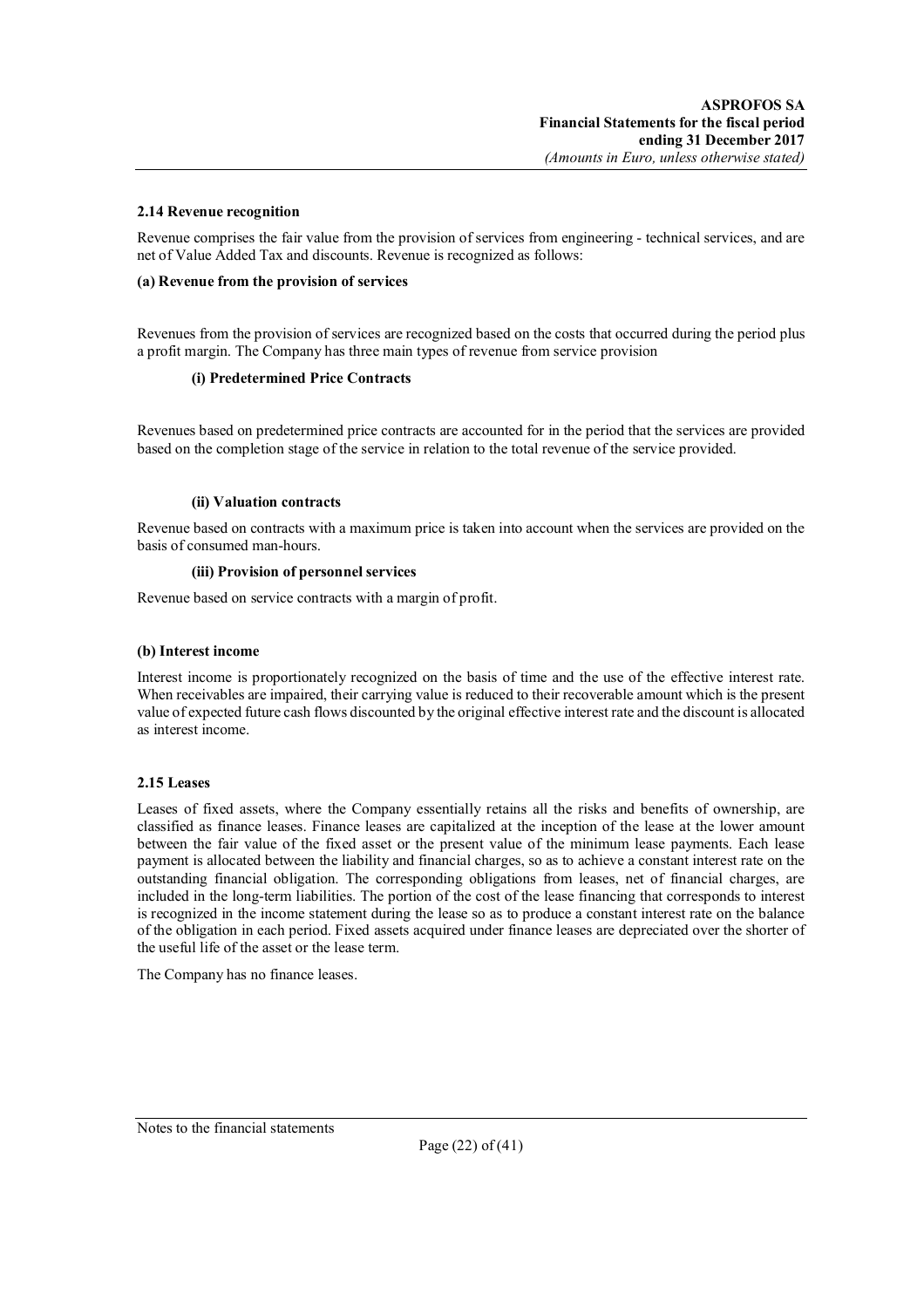Leases where all the risks and benefits of ownership are essentially retained by the lessor are classified as operating leases. Payments made for operating leases (net of any incentives received from the lessor) are proportionately recognized in the income statement during the lease term. For Financial Statement reporting purposes, the Company has entered into operating lease agreements as presented in Note 24.

## **3 Financial Risk Management**

## **Financial risk factors**

The Company's activities are carried out almost throughout the Greek market, while a large part is carried out with the parent company HELLENIC PETROLEUM SA. Therefore the Company has limited exposure to market risks (such as foreign currency, cash flow and fair value interest rate risk) and credit risk. Potential exposure to liquidity risk is covered by the parent company HELLENIC PETROLEUM SA.

## **(a) Market risk**

## **i) Foreign currency risk**

The Company's functional currency is the Euro. The Company's foreign currency risk is considered limited because the Company carries out transactions in the functional currency.

## **ii) Cash flow and fair value interest rate risk.**

The Company is not exposed to the risk of changes in fair value due to interest rate fluctuations, since in the years 2016 and 2017 the Company has not borrowed, but covered the necessary cash flows in cooperation with the Parent Company.

## **(b) Credit risk**

## **Credit Solvency**

The Company has no significant accumulation of credit risk since the majority of its receivables originate from the HELLENIC PETROLEUM SA Group of companies. Non-Group customers are companies for which management assesses creditworthiness in view of their financial condition, previous transactions, and other parameters. For banking institutions, deposits are mostly in financial institutions that have a credit rating of Caa3 (Moody's).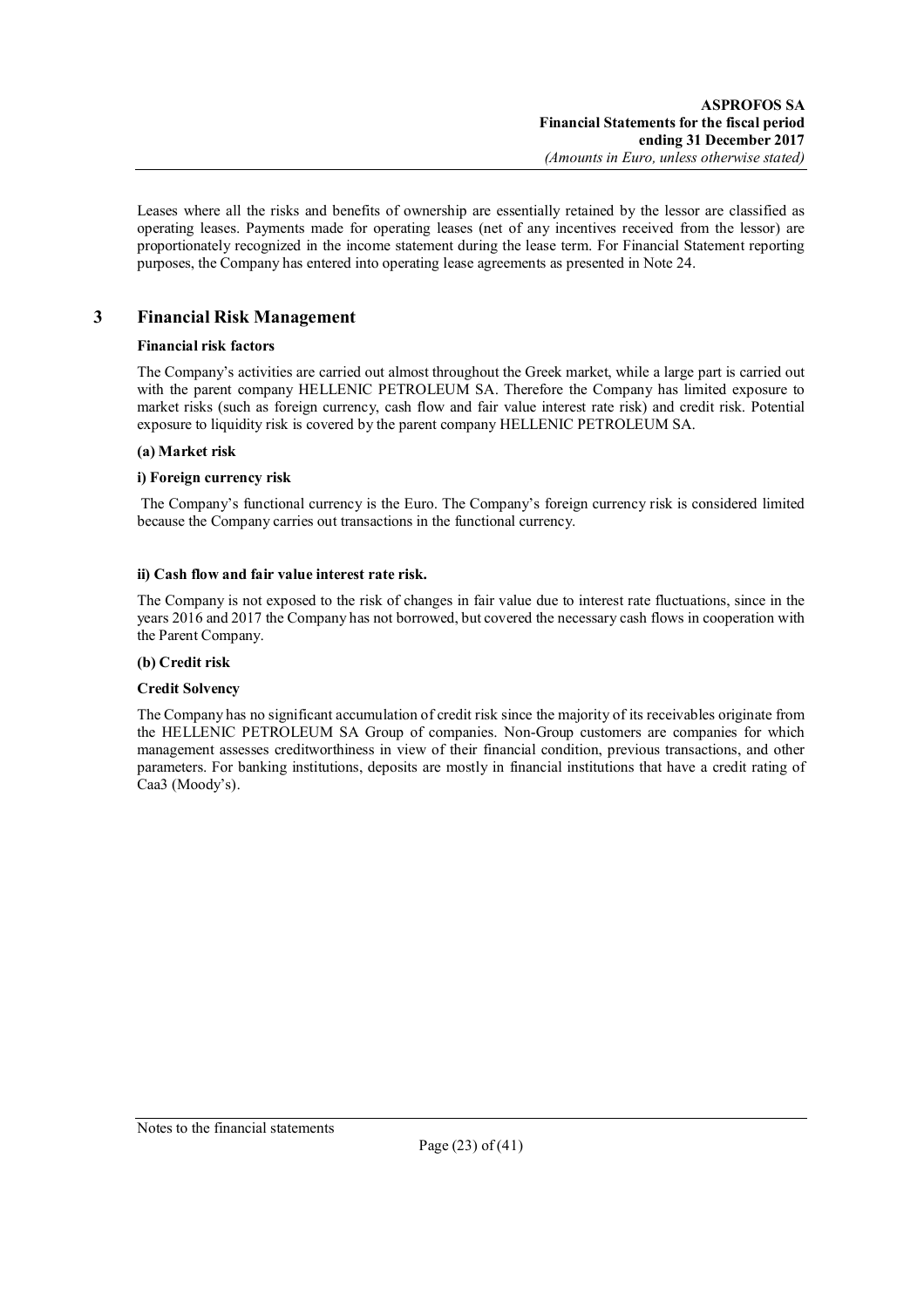The following table shows the distribution of receivables from the clients:

|                                                    | 31 December 2017 | <b>31 December 2016</b> |
|----------------------------------------------------|------------------|-------------------------|
| Total receivables from customers                   | 1,803            | 3,056                   |
| Of which:                                          |                  |                         |
| Beyond the credit period, but non-impaired balance | 506              | 1,343                   |
| Impaired balance                                   | 201              | 118                     |
|                                                    | 707              | 1,461                   |

#### **Provisions for doubtful debts**

The maximum exposure to credit risk is the fair value of each receivable category as mentioned above. Provisions are formed for receivables whose recovery is doubtful and it is has been estimated that they will result in a loss.

The aging analysis of trade receivables, beyond the credit period, but non impaired, is as follows:

|               | 31 December 2017 | 31 December 2016 |
|---------------|------------------|------------------|
| Up to 30 days | 226              | 101              |
| $30-60$ days  | 122              | 493              |
| Over 60 days  | 158              | 749              |
| <b>Total</b>  | 506              | 1,343            |

Also here is the aging analysis of impaired receivables from customers:

|               | 31 December 2017         | 31 December 2016 |
|---------------|--------------------------|------------------|
| Up to 30 days | $\,$                     |                  |
| 30-60 days    | $\overline{\phantom{a}}$ |                  |
| Over 60 days  | 201                      | 118              |
| <b>Total</b>  | 201                      | 118              |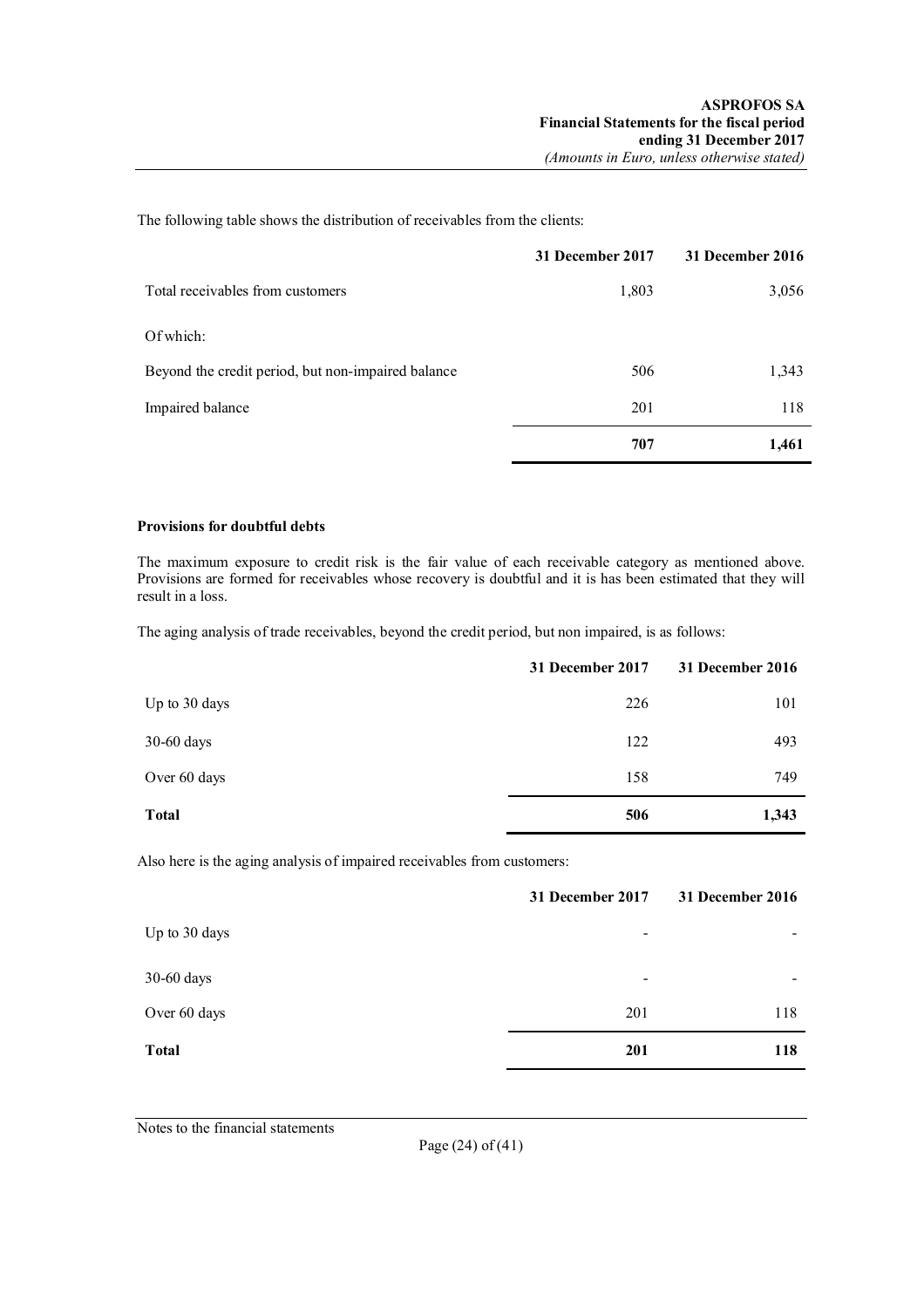### **(c) Liquidity risk**

Liquidity risk is the risk that the Company will not be able to meet its financial obligations when required.

Liquidity risk is addressed by the Company's finance department in cooperation with the parent company by securing sufficient cash resources. The Company's liquidity depends on cash management at Group level, since the Company has a large number of obligations in HELLENIC PETROLEUM SA.

Given the market developments in 2016, the liquidity risk is greater and cash flow management has become more urgent. Its liabilities as at 31 December 2017 to suppliers amounted to EUR 954 thousand (31 December 2016: EUR 966 thousand) expire within one year, are equal to their current balances and the effect of discounting is not significant.

#### **(d) Capital risk management**

With respect to capital management, the Company's objectives are to ensure continuity in the future in order to provide satisfactory returns to shareholders and to maintain an optimal capital structure by reducing the cost of capital in this way.

The Company has no existing loans in the reporting periods and presents cash and cash equivalents.

## **4 Significant accounting estimates and assumptions**

The Company makes estimates and assumptions concerning the future. Thus, these estimates will, by definition, seldom be identical with the actual facts mentioned below. Estimates and assumptions involving significant risk adjustment to the carrying value of assets and liabilities within the next financial year are addressed below.

Estimates and assumptions are continually evaluated and are based on historical experience and are adjusted according to current market conditions and other factors, including expectations of future events, which are considered reasonable in the present circumstances.

#### **(a) Income tax**

The tax for the period includes current income tax and deferred taxes. The tax is recognized in the income statement, except for taxes related to items recognized in other comprehensive income or directly in equity. In this case, the tax is recognized in other comprehensive income or directly in equity, respectively.

Current income tax is calculated on the taxable income of the year, based on the applicable tax provisions and tax rates, at the date of preparation of the financial statements in the country where the Company operates and generates taxable income

The Company is subject to taxation and discretion is required in determining the income tax provision. There are many transactions and calculations for the final tax determination.

The Company has not formed a provision for obligations arising from anticipated tax audits, because due to the accumulated tax losses it estimates that future taxes from such an audit are not anticipated. If the final tax is different from the initially recorded, the difference will have an impact the income tax recognized in the result.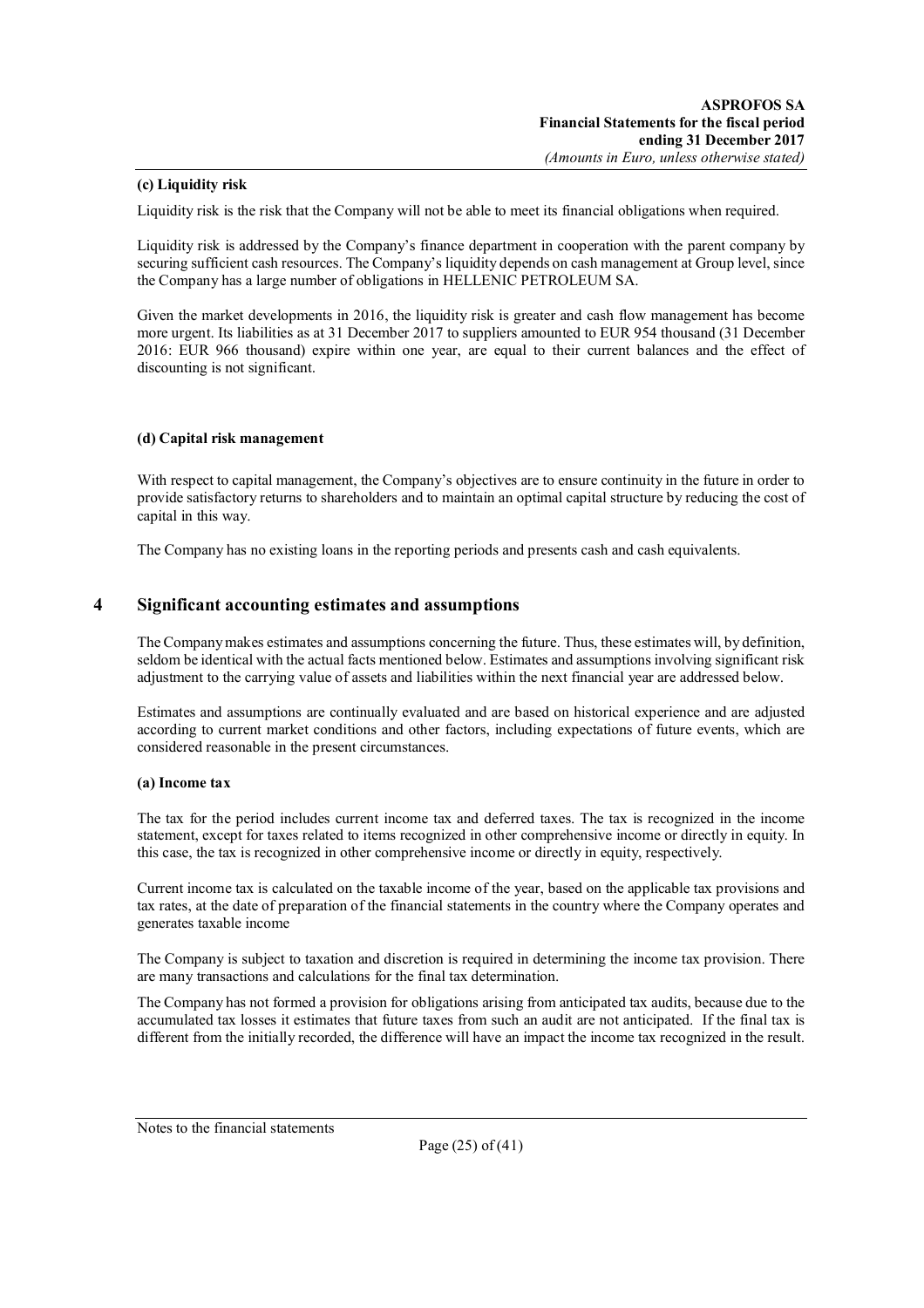#### **(b) Pension plans**

The present value of pension benefits depends on a number of factors that are determined using actuarial methods and assumptions. Such an actuarial assumption is the discount rate used to calculate the cost of the benefit. Changes in these assumptions will change the present value of the related liabilities in the statement of financial position.

The Company determines the appropriate discount rate at the end of each year. This is defined as the rate that should be used to determine the present value of future cash flows, which are expected to be required to meet pension plan obligations. In determining the appropriate discount rate, the Company uses the rate of low-risk corporate bonds, which are converted into the currency in which the benefits will be paid, and whose expiry date approaches that of the relative pension obligation.

Other key assumptions for pension benefit obligations are based, in part, on current market conditions. Additional information is disclosed in Note 12 herein.

#### **(c) Estimation of impairment of receivables**

The Company reviews annually whether its assets have suffered any form of impairment in accordance with the accounting practice. Recoverable amounts of receivables require estimates. The estimates made are the timing and the amount of repayment of the receivables as well as the value of any collaterals of the receivables received. The above assessments involve a high degree of subjectivity and require the management's judgment.

#### **(d) Provisions for litigation**

The company has pending court cases. Management evaluates the outcome of the assumptions and, if there is the possibility of a negative outcome, the Company proceeds to the formation of the necessary provisions. Provisions, where required, are calculated based on the present value of the estimates made by Management for expenditure required to settle the expected obligation at the date of preparation of the financial statements.

#### **(e) Depreciation rates:**

The fixed assets of the Company are amortized based on their remaining useful life. These useful lives are reassessed periodically to evaluate whether they continue to be suitable.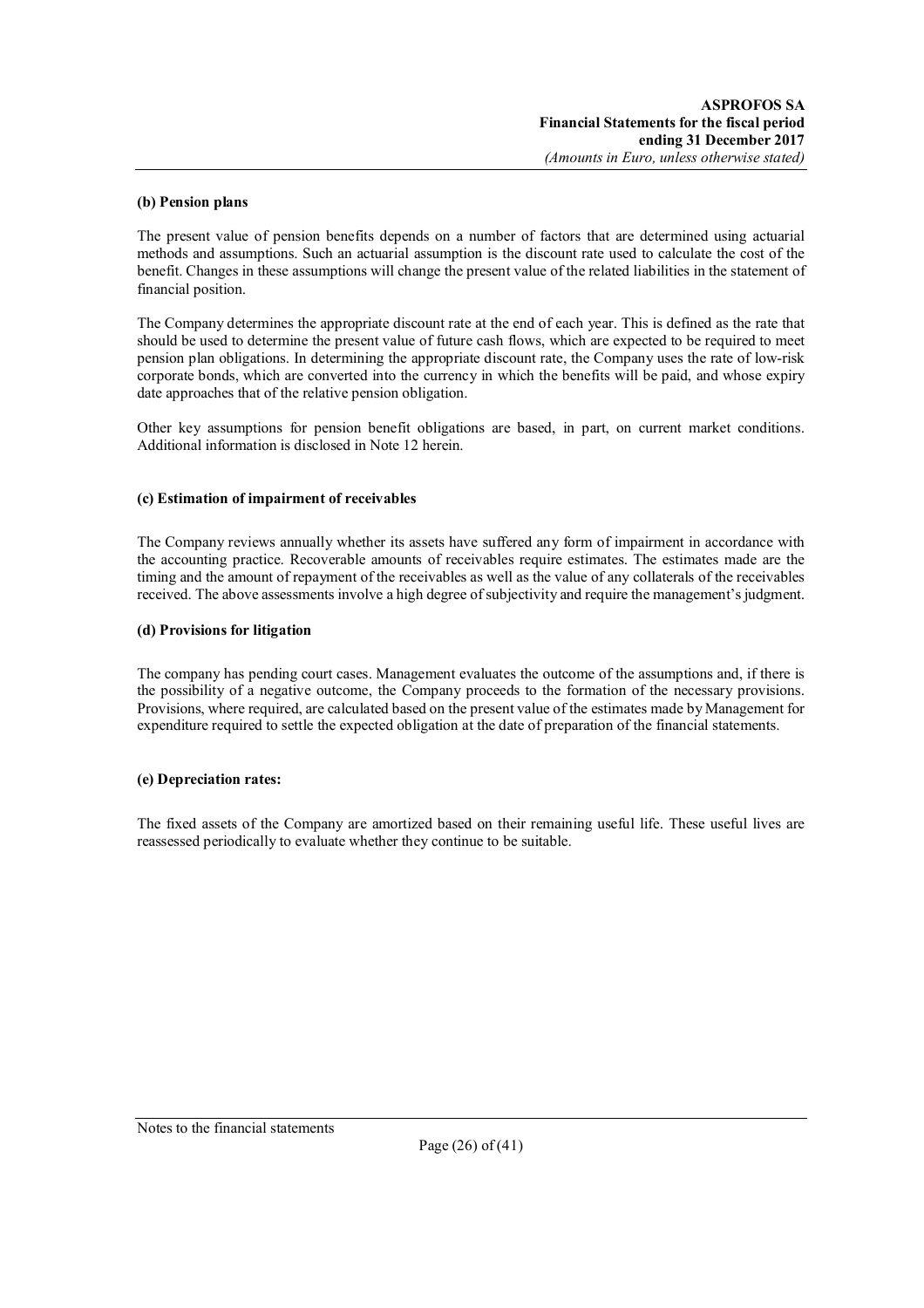## **5 Tangible fixed assets**

|                                            | <b>Plots</b> | <b>Buildings</b> | Furniture &<br>accessories | <b>T</b> otal |
|--------------------------------------------|--------------|------------------|----------------------------|---------------|
| Cost                                       |              |                  |                            |               |
| <b>Balance as at 1 January 2016</b>        | 1,283        | 7,604            | 1,189                      | 10,076        |
| Additions                                  |              |                  | 20                         | 20            |
| Sales/write-offs                           |              |                  | (2)                        | (2)           |
| <b>Balance as at 31 December 2016</b>      | 1,283        | 7,604            | 1,207                      | 10,094        |
| <b>Accumulated depreciation</b>            |              |                  |                            |               |
| <b>Balance as at 1 January 2016</b>        |              | 6,210            | 1,073                      | 7,283         |
| Period depreciations                       |              | 342              | 45                         | 387           |
| Sales/write-offs                           |              |                  | (1)                        | (1)           |
| <b>Balance as at 31 December 2016</b>      |              | 6,552            | 1,117                      | 7,669         |
| Undepreciated value as at 31 December 2016 | 1,283        | 1,052            | 90                         | 2,425         |
| Cost                                       |              |                  |                            |               |
| <b>Balance 1 January 2017</b>              | 1,283        | 7,604            | 1,207                      | 10,094        |
| <b>Additions</b>                           |              | $-9$             |                            | 9             |
| Sales/write-offs                           |              | -                | $-16$                      | $-16$         |
| <b>Balance 31 December 2017</b>            | 1,283        | 7,604            | 1,200                      | 10,087        |
| <b>Accumulated depreciation</b>            |              |                  |                            |               |
| <b>Balance 1 January 2017</b>              |              | 6,552            | 1,117                      | 7,669         |
| Period depreciations                       |              | 342              | 36                         | 378           |
| Sales/write-offs                           |              |                  | $-14$                      | $-14$         |
| <b>Balance 31 December 2017</b>            |              | 6,894            | 1,139                      | 8,033         |
| Undepreciated value as at 31 December 2017 | 1,283        | 710              | 60                         | 2,054         |

There are no mortgages on the Company's tangible assets.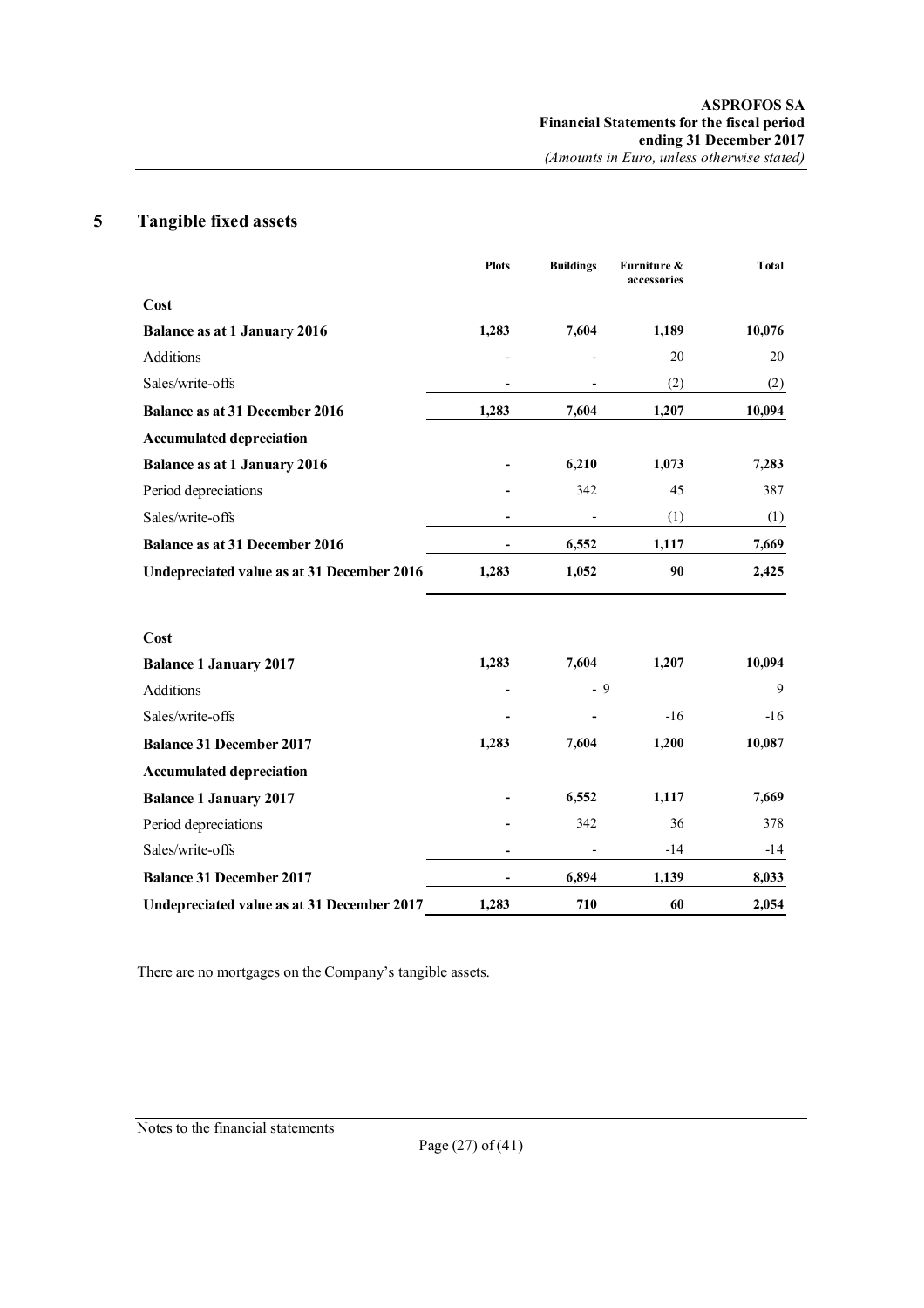| <b>ASPROFOS SA</b>                                |
|---------------------------------------------------|
| <b>Financial Statements for the fiscal period</b> |
| ending 31 December 2017                           |
| (Amounts in Euro, unless otherwise stated)        |

| 6 | <b>Intangible assets</b>                   |                 |              |
|---|--------------------------------------------|-----------------|--------------|
|   |                                            | <b>Software</b> | <b>Total</b> |
|   | Cost                                       |                 |              |
|   | <b>Balance as at 1 January 2016</b>        | 723             | 723          |
|   | Additions                                  | 34              | 34           |
|   | <b>Balance as at 31 December 2016</b>      | 757             | 757          |
|   | <b>Accumulated depreciation</b>            |                 |              |
|   | <b>Balance as at 1 January 2016</b>        | 583             | 583          |
|   | Period depreciations                       | 64              | 64           |
|   | <b>Balance as at 31 December 2016</b>      | 647             | 647          |
|   | Undepreciated value as at 31 December 2016 | 110             | 110          |
|   | Cost                                       |                 |              |
|   | <b>Balance 1 January 2017</b>              | 757             | 757          |
|   | <b>Additions</b>                           | $\overline{3}$  | 3            |
|   | Sales/write-offs                           | $-14$           | $-14$        |
|   | <b>Balance 31 December 2017</b>            | 746             | 746          |
|   | <b>Accumulated depreciation</b>            |                 |              |
|   | <b>Balance 1 January 2017</b>              | 647             | 647          |
|   | Period depreciations                       | 59              | 59           |
|   | Sales/write-offs                           | $-9$            | $-9$         |
|   | <b>Balance 31 December 2017</b>            | 697             | 697          |
|   | Undepreciated value as at 31 December 2017 | 49              | 49           |

The intangible assets regard exclusive software programs and are amortized based on the straight-line method and within a period of 3 years.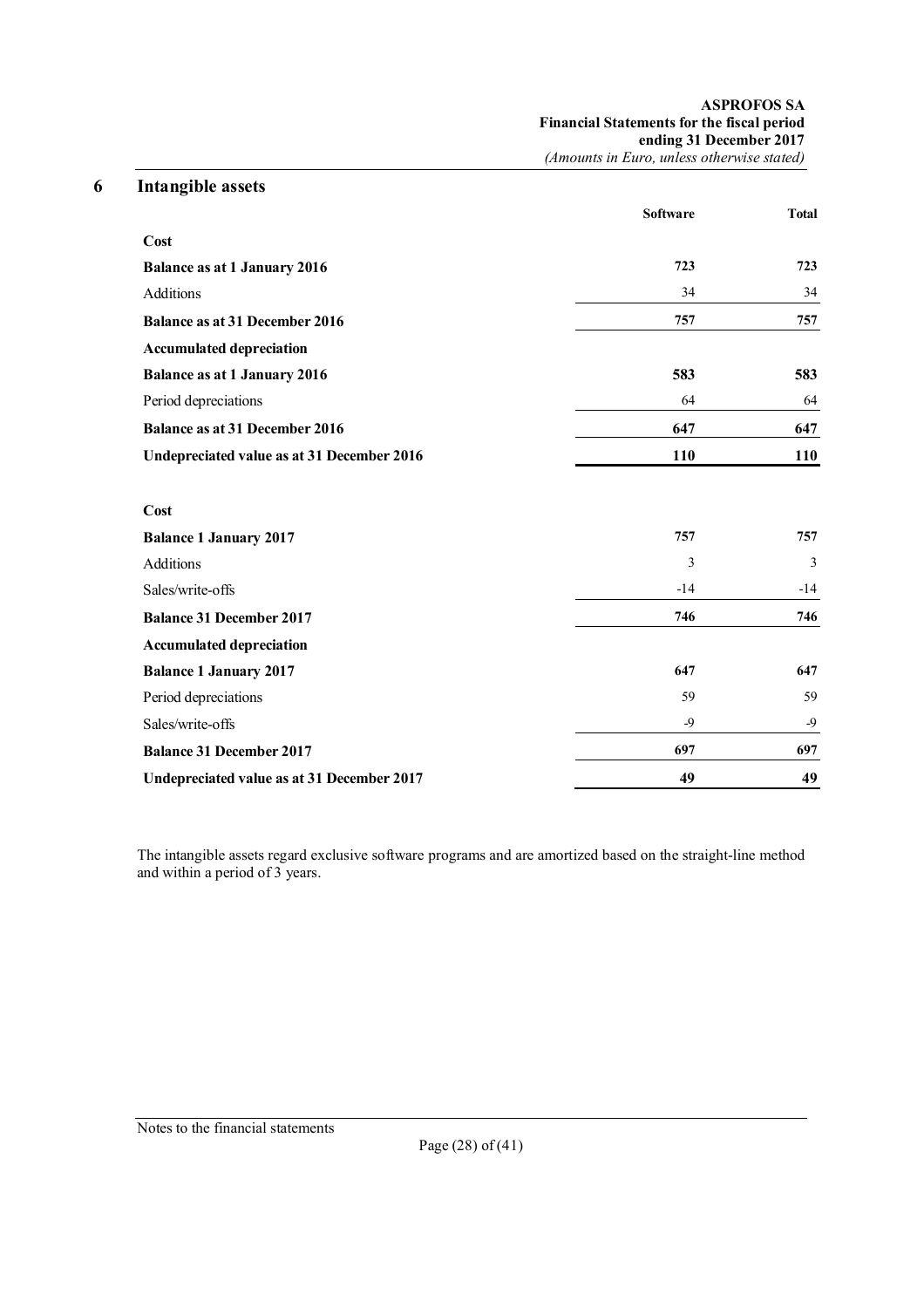## **7 Deferred tax assets**

Deferred tax assets and liabilities are offset when there is a legally enforceable right to offset current tax receivables against current tax liabilities and when deferred income taxes relate to the same tax authority.

|                                                       | <b>Year ended</b> |                         |  |
|-------------------------------------------------------|-------------------|-------------------------|--|
|                                                       | 31 December 2017  | <b>31 December 2016</b> |  |
| <b>Beginning Balance - receivable</b>                 | 314               |                         |  |
| Credit of the profit and loss account                 | 445               | 240                     |  |
| Credit of the remaining total profit and loss account | 4                 | 74                      |  |
| <b>Closing Balance - receivable</b>                   | 763               | 314                     |  |

The analysis of deferred tax assets and liabilities is as follows:

|                                      | 31 December 2017 | <b>31 December 2016</b>  |
|--------------------------------------|------------------|--------------------------|
| Tangible fixed and intangible assets | (477)            | (571)                    |
| Provisions for staff benefits        | 959              | 885                      |
| Provisions for impaired exposures    | 53               | $\overline{\phantom{a}}$ |
| Holiday pay provisions               | 228              | $\overline{\phantom{a}}$ |
| <b>Closing Balance - receivable</b>  | 763              | 314                      |
| Deferred tax assets                  | 1,240            | 885                      |
| Deferred tax liabilities             | (477)            | (571)                    |

A deferred tax asset resulting from tax losses has not been recognized in these Financial Statements since the Company believes that there will be sufficient taxable profits in the coming years to offset the overall loss.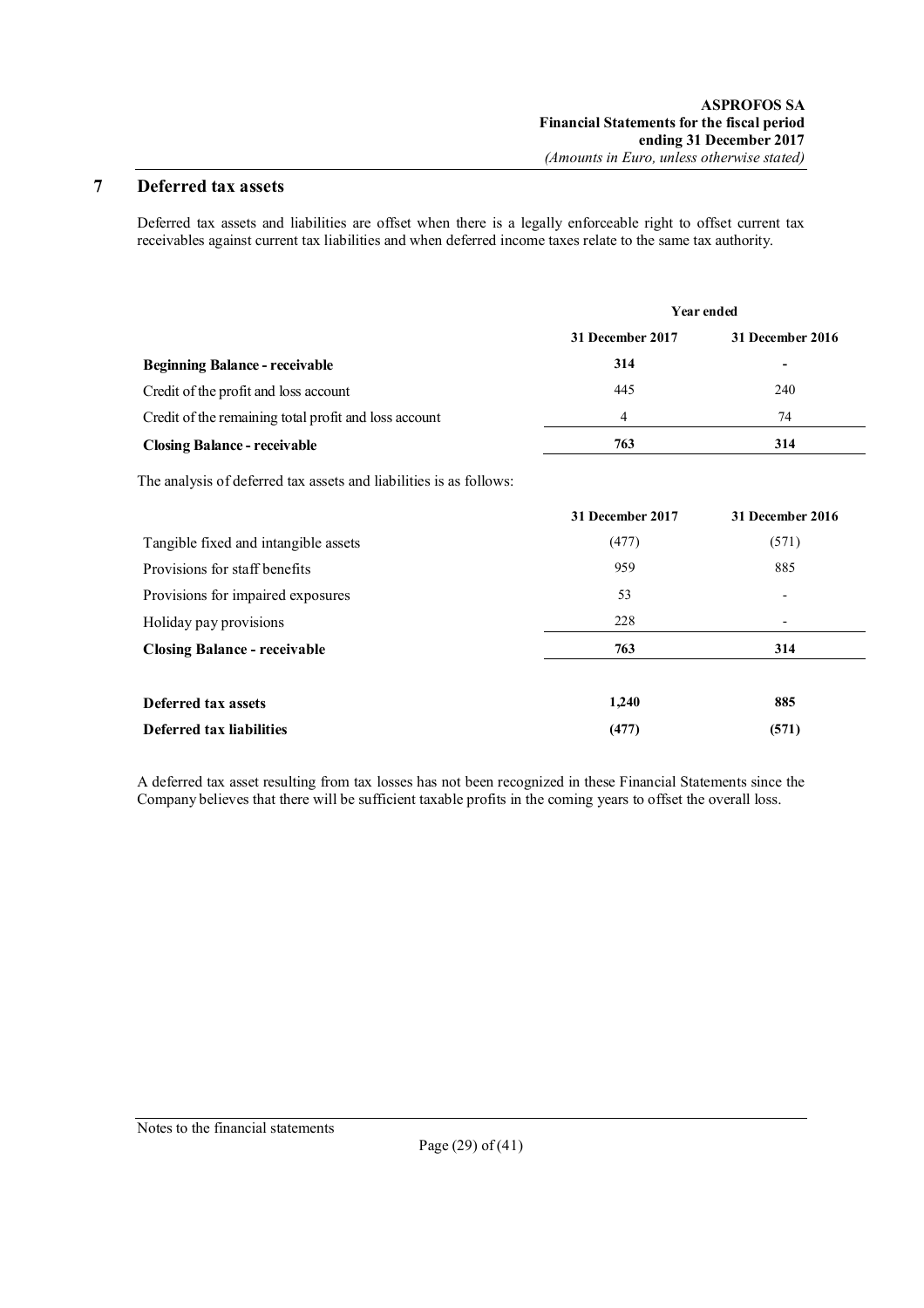## **8 Customers and other receivables**

|                                 |    | 31 December 2017 | 31 December 2016 |
|---------------------------------|----|------------------|------------------|
| - Related parties<br>Customers  | 23 | 871              | 2,153            |
| Customers - Other customers     |    | 932              | 903              |
| Less: Provisions for impairment |    | (201)            | (118)            |
| Net customer receivables        |    | 1,602            | 2,938            |
| Other receivables               |    | 316              | 342              |
| <b>Total</b>                    |    | 1,918            | 3,280            |

The carrying values of these receivables represent their fair value.

There are no mortgages on the Company's receivables.

The receivables from customers are usually settled in 30-60 days. The aging analysis of receivables from customers is presented in Note 3 (b).

Other receivables include receivables from personnel, withheld tax and deferred expenses.

Movements on the provision for impairment of trade receivables are as follows:

|                                 | 31 December 2017 | 31 December 2016 |
|---------------------------------|------------------|------------------|
| <b>Balance 1 January 2017</b>   | 118              | 118              |
| Addition                        | 83               |                  |
| <b>Balance 31 December 2017</b> | 201              | 118              |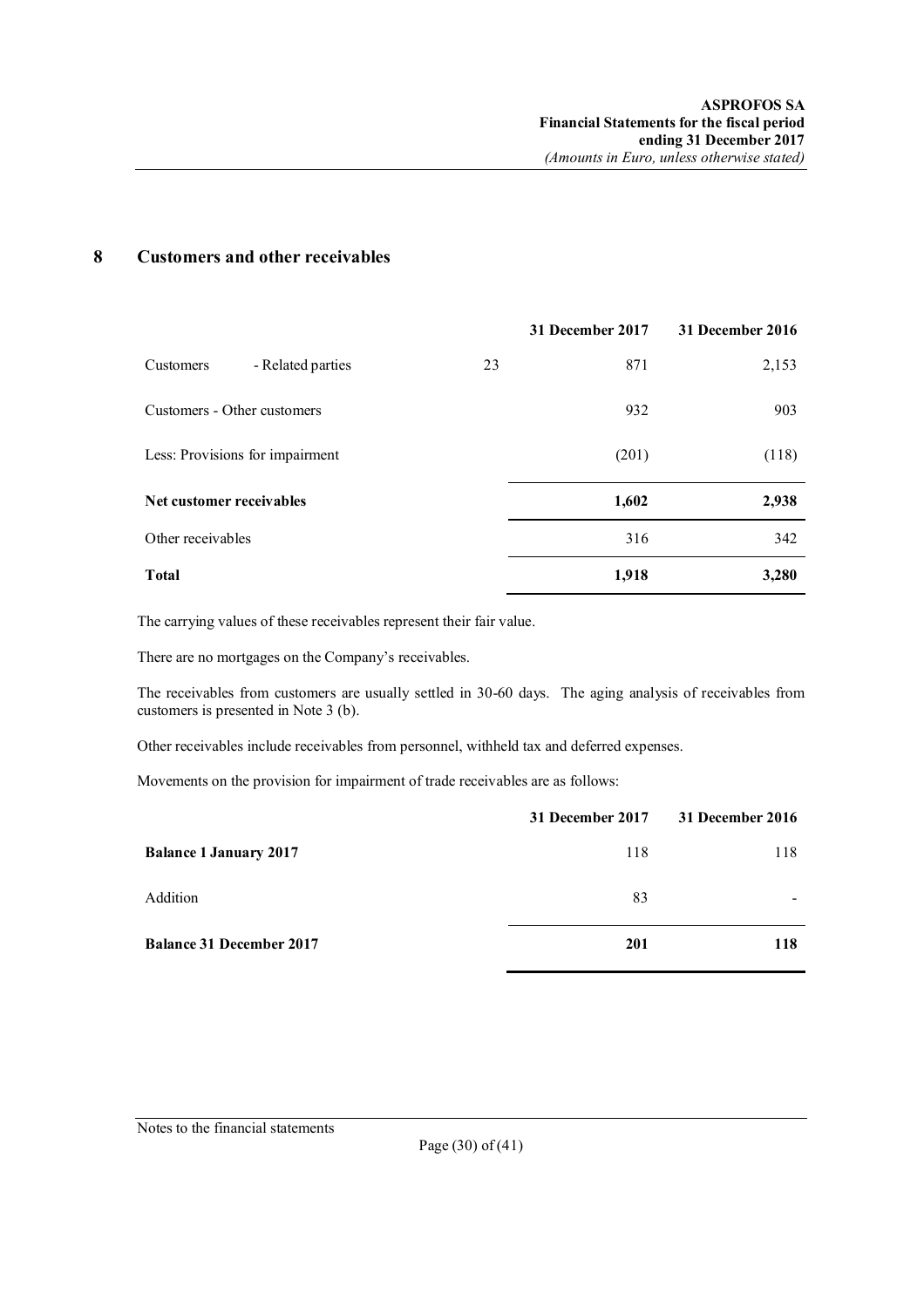| q | Cash and cash equivalents |                  |                  |
|---|---------------------------|------------------|------------------|
|   |                           | 31 December 2017 | 31 December 2016 |
|   | Fund                      | 12               | 9                |
|   | Cash at banks             | 374              | 705              |
|   | <b>Total</b>              | 386              | 714              |
|   |                           |                  |                  |

Cash at banks regard current accounts in EUR and are remunerated with variable interest rates depending on the amount of the deposit and based on the monthly deposit rates of the banks. The present value of these current accounts approaches their carrying value due to the variable interest rates and their short-term maturities.

The weighted average effective interest rate was:

**10** 

|                      | 31 December 2017        | 31 December 2016     |
|----------------------|-------------------------|----------------------|
| Euro                 | 0.26%                   | $0.24\%$             |
| <b>Share Capital</b> |                         |                      |
|                      | <b>Number of Shares</b> | <b>Share Capital</b> |
| 31 December 2016     | 409,900                 | 12,030               |
| 31 December 2017     | 409,900                 | 12,030               |

The share capital includes the Company's common shares. According to the decision of the Ordinary General Meeting of Shareholders dated 20/05/2016, the share capital of the company increased by EUR 7,002,910.00 through the issue of 238,600 new shares of nominal value 29,35 euro each. Thus, the share capital of the company already amounts to  $\epsilon$  12,030,565,000 and is divided into 409,900 registered shares, each having a nominal value of  $\epsilon$  29.35, and is fully paid.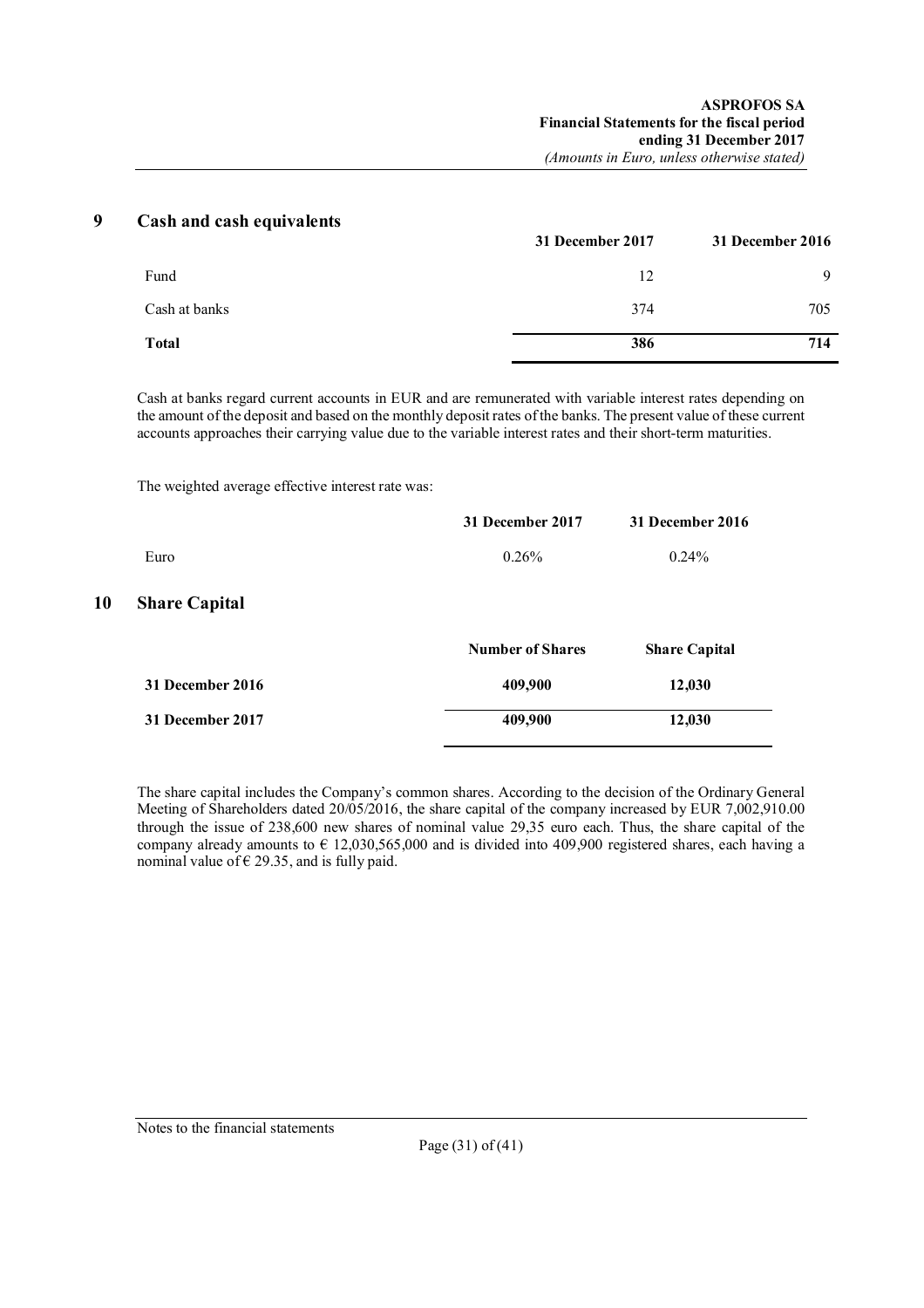## **11 Reserves**

|                                                                 | <b>Statutory</b><br>reserves | Untaxed<br>reserves | Other reserves | Total |
|-----------------------------------------------------------------|------------------------------|---------------------|----------------|-------|
| <b>Balance as at 1 January 2016</b>                             | 206                          | 1,012               | (238)          | 980   |
| Net actuarial Gains/Losses on defined-<br>benefit pension plans | $\overline{\phantom{a}}$     | -                   | (182)          | (182) |
| <b>Reclassifications</b>                                        | $\blacksquare$               |                     | 69             | 69    |
| Balance as at 31 December 2016                                  | 206                          | 1,012               | (351)          | 867   |
| Net actuarial Gains/Losses on defined-<br>benefit pension plans | $\blacksquare$               |                     | (11)           | (11)  |
| <b>Balance as at 31 December 2017</b>                           | 206                          | 1,012               | (362)          | 856   |

#### **Statutory reserves**

According to Greek legislation, companies are required to transfer a minimum of 5% of their annual net profits, according to their accounting books, to a statutory reserve until such reserve is equal to one third of their share capital. This reserve may not be distributed, but can be used to write off losses.

#### **Untaxed reserves**

Untaxed reserves concern:

- Profits that have not been taxed, under the applicable fiscal and institutional framework. In the case of their distribution, profits will be taxed based on the tax rate applicable at the time of their distribution to shareholders or conversion to share capital.
- Partially taxed reserves which are taxed at a tax rate which is lower than the applicable current rate. In the case of their distribution, profits will be taxed based on the tax rate applicable at the time of their distribution to shareholders or conversion to share capital.

#### **Other reserves**

Other reserves include actuarial profits and losses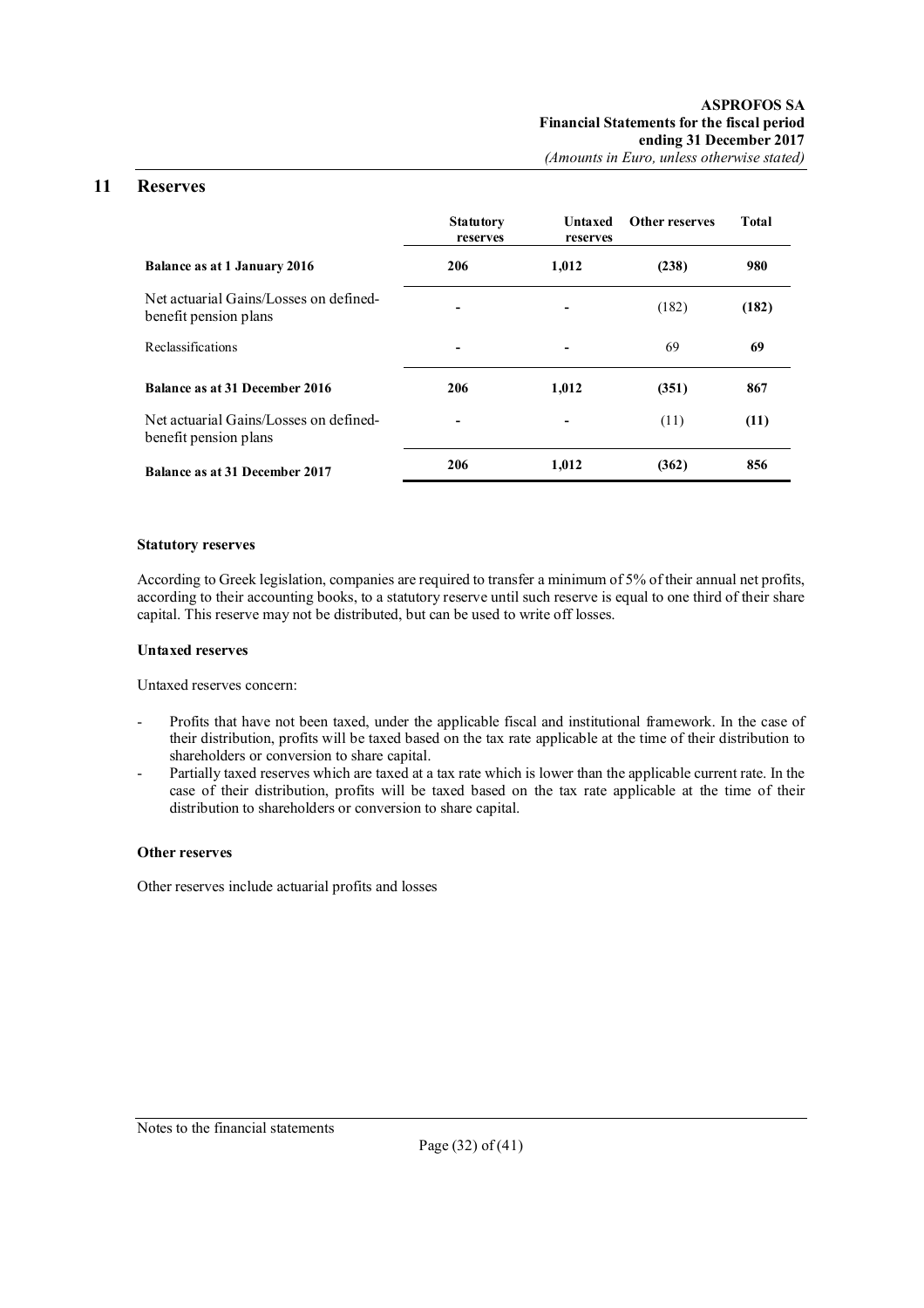## **12 Liabilities for personnel benefits due to termination of the service**

| 31 December 2017 | <b>31 December 2016</b> |
|------------------|-------------------------|
| 3,309            | 3,052                   |
| 3,309            | 3,052                   |
| 31 December 2017 | 31 December 2016        |
| 242              | 191                     |
| 242              | 191                     |
| 31 December 2016 | 31 December 2016        |
| (15)             | (256)                   |
| (15)             | (256)                   |
|                  |                         |

The amounts entered in the Statement of financial position are as follows:

|                                       | 31 December 2017 | 31 December 2016 |
|---------------------------------------|------------------|------------------|
| Present value of unfunded obligations | 3.309            | 3.052            |
| Total                                 | 3.309            | 3.052            |

The amounts entered in the Statement of Comprehensive Income are as follows:

|                                                 | 31 December 2017 | 31 December 2016 |
|-------------------------------------------------|------------------|------------------|
| Current service cost                            | 166              | 84               |
| Interest rate cost                              | 76               | 84               |
| Total                                           | 242              | 168              |
| Additional costs of staff retirement settlement |                  |                  |
|                                                 | -                | 23               |
| Total included in employee benefits             | 242              | 191              |

Notes to the financial statements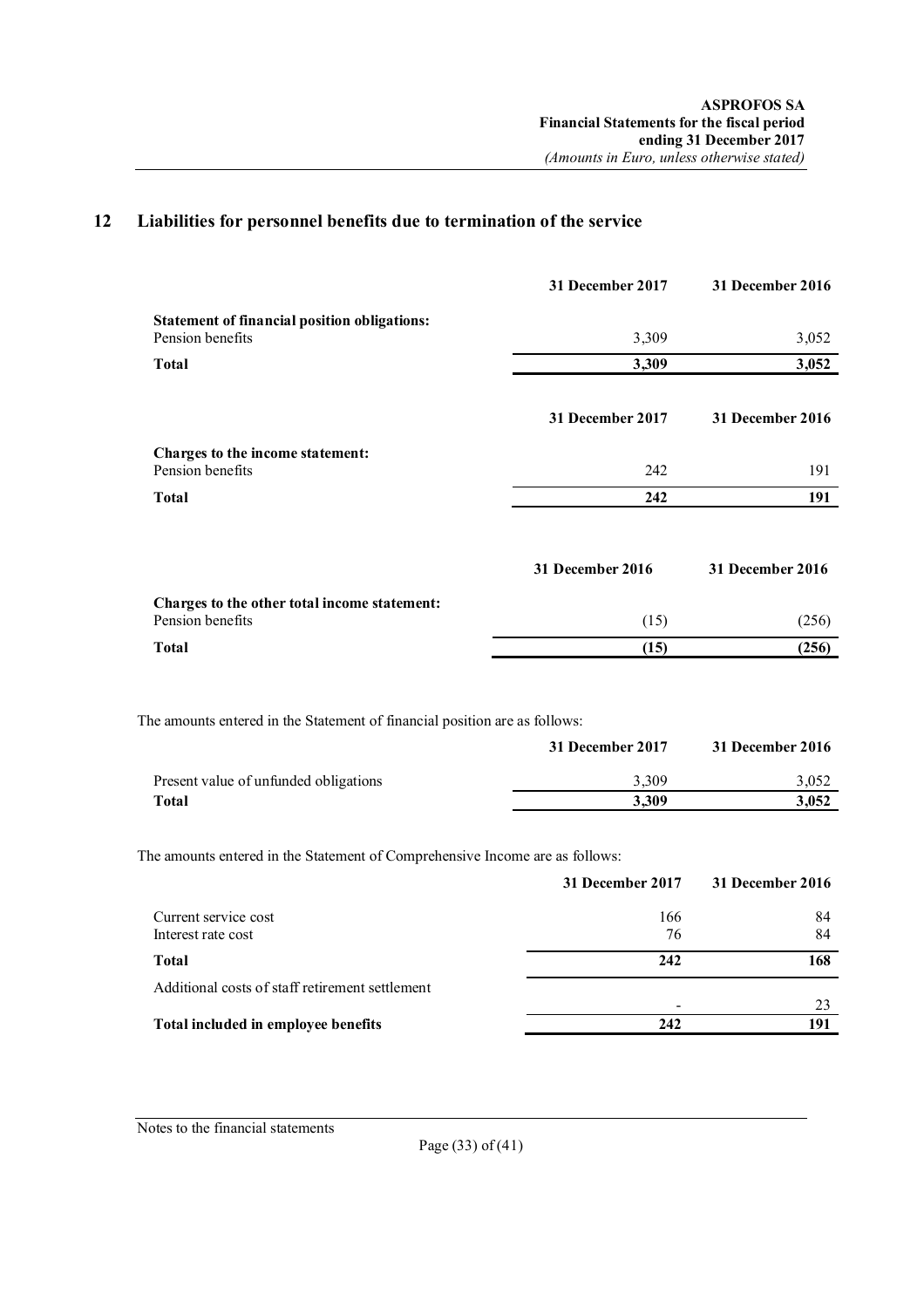The change of the obligation that has been entered in the statement of financial position is as follows:

|                         | 31 December 2017         | 31 December 2016 |
|-------------------------|--------------------------|------------------|
| Opening balance         | 3,052                    | 2,649            |
| Total debits to results | 242                      | 191              |
| Paid contributions      | $\overline{\phantom{a}}$ | (44)             |
| Actuarial loss          | 15                       | 256              |
| <b>Closing Balance</b>  | 3.309                    | 3,052            |

The main actuarial assumptions used are as follows:

|                                   | 31 December 2017 | 31 December 2016 |
|-----------------------------------|------------------|------------------|
| Discount Rate                     | $2.0\%$          | 1.90%            |
| Future salary increases           | $0.5\%$          | $0.50\%$         |
| Average weighted program duration | $12.16$ vears    | $13.27$ years    |

The sensitivity analysis of the defined-benefit obligation to employees due to retirement to changes in the main weighted assumptions are the following:

|                         | <b>Effect on obligation</b> |                           |                           |
|-------------------------|-----------------------------|---------------------------|---------------------------|
|                         | Change in<br>assumption     | Increase in<br>assumption | Decrease in<br>assumption |
| Discount Rate           | $0.5\%$                     | $-4\%$                    | $4\%$                     |
| Future salary increases | $0.5\%$                     | $4\%$                     | $4\%$                     |

## **13 Other long-term liabilities**

|              | 31 December 2017 | <b>31 December 2016</b> |
|--------------|------------------|-------------------------|
| Rental bonds |                  |                         |
| <b>Total</b> |                  |                         |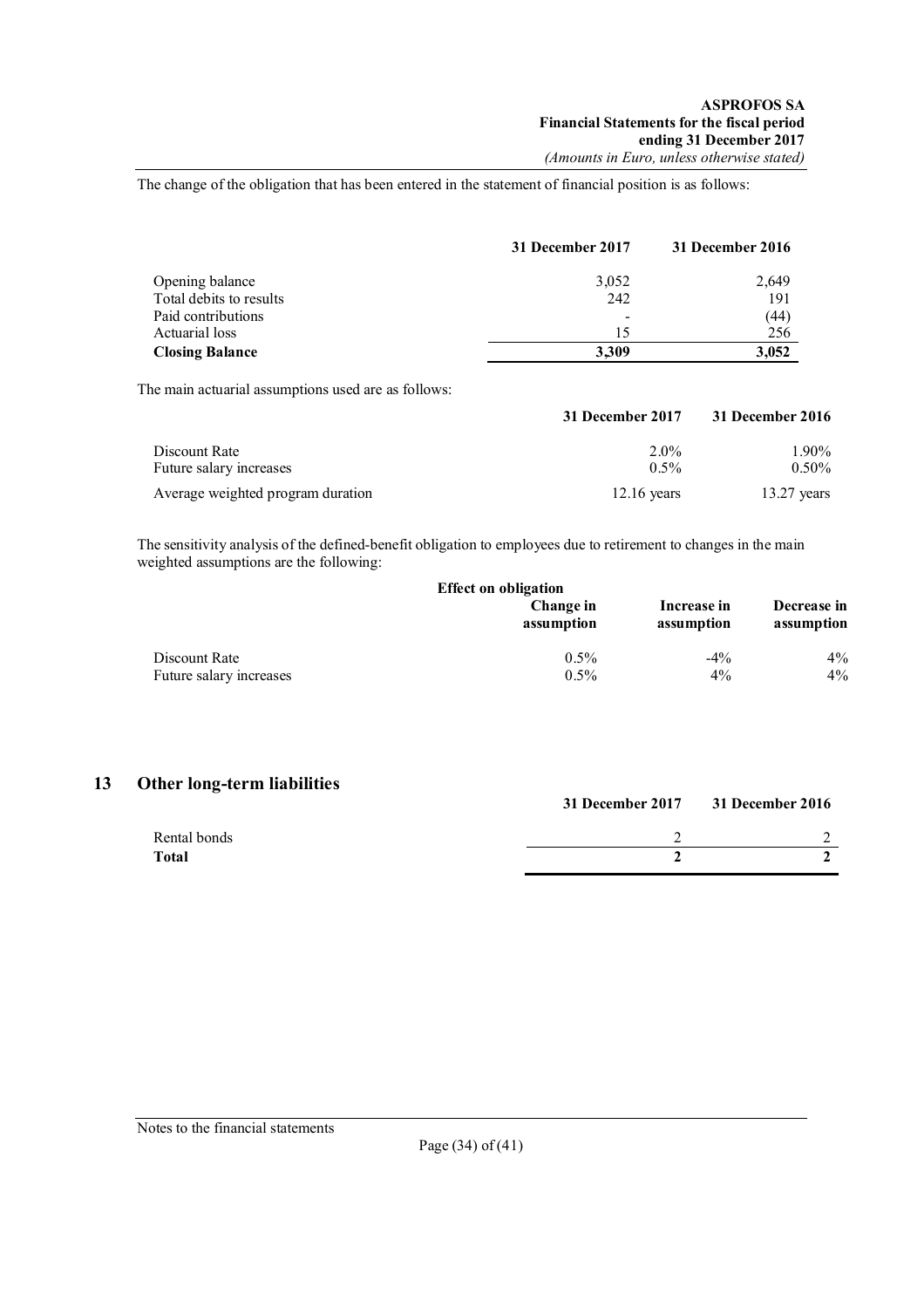## **14 Suppliers and other obligations**

|                                         |    | 31 December 2017 | 31 December 2016 |
|-----------------------------------------|----|------------------|------------------|
|                                         |    |                  |                  |
| Suppliers - Related parties             | 23 | 537              | 527              |
| Suppliers - Others                      |    | 417              | 439              |
| Value added tax                         |    | 326              | 363              |
| Insurance organizations and other taxes |    | 747              | 649              |
| Accrued expenses                        |    | 883              | 140              |
| Other obligations                       |    | 66               | 49               |
| <b>Total</b>                            |    | 2.976            | 2,167            |

The obligations to suppliers are not interest-bearing accounts and are usually settled in 60 days, except for balances with related parties that may exceed 60 days.

Other obligations include obligations to other creditors.

## **15 Employee Benefits**

|                                                  | <b>Year ended</b> |                  |
|--------------------------------------------------|-------------------|------------------|
|                                                  | 31 December 2017  | 31 December 2016 |
| Payroll                                          | 5,868             | 5,591            |
| Social Security expenses                         | 1,467             | 1,388            |
| Cost of pension plans and health care schemes    | 190               | 180              |
| Personnel leaving pay<br>Other employee benefits | 132               | 22<br>141        |
| <b>Total</b>                                     | 7,657             | 7,322            |

Other benefits include benefits and aids to the Company's staff under the Collective Agreements, and training allowances.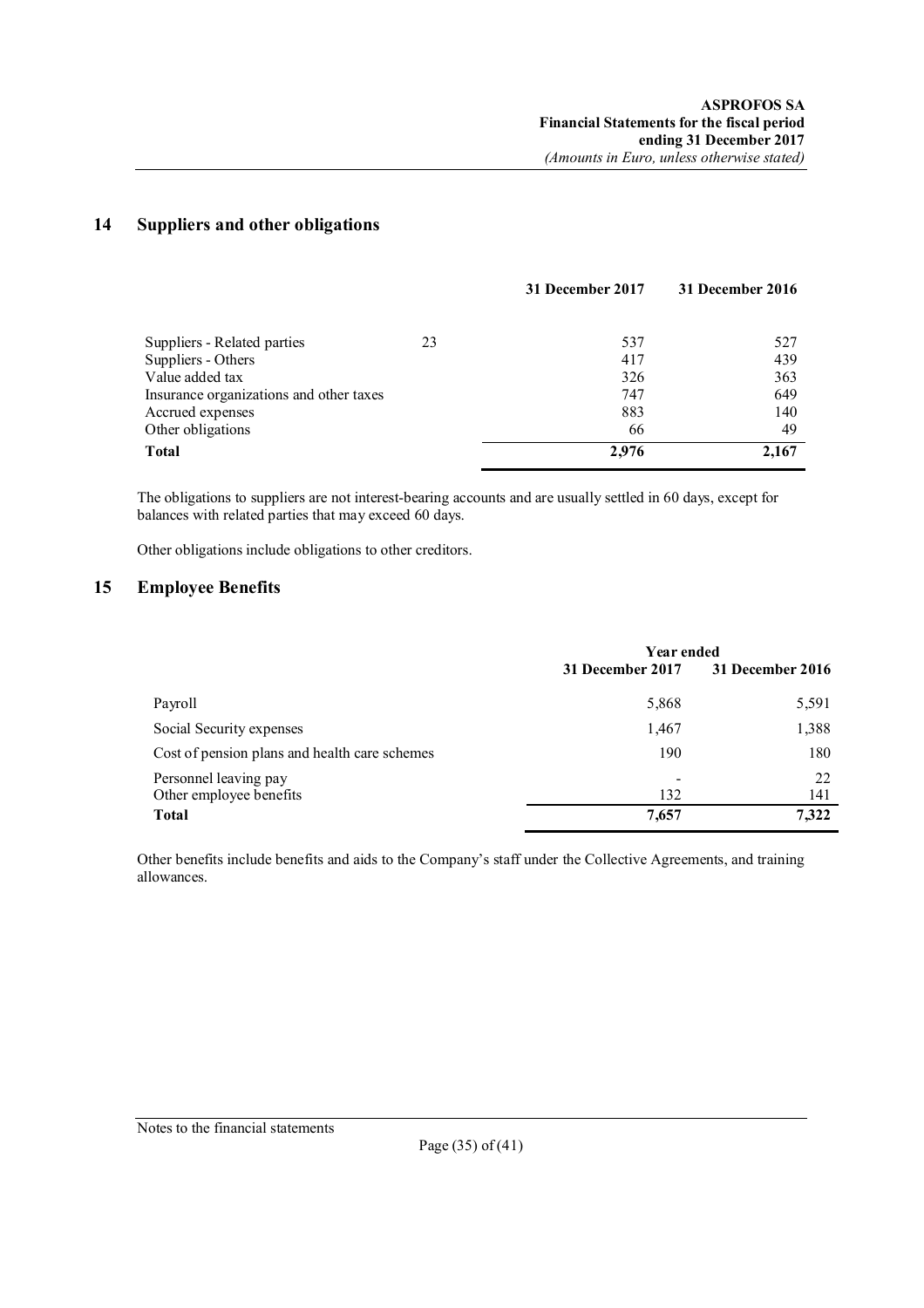## **16 Turnover (Sales)**

|                                     |    | Year ended       |                  |
|-------------------------------------|----|------------------|------------------|
|                                     |    | 31 December 2017 | 31 December 2016 |
| Sale of services to related parties | 23 | 8.721            | 8,530            |
| Sale of services to other customers |    | 958              | 2,659            |
| Total                               |    | 9.679            | 11,189           |

## **17 Expenses by category**

|                                                | <b>Year ended</b> |                  |
|------------------------------------------------|-------------------|------------------|
|                                                | 31 December 2017  | 31 December 2016 |
| Personnel salaries and expenses                | 7,657             | 7,322            |
| Provision for staff compensation               | 242               | 168              |
| Provision for doubtful debts                   | 83                |                  |
| Holiday pay provisions                         | 786               |                  |
| Depreciation of tangible assets                | 378               | 387              |
| Repair and maintenance cost of tangible assets | 125               | 158              |
| Technical support of software                  | 248               | 230              |
| Amortization of intangible assets              | 59                | 64               |
| Insurance premiums                             | 72                | 80               |
| Rent from operating leases                     | 81                | 111              |
| Travel / transportation expenses               | 230               | 190              |
| Stationery / Forms                             | 15                | 18               |
| Conference and advertising expenses            | 33                | 16               |
| <b>Other Professional Fees</b>                 | 2,173             | 1,661            |
| Subcontractors                                 | 316               | 528              |
| Travel expenses, recoverable by the customer   | 19                | 20               |
| Other taxes-duties                             | 127               | 140              |
| Other Expenses                                 | 15                | 8                |
| Other                                          | 184               | 480              |
| <b>Total</b>                                   | 12,843            | 11,581           |
| Attributable to:                               |                   |                  |
| Cost of good sold                              | 10,125            | 9,175            |
| Administrative expenses                        | 1,919             | 1,753            |
| Selling expenses                               | 799               | 653              |
|                                                |                   |                  |
| <b>Total</b>                                   | 12,843            | 11,581           |

The "Other" category includes the administration costs of the branch of Albania. For the year 2017, the amount is 28 thousand euro while for the year 2016 the amount is 337 thousand euro in the production cost.

Notes to the financial statements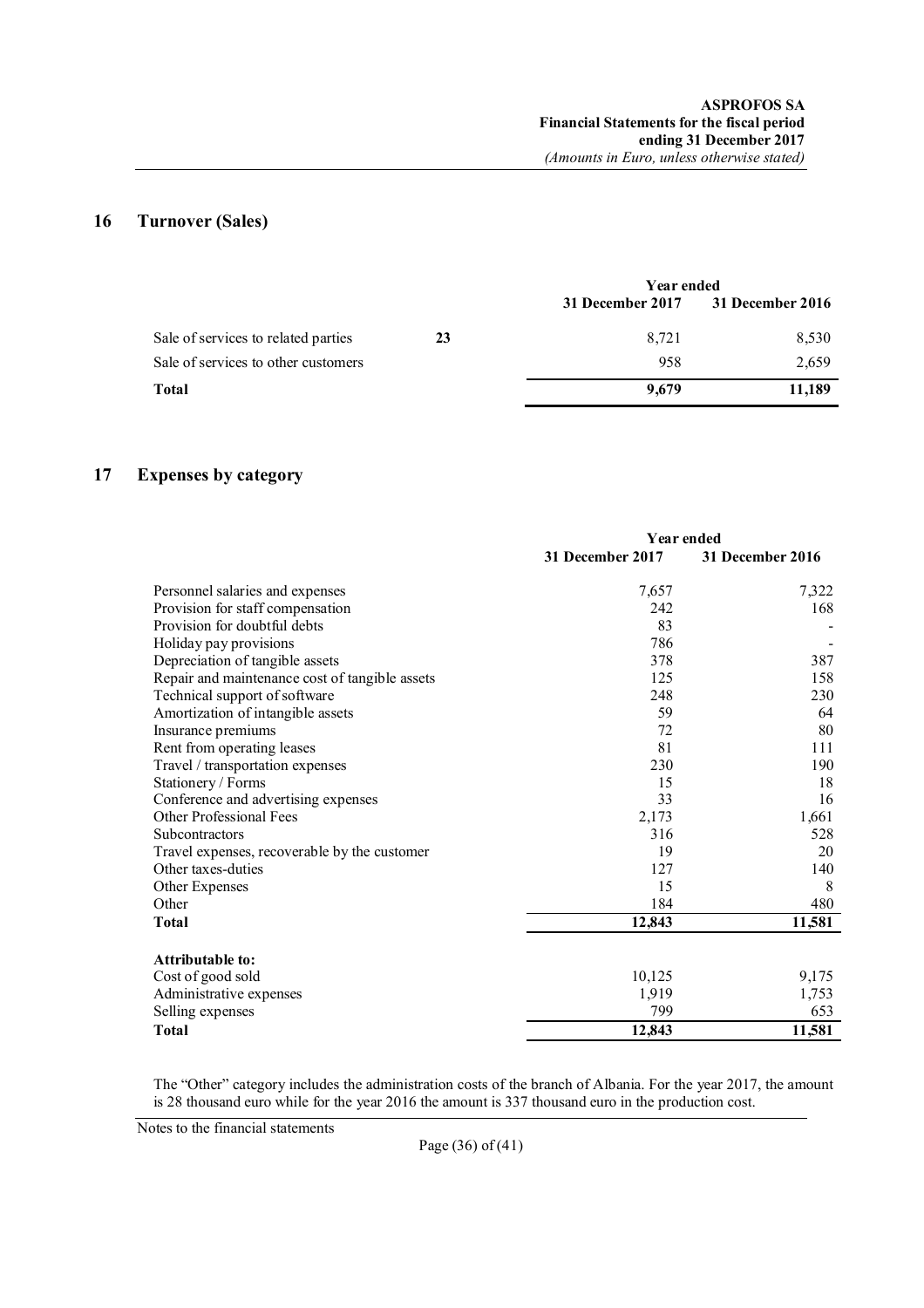## **18 Other income/(expenses)**

|                                              | <b>Year ended</b> |                  |
|----------------------------------------------|-------------------|------------------|
|                                              | 31 December 2017  | 31 December 2016 |
| Income from grants                           | 6                 |                  |
| Income from leases                           | 18                | 18               |
| Other extraordinary and non-operating income |                   |                  |
| Total                                        | 29                |                  |
|                                              |                   |                  |

## **19 Income tax**

|              | <b>Year ended</b>        |                          |
|--------------|--------------------------|--------------------------|
|              | 31 December 2017         | <b>31 December 2016</b>  |
| Income tax   | $\overline{\phantom{a}}$ | $\overline{\phantom{a}}$ |
| Deferred tax | 445                      | 240                      |
| Total        | 445                      | <b>240</b>               |

The basic tax rate for companies SA in 2017 is 29% (2016: 29%).

For the years 2011 and onwards, Greek companies are subject to annual tax audit by their statutory auditoraccountants in order to comply with the provisions of the applicable tax legislation. The result of this audit leads to the issuance of a tax certificate, which provided the relevant conditions are met replaces the audit by the public authority and allows the Company to close its tax obligations for the relevant fiscal year. The Company was audited for the fiscal periods  $2011 - 2016$  and received a tax compliance certificate with an unqualified opinion.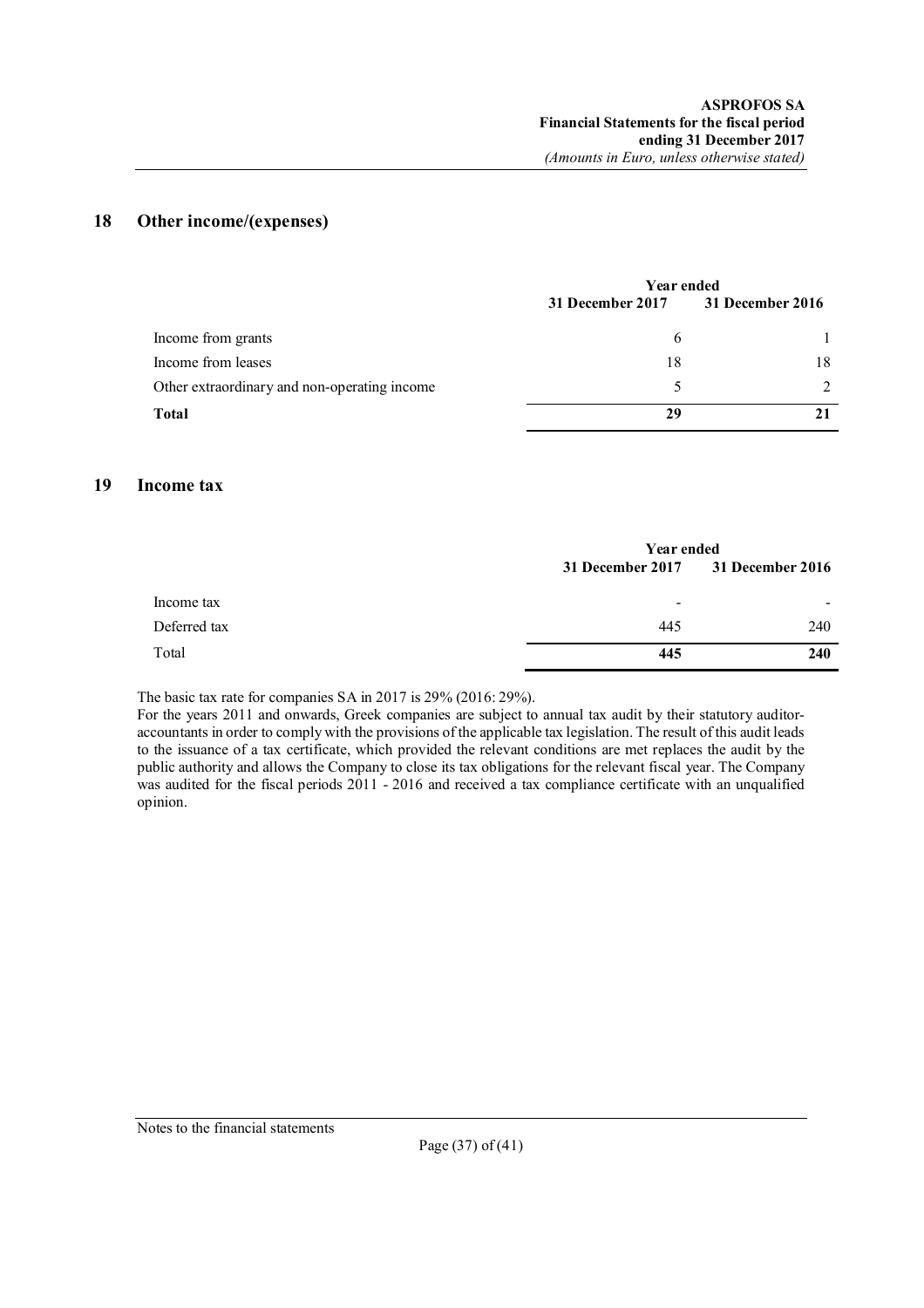## **20 Net cash outflows for operating activities**

|                                                                  | <b>Note</b> | <b>Year ended</b> |                  |
|------------------------------------------------------------------|-------------|-------------------|------------------|
|                                                                  |             | 31 December 2017  | 31 December 2016 |
| <b>Loss before taxes</b>                                         |             | (3,173)           | (410)            |
| Depreciation of tangible and intangible assets                   | 5.6         | 437               | 446              |
| Financial expenses                                               | <b>20</b>   | 38                | 39               |
| Provisions                                                       |             | 1,111             | 168              |
|                                                                  |             | (1,587)           | 243              |
|                                                                  |             |                   |                  |
| Changes in working capital<br>(Increase)/decrease of receivables |             | 1,279             | (998)            |
| (Decrease)/increase of obligations                               |             | 30                | (5,813)          |
|                                                                  |             | 1,309             | (6, 811)         |
| Net cash outflows from operating<br>activities                   |             | (278)             | (6,568)          |

## **21 Contingent liabilities and legal cases**

a) The Company is involved in various legal cases and has various outstanding obligations related to the ordinary course of business. Based on currently available information, Management believes that the outcome of these cases will not significantly impact the Company's results or its financial position, and for this reason, a provision for the year has not been formed other than the existing provision.

b) ASPROFOS SA has been tax audited up until the 2004 fiscal period. ASPROFOS SA has not been audited by tax authorities for the 2005-2010 fiscal periods. In accordance with the provisions of article 36, paragraph 1 of Law 4174/2013, the Tax Administration can proceed to the adoption of an act on administrative, estimated or corrective tax assessment within five (5) years from the end of the year, within which the deadline for the submission of declaration expires. On the basis of the decision of the plenary meeting of the Council of State 1738/2017 and having regard to the provisions of article 84, paragraph 1-4, article 68, paragraph 2 of Law 2238/1994 and article 36 of Law 4174/2013 and the decision No. (DEL B) 1136035 (EX) 2017/15.09.2017, the limitation periods shall be set at five (5) years from the end of the year, within which the deadline for the submission of declaration expires, apart from the cases of additional assets, in accordance with article 84, paragraph 1-4, and article 68, paragraph 2 of Law 2238/1994 (previous Income Tax Code/KFE), in which the State's right to the initial or supplementary registration for the tax imposition is time-barred after a period of ten years, as soon as new data have been received by the Head of the Tax Office (DOY) after the main limitation deadline. Furthermore, it was assumed, with the same decision, that any extension of the use limitation period does not comply with the principles of the Constitution, unless it has been voted by law in the next year from the year that it regards.

Notes to the financial statements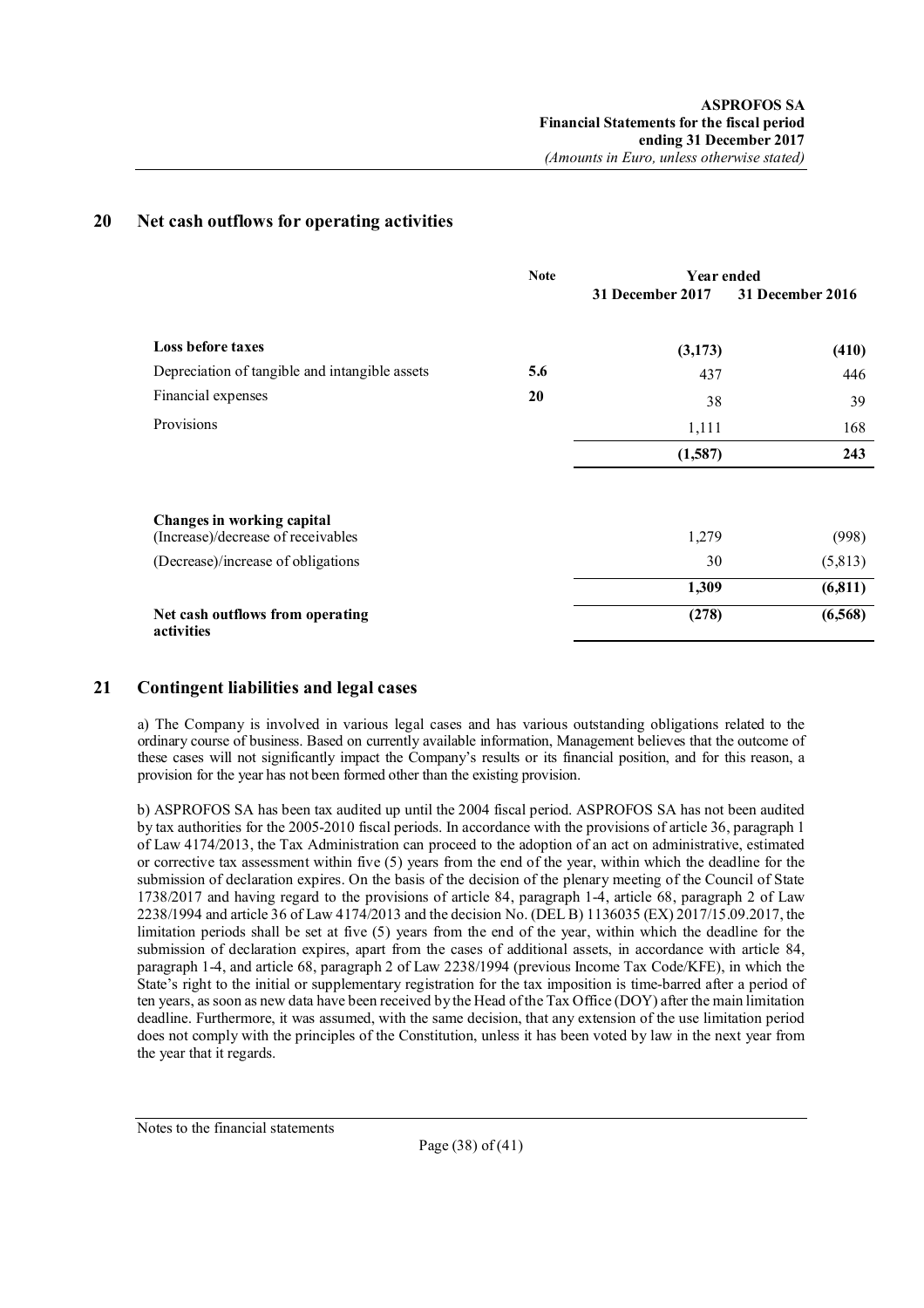Pursuant to the aforementioned legislation, the Management regards that the 2005-2010 fiscal periods have been written off and no additional tax obligations are expected to arise.

c) As at 31 December 2017, the Company, for projects that it has undertaken, has open Good Performance Letters of Guarantee amounting to  $\epsilon$  1,444 thousand (31 December 2016:  $\epsilon$  1,225 thousand)

## **22 Commitments and other contractual obligations**

The Company's only contractual obligation is the operating lease of 14 passenger cars, and the lease of 8 photocopiers.

The total lease payments that are payable under the operating leases are as follows:

|                | 31 December 2017 | <b>31 December 2016</b> |
|----------------|------------------|-------------------------|
| Up to 1 year   | 95               | 80                      |
| From 1-5 years | 202              | 240                     |
| <b>Total</b>   | 297              | 320                     |

The lease expense that was entered in the income statement during the fiscal period amounts to  $\epsilon$  47 thousand ( $€$  48 thousand in 2016).

## **23 Transactions with related parties**

#### **i. Sales of goods and services**

|                             | <b>Year ended</b>       |                         |  |
|-----------------------------|-------------------------|-------------------------|--|
|                             | 31 December 2017        | 31 December 2016        |  |
| <b>Sale of services</b>     |                         |                         |  |
| HELLENIC PETROLEUM SA       | 7,785                   | 7,479                   |  |
| Other Group Companies       | 265                     | 431                     |  |
| Other associated companies  | 670                     | 620                     |  |
|                             | 8,720                   | 8,530                   |  |
|                             |                         | <b>Year ended</b>       |  |
|                             | <b>31 December 2017</b> | <b>31 December 2016</b> |  |
| <b>Purchase of services</b> |                         |                         |  |
| HELLENIC PETROLEUM SA       | 8                       | 2                       |  |
| Other associated companies  | 23                      | 18                      |  |
|                             | 31                      | 20                      |  |

Notes to the financial statements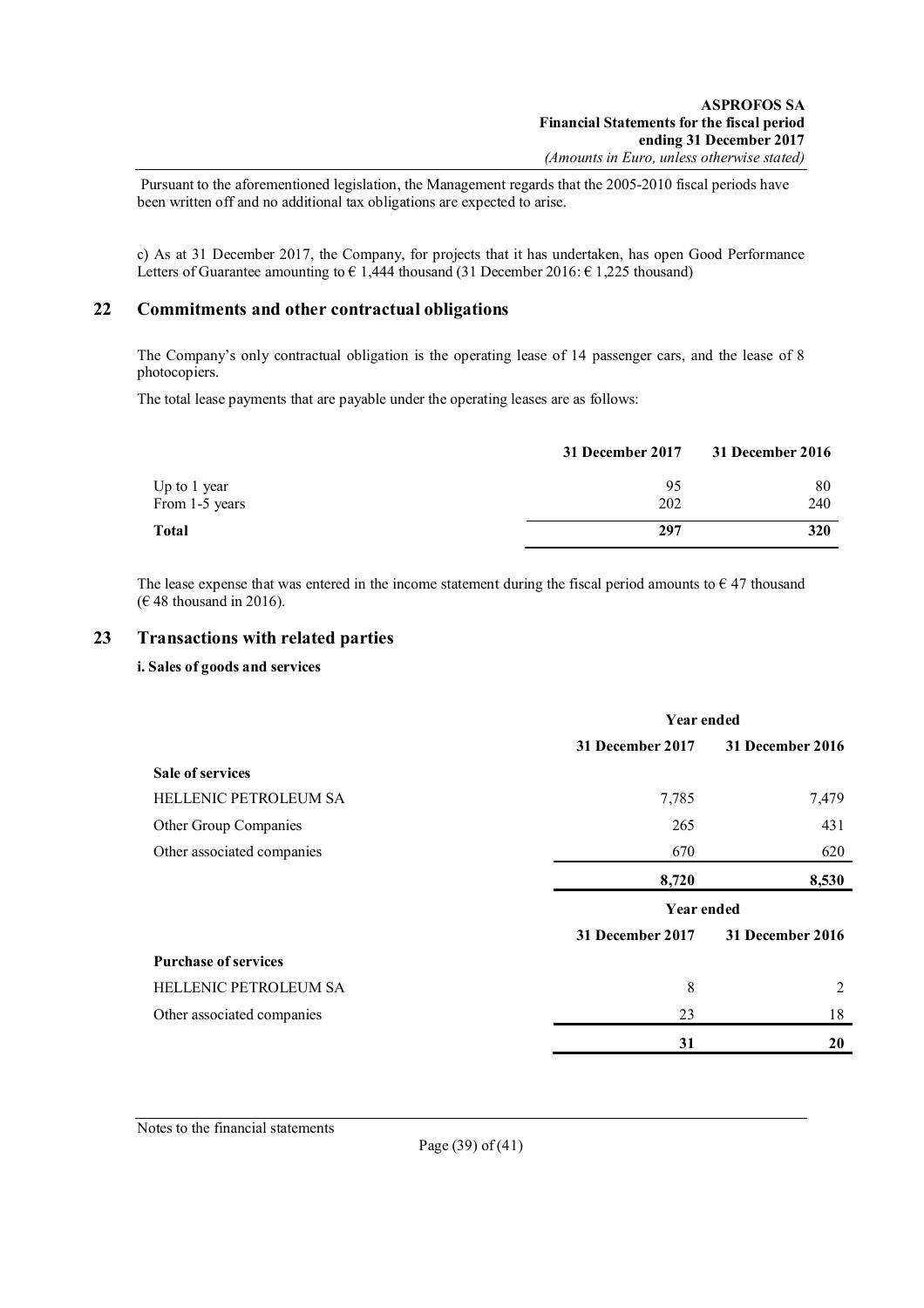### **ii. Fiscal period balances arising from sales/purchases of products/services**

|                                                                                  | <b>31 December 2017</b> | 31 December 2016 |
|----------------------------------------------------------------------------------|-------------------------|------------------|
| Receivables from related parties:                                                |                         |                  |
| <b>Group companies</b>                                                           |                         |                  |
| -Customer balances                                                               | 577                     | 1,891            |
| Other associated companies<br>- Balance from related parties                     | 294                     | 262              |
|                                                                                  | 871                     | 2,153            |
| Obligations to related parties :                                                 |                         |                  |
| Group companies<br>-Customer balances (advances)<br><b>HELLENIC PETROLEUM SA</b> |                         |                  |
| -Supplier balances<br>HELLENIC PETROLEUM SA                                      | 537                     | 527              |
|                                                                                  | 537                     | 527              |

Transactions with related parties have been conducted under normal commercial terms that the Company abides by for transactions with third parties.

Transactions and balances with associated companies relate to:

a) The parent company HELLENIC PETROLEUM SA and its subsidiaries.

b) The Group's Associated Companies, which are consolidated in the Group with the equity method:

- Public Gas Corporation (DEPA) SA
- Elpedison Energy
- Hellenic Gas Transmission System Operator (DESFA) SA
- c) Related parties that are jointly controlled with the parent company due to their joint participation of the Greek State:
	- Public Power Corporation SA (PPC)

#### **iii. Remuneration of the members of the Board of Directors**

The total remuneration of the members of the Board of Directors in the fiscal period 2017 amounted to  $\epsilon$  258 thousand. Respectively, in the fiscal period 2016 it amounted to  $\epsilon$  259 thousand.